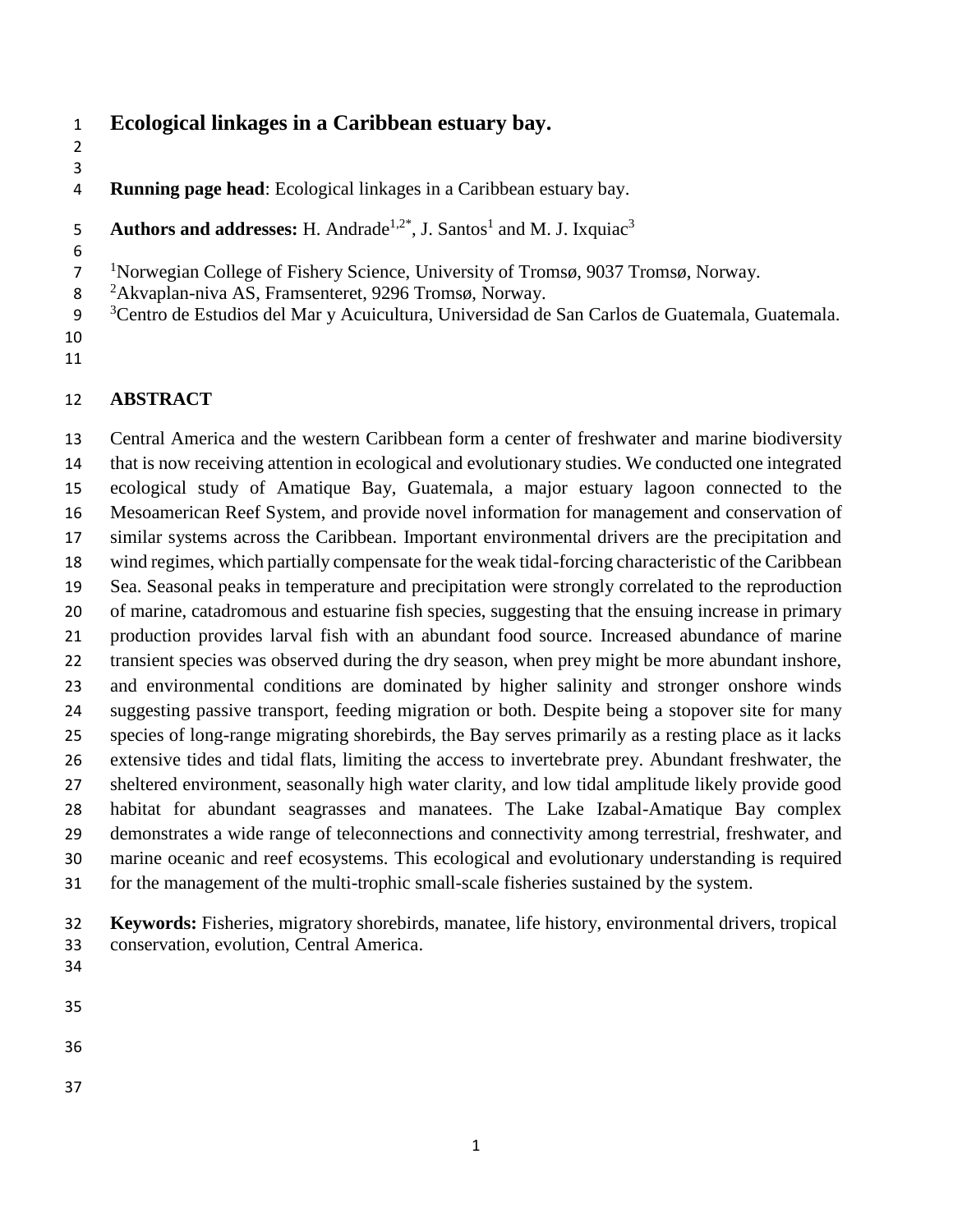#### INTRODUCTION

 The western Caribbean is highly diverse across terrestrial, marine and freshwater realms, but a unified understanding of its coastal assemblages of fish, birds, and mammals is wanting. The paleontological and phylogenetic records suggest that the nuclear Central America was at the core of an explosive radiation of freshwater fish (Briggs 1984, Chakrabarty & Albert 2011). Part of the taxa were secondary freshwater fish originally from South America, but the invasion of freshwater ecosystems by marine species (i.e., killifishes, cichlids) came to play a major role after a sequence of saltwater intrusions and regressions (Hulsey & López-Fernández 2011). In the marine realm, the Caribbean Province has historically been the center of ecological speciation and radiation of fish and many invertebrate groups in the Atlantic producing and exporting species, but also accumulating biodiversity produced in peripheral habitats (Briggs & Bowen 2012, Bowen et al. 2013). The Caribbean province was also once an area of sirenian (manatee/sea cow) radiation. However, the closure of the Central American Seaway in the Pliocene (ca. 3 Ma) resulted in mass extinctions of sea grasses and sirenian species, and only a single species, the manatee *Trichechus manatus*, remains (Hunter et al. 2012, Velez-Juarbe et al. 2012, Benoit et al. 2013). The rise of the Isthmus of Panama prompted the migration of forest birds predominantly in the direction south to north, which presumably led to the high levels of bird diversity also observed in this region. For shorebirds (Charadriiformes), however, understanding of their original migratory behavior and home range is problematic (Weir et al. 2009, Livezey 2010, Zink 2011). Many extant Arctic Charadriiformes are long-range migrants with northern breeding grounds, and overwinter in the southern hemisphere. However, several lineages of shorebirds from the southern hemisphere are predominantly residents or short-range migrants. Thus, the present assemblages of aquatic and wetland fauna are a complex of freshwater and marine radiations and transgressions, as well as colonization by continental species. The lack of studies examining coastal species assemblages and their functions, particularly in Neotropical estuaries, hampers the understanding of ecological processes that may have driven evolution of many taxa (Sheaves & Johnston 2009, Barletta et al. 2010, Atwood et al. 2012).

 Whether as a stop-over for long distance migrants like birds, a seasonal habitat for short-range migrants, or home for resident taxa, the estuarine areas of Central America and the Caribbean are important for both conservation and human utilization (Faaborg et al. 2010, Latta 2012, Somveille et al. 2013). For example, Amatique Bay in Guatemala is connected by freshwater runoff to the Mesoamerican reef, the largest barrier reef in the Western Hemisphere (Soto et al. 2009), and is a prime example of a Caribbean estuarine ecosystem. Upstream (40 km) from the bay, the low-lying Lake Izabal forms the southern boundary of the Usumacinta fish faunal province. It may have been a major route of incursion of marine species into the freshwater assemblages of Central America (Hulsey & López-Fernández 2011). To conserve this complex, natural protected areas have been implemented across the watershed, including two Ramsar wetlands sites of international importance, the Río Sarstún Multiple Reserve Zone and Punta de Manabique Wildlife Refuge (Fig.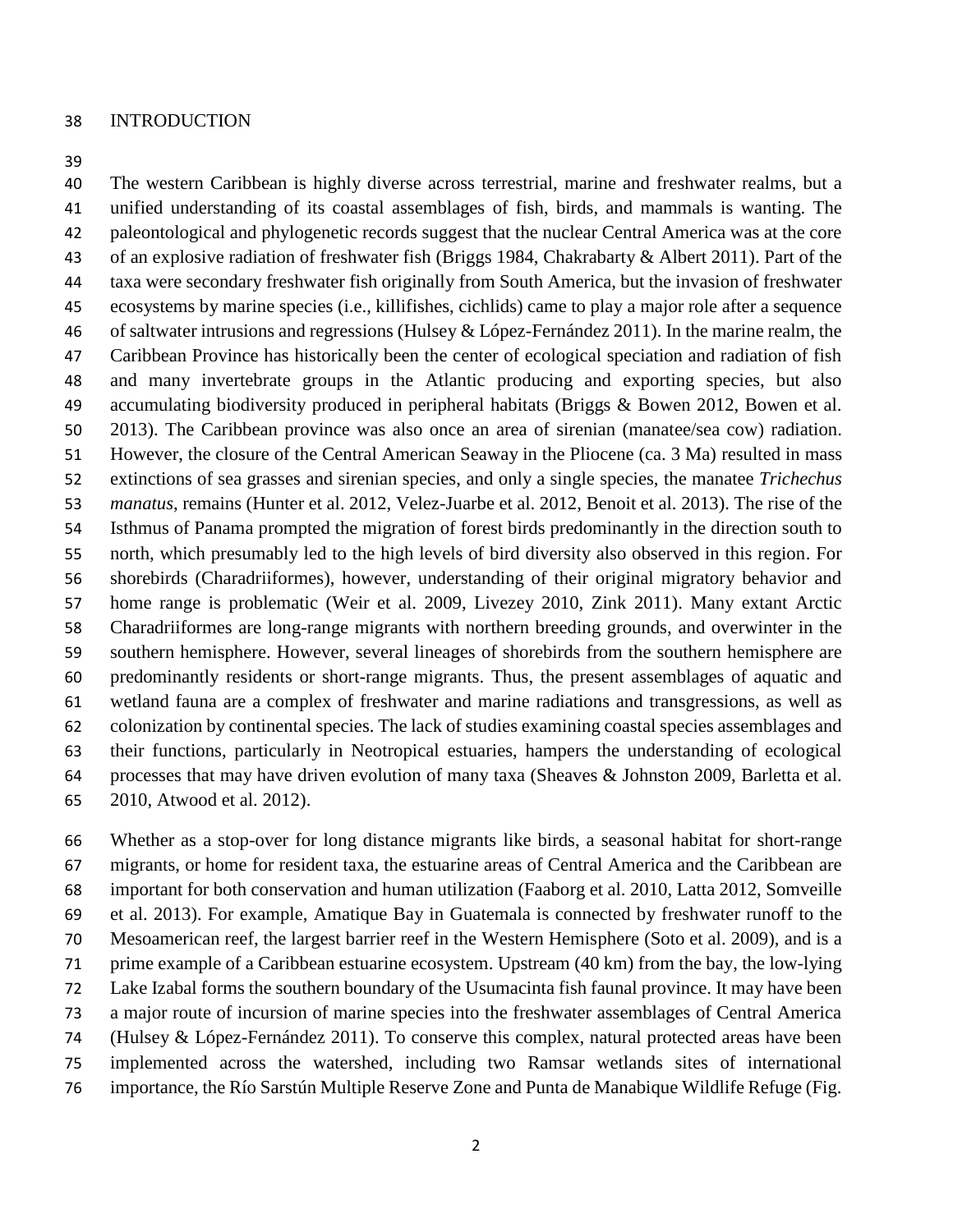1). Punta de Manabique alone shelters more than 450 plant species, and 810 faunal taxa (Jolón- Morales 2006). Several threatened or vulnerable migratory species, including the manatee, contribute to this biodiversity. Agriculture, herding and forestry, activities that are often preceded by slash and burning of existing vegetation, have been identified as major sources of impact on the wetland habitat in this area (Yañez-Arancibia et al. 1999). However, the presence of two harbors receiving an excess of 1200 ships annually and extensive fishing in the bay may also have a negative influence on the aquatic communities (Anon 2003). Fishing pressure is also high here and landings account for nearly 60% of the economic value generated by fishing in the Guatemalan Caribbean, supporting the livelihood of more than 1000 harvesters (Ixquiac-Cabrera et al. 2008, Andrade & Midré 2011, Heyman & Granados-Dieseldorff 2012). Thus, the range of conservation, ecological and social interests to accommodate is broad, and often conflicting.

 We attempted to describe this Caribbean estuarine-marine complex with the goal of identifying ecological drivers for ecosystem functioning and evolution in Neotropical estuaries. Integrated ecological studies of Caribbean estuaries have rarely been performed. The current understanding is dispersed in data reports, fisheries statistics, and very specialized publications. Thus, we compiled environmental and ecological information from different sources, and collected new field data on vertebrates and their environment. In this work we focus on the environmental drivers, seasonal rhythms, and life cycles of fish, shorebirds and manatees in the Bay complex, and suggest how these processes may link the estuary to the riverine and marine ecosystems. Larger emphasis is placed on the growth and reproduction cycles of fish, because this group has been more intensively and regularly sampled. This case study provides an integrated view of an estuarine complex in the Caribbean and the Neotropics, which have been little studied to date.

#### MATERIAL AND METHODS

103 With an aquatic surface of  $542 \text{ km}^2$  and additional  $200 \text{ km}^2$  of associated wetlands, Amatique Bay (Fig. 1) is a diverse and complex shallow (average depth < 10 m) ecosystem consisting of coastal lagoons, sea-grass meadows, reefs, mangroves, and marshes that are influenced by riverine systems 106 (Yañez-Arancibia et al. 1999, Fonseca & Arrivillaga 2003). More than half of the 12 km<sup>2</sup> mangrove forest in the Guatemalan Caribbean grows along the coast of the Bay as well as in the rivers draining into it (Hernández et al. 2012). The dominant species is the red mangrove *Rhizophora mangle*, but *Avicennia germinans*, *Laguncularia racemosa* and *Conocarpus erectus* are also common (Yañez-Arancibia et al. 1994). Seagrass beds, which are particularly abundant in La 111 Graciosa Bay, cover approximately 38 km<sup>2</sup> and so far six species have been identified, with *Thalassia testudinum* as the dominant (Yañez-Arancibia et al. 1994, Arrivillaga & Baltz 1999, MacDonald-Barrios 2011). Some reef structures exist, mainly around Punta de Manabique in the form of continental carbonate banks. These reefs are dominated by sedimentation-resistant coral

*Study site*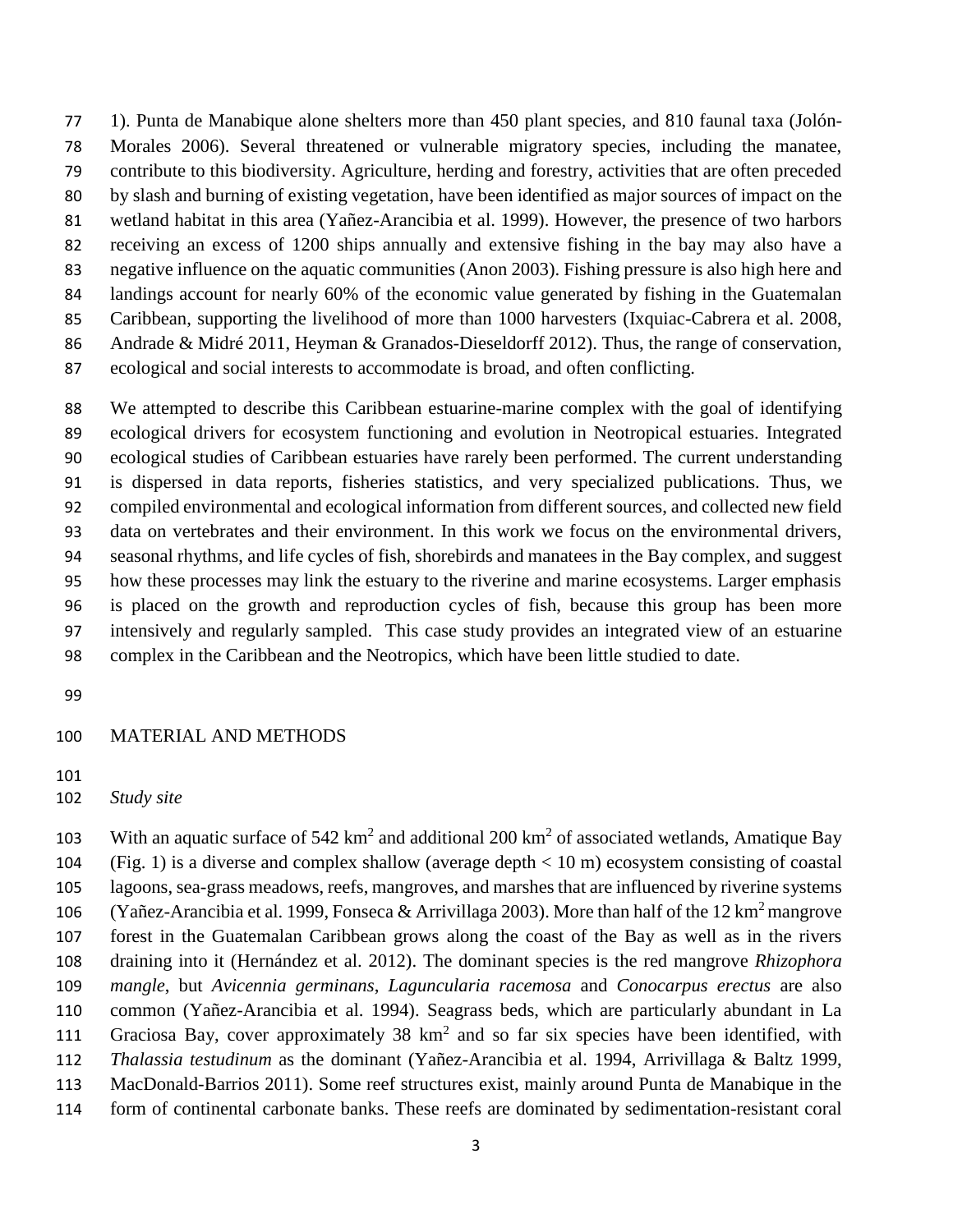species, such as *Siderastrea siderea*. Live coral cover, however, is low, and non-coralline

macroalgae abound (Fonseca & Arrivillaga 2003). The mud-dominated areas at the mouth of the

- Sarstún River give rise to the most valuable shrimp fishery in the Gulf of Honduras (Heyman &
- Kjerfve 2001).
- 

# *Collection and analysis of meteorological and oceanographic data*

 Time-series of environmental data were retrieved from the Guatemalan meteorological institute (INSIVUHMEH), or extracted from NOAA or NASA open internet sources available for 1985- 2010. Retrieval and treatment of these enviromental data are described in detail in Text S1 in the Supplement. These included time-series of wind speed (Wind) and direction, precipitation (Pre), air temperature (Tair), day length (Dayl), sea surface temperature (SST), tidal heights, and chlorophyll *a* (Chl *a*) concentration. Turbidity and nutrient concentration at the outlet of Lake Izabal were measured in 2006-2007 by Quintana-Rizzo & Machuca (2008). We separated this measurements into two periods to represent the water quality: August, October and December 2006 comprised the wet season, and February, April and June 2007 the dry season. Estimates of monthly run-off were recovered from a model using land cover scenarios for the years 2003-2004 (Burke

& Sugg 2006).

# *Seasonal abundance of fish species in Amatique Bay*

 Indices and maps of fish density were derived from two sets of fishery-dependent data and one set of observations made during research surveys. The first set consists of the average monthly catch 135 per unit effort (CPUE) of shrimp trawlers [kg (number of fishing boats x month) $^{-1}$ ] in the period 2006-2010, available from the national fisheries directorate (DIPESCA, Guatemala). These records of catch and by-catch are usually pooled into coarse categories that sometimes comprise several species: "Shrimp" (three Penaeid species), "Catfish" (two Ariidae species), "Corvina" (a mix of Sciaenidae and Haemulidae). The lane snapper *Lutjanus synagris* and Atlantic brief squid *Lolliguncula brevis* (hereby referred as squid) are registered as individual species (Table S1 in Supplement). Shrimp trawlers operate on soft mud bottom and are typically 10 m long vessels equipped with 120-130 hp inboard engines. The trawl gear lacks otter boards and is retrieved by hand by a small crew (González & López 2000). The legal mesh size in the codend is 64 mm (stretched), but a 51 mm cover is usually employed to improve retention of smaller sized shrimp (Ixquiac-Cabrera et al. 2008).

 The second type of fishery-dependent data consisted of the estimated monthly landings from non- trawler vessels derived by Heyman & Graham (2000) and Heyman & Granados-Dieseldorff (2012). These estimates were based on information gathered by interviewing 42 experienced skippers (70% had more than 10 years of experience) of small boats (dories, skiffs) performed in 1998. The most common fishing gears were gillnets (81%), beach seines (7%), small shrimp trawl nets (locally known as "changos", 5%) and hand lines (3%). The location of their fishing villages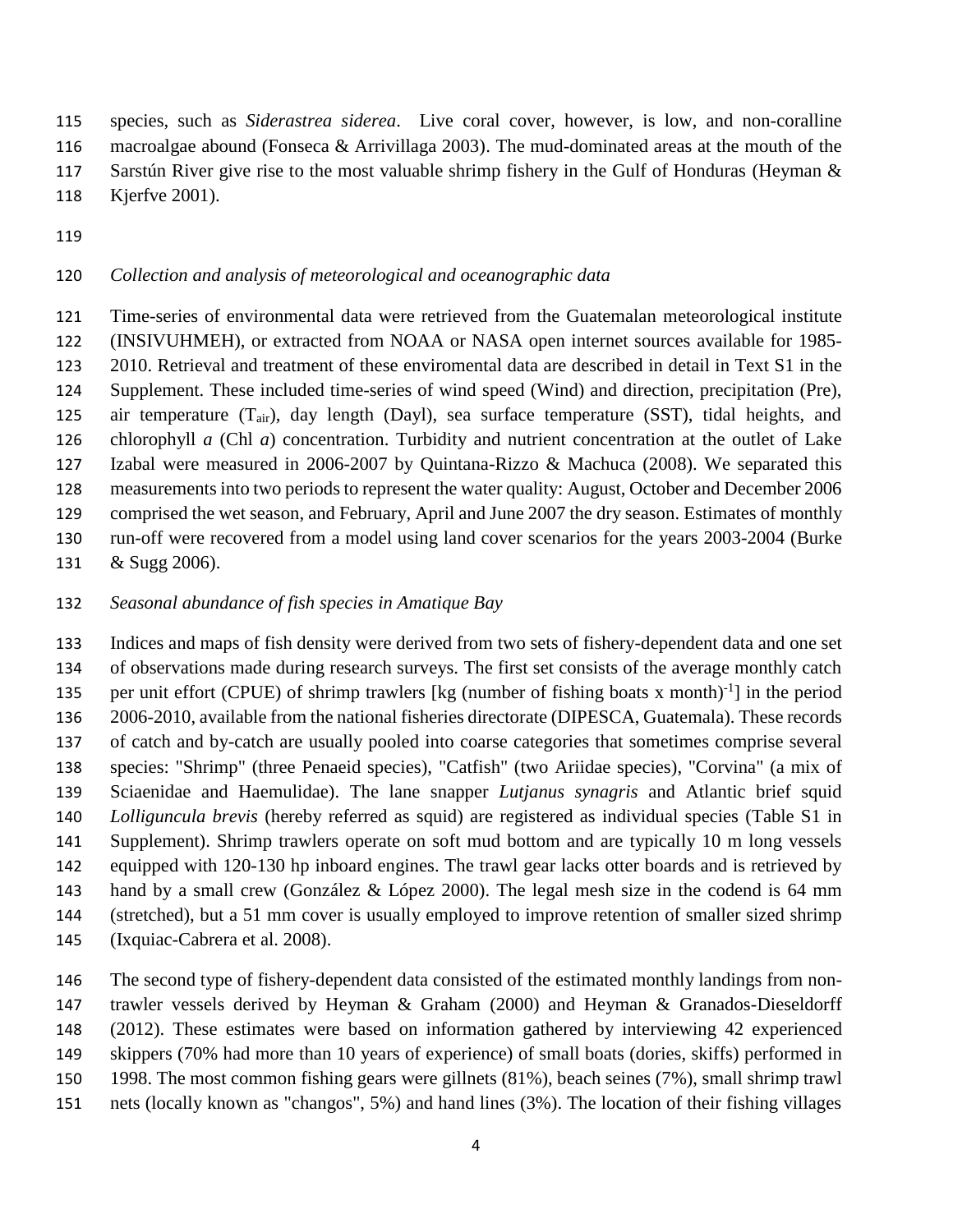and the species-distribution maps drawn by Heyman & Granados-Dieseldorff (2012) indicate that the catches were made mostly inside the Bay. These authors report monthly landings of many species but we limited our analyses to those that regularly comprised 90% of the total catch (Table S1 in Supplement).

 The oceanographic and biological observations made by Ixquiac-Cabrera et al. (2008) during two research cruises were used to map salinity profiles and fish density across Amatique Bay. The surveys were carried out in February and August 2008 from a fishing vessel equipped with a commercial shrimp trawl (Text S2 in Supplement) and a CTD profiler. Mapping was performed after smoothing the observations from 11 fixed stations and their categorization into dry (February) 161 and wet (August) seasons. The densities per square nautical mile  $(kgNM^{-2})$  of some of the most numerous species were plotted to analyze distribution patterns. Five out of the 11 dominant species (of 79 spp. in total), accounting for 28% of the organisms sampled, were chosen to illustrate spatial occupancy during the dry and wet seasons. These species included the caitipa mojarra *Diapterus rhombeus*, lane snapper, squid, striped mojarra *Eugerres plumieri* and anchovies, a group comprised by the species *Anchoa spinifer*, *A. cayorum, A. colonensis* and *Anchoviella elongata* (Table S1 in Supplement).

### *Physiological traits of selected fish species*

 To investigate some of the eco-physiological traits of fish species, we performed observations of the reproduction and growth of lane snapper, grey snapper *L. griseus*, gafftopsail catfish *Bagre marinus* and snook *Centropomus undecimalis* along a year cycle. We selected these species because they were frequent in the catches and could be regularly sampled between March 2006 and April 2007 from the fresh landings in Livingston and in Puerto Barrios (Fig. 1). Snappers were usually caught with hand lines, but snook and the gafftopsail catfish were caught mainly with 175 gillnets. The total (Wt, g) and gonad (Wg, g) weights  $(\pm 0.1g)$  of the fish were recorded along with 176 their total lengths (L, cm). Monthly averages of the gonadosomatic index  $(GSI = 100 Wg / Wt)$  were used as an indicator of the gonadal development and spawning seasonality (Lowerre-Barbieri 178 et al. 2011). The condition factor (CF = 100  $WtL^{-b}$ ) is a body-mass index where *b* is the coefficient of the length-weight relationship (King 1995). Excluding the gafftopsail catfish, which is clearly sexually dimorphic, fish of both sexes were combined prior to analysis. This included an analysis of the sex-aggregated data for common snook, a commercial fish species that we have previously

investigated in detail (Andrade et al. 2013).

## *Shorebird and manatee distribution*

Observations of shorebirds in Punta de Manabique were available from August 2000 to June 2001

(Eisermann 2009). In this study, 2124 sightings were recorded along beaches, coastal lagoons and

- 186 river mouths, providing an index of relative abundance. Only the most common species ( $n > 30$
- observations) as defined by the original authors were used in the analyses, and this accounted for
- 97% of the birds sighted and 11 out of a total of 25 species (Table S1 in Supplement). An airborne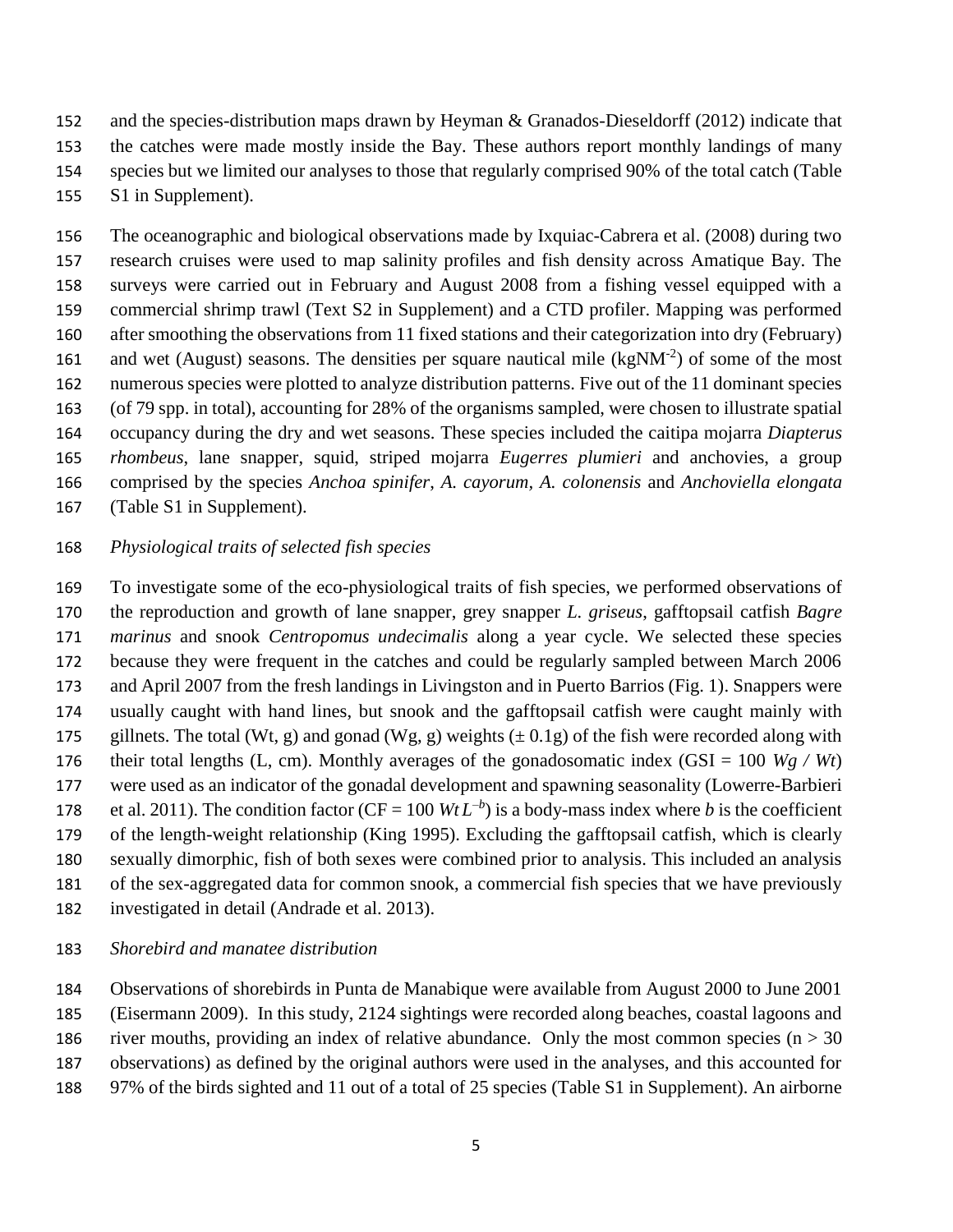survey of manatees *Trichechus manatus* in the Izabal-Dulce-Amatique complex was performed on

- five occasions between July 2006 and February 2008 by Quintana-Rizzo & Machuca (2008).
- However, only the sightings made in October 2006 and March 2007 were utilized here to map their
- seasonal distribution because these two surveys had similar coverage and methodology (Text S3
- in Supplement).

# *Statistical analysis*

 Relationships between monthly average abundance of selected species (fish, shorebirds) and putative explanatory variables, such as meteorological and oceanographic time-series, were analyzed by means of multivariate ordination with the software package CANOCO (ter Braak 1986, ter Braak & Šmilauer 2002, Garcia et al. 2012). Direct gradient analyses were carried out by means of Redundancy Analysis (RDA, the constrained form of Principal Component Analysis) to test whether species composition could be explained by the main environmental factors SST, precipitation and wind. This was performed on log-transformed data after examination of the gradient lengths with Detrended Correspondence Analyses (DCA) (Ejrnæs, 2000). Monte Carlo 203 permutation tests (499 permutations) were employed to assess the statistical significance ( $\alpha$ = 0.05 for all statistical tests). Exploratory analyses of the shorebird species and seasonal data were also performed by means of RDA, with seasons expressed as categorical (dummy) environmental variables (Šmilauer et al. 2014). To illustrate the cyclical occurrence of selected shorebird species, their sightings were modeled using a generalized additive model (GAM) with season as predictor variable. A Poisson error structure of the sightings was assumed and a log-link was utilized, as usual for count data (McCullagh & Nelder 1989). Circular statistics (Zar 1998, Lund & Agostinelli 210 2014) were used to calculate means and variance of monthly wind direction. To identify linkages between pairs of time-series while accounting for auto-correlation, we used cross-correlation analyses on ln-transformed data (El-Gohary & McNames 2007, Wilkinson et al. 2009).

- RESULTS
- 

# *Environmental variables*

 The time-series of the environmental variables and Chl *a* are illustrated in Fig. 2. The air 218 temperature varied little along the coast (yearly average 26.5 °C,  $\pm$  sd 1.9 °C). The SST is lowest 219 in November to May, at about 27 °C, and reaches a maximum in September with a mean of 30 °C 220  $(\pm \text{ sd } 0.6 \text{ °C})$ . Amplitude of day duration is also small, and day length varied from 670 min of light 221 in December to 780 min in June. Cross-correlation analyses showed that the cycles of SST, T<sub>air</sub>, 222 and day length were significantly correlated (in all cases  $r > 0.5$  and P<0.05) and in phase (lag 223 zero), with the SST and T<sub>air</sub> series presenting the highest correlation. The average annual precipitation in the inner part of the bay exceeded 3300 mm (± sd 615 mm) in the period 1985- 2010. The rainy season usually starts in June, reaching peak precipitation in July with about 430 mm, and remaining above 300 mm until November. Wind speed was highest, with an average of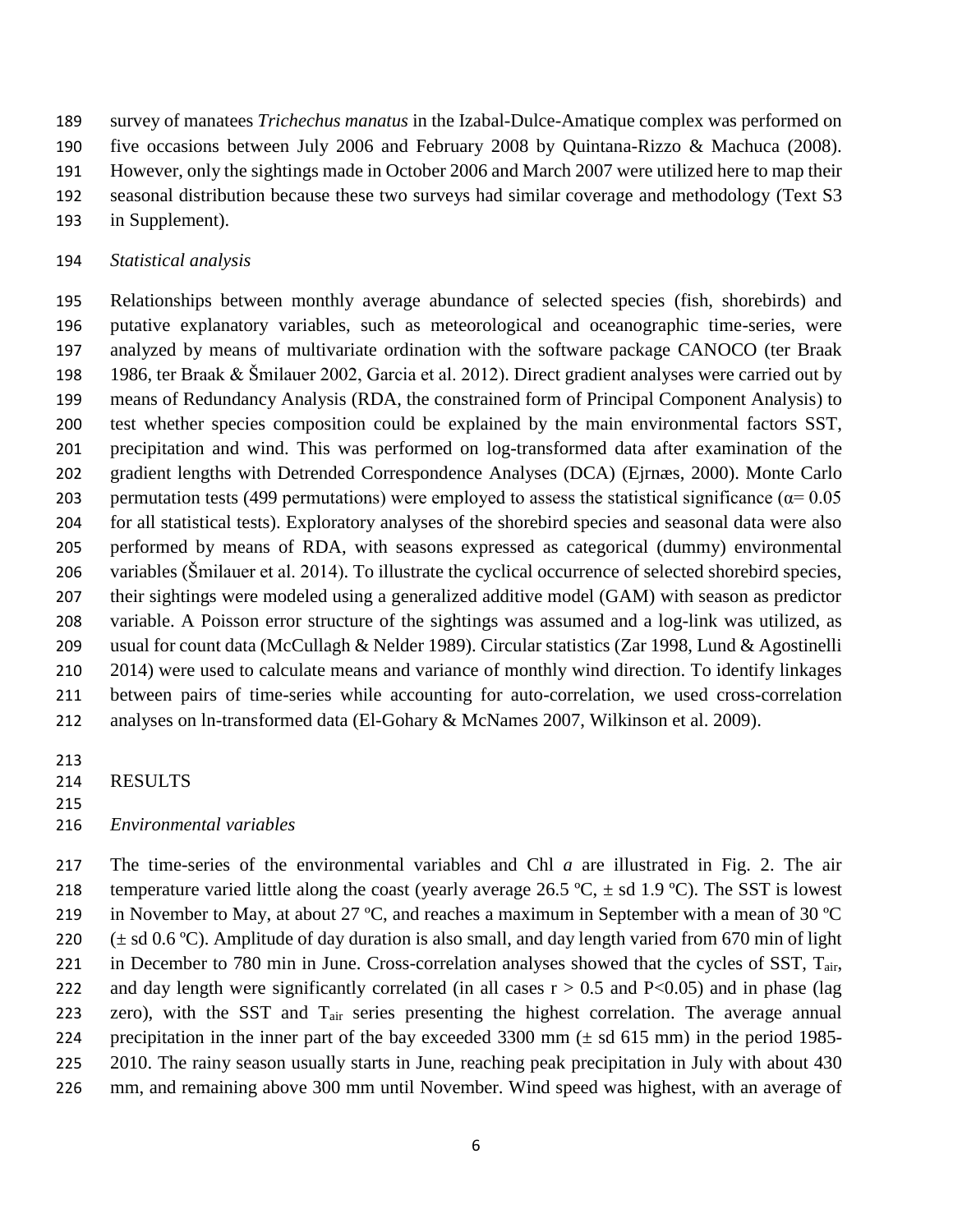227 10.3 km h<sup>-1</sup> ( $\pm$  sd 2 km h<sup>-1</sup>) during March and April, and lowest from September to December at 228 8.5 km h<sup>-1</sup> ( $\pm$  sd 2.7 km h<sup>-1</sup>). From January to September the winds are predominantly from NE, and from variable directions the rest of the year. Overall, the yearly mean wind direction was 35° 230 (circular variance  $6^{\circ}$ ), i.e. straight from the mouth of the bay (NNE). The salinities across the Bay vary widely depending on the season. Thus, during the dry season the increasing temperatures re- enforced by strong onshore winds give rise to a distinct marine influence. Relatively high surface (18-29 ppt, Fig. 3) and bottom (29-31 ppt) salinities are observed in February, indicating relatively good mixing (Ixquiac-Cabrera et al. 2008). During the wet season, increased precipitation, higher run-off, and lower wind stress lead to increased stratification. In August, bottom salinities range from 23 to 31 ppt and surface salinities from 8 to 20 ppt (Ixquiac-Cabrera et al. 2008), and are characteristically low close to the mouth of the Dulce River (Fig. 3). The tides follow a regime of damped mixed-cycles with average monthly tide amplitude of only 0.52 m with some yearly 239 variation but no clear seasonal trend. Secchi-disk measurements performed by Quintana-Rizzo & Machuca (2008) in the main channel at the outlet of Lake Izabal indicate that turbidity was highest during the rainy season at 3.0 m, and lowest in dry season in February at 4.0 m. None of these 242 values suggests outflow of water rich in suspended particulate matter. Nutrient concentrations were 243 highly variable temporally and spatially within the lake. At the outlet of the lake, nitrate  $(NO^{-3})$  concentrations tended to increase from baseline levels to 0.5-3.1 mg/l in August to October). This pattern was also found for ortho-phosphates (0.13 mg/l), which were normally low and variable, or un-detectable towards the end of the raining season (August-November). Inside the Amatique the Secchi depth was lower at the mouth of the rivers, particularly the Sarstún where it was about 0.8 m in July (Carrillo-Ovalle et al. 2000). The Secchi-depth increased rapidly towards the outer bay where it reached 10 m also in the rainy season, closely mirroring the horizontal salinity gradient (Fig. 3). The chlorophyll *a* and runoff cycles resembled that of precipitation: usually peaking in June-July and remaining high until October. Cross-correlation analysis showed that the 252 precipitation cycle was significantly correlated  $(P < 0.05)$  and in phase (lag zero) with the 253 chlorophyll *a* cycle  $(r = 0.35)$ .

#### *Fish species abundance and distribution*

 The bottom trawler data suggested that shrimp and by-catch were associated with the seasonal meteorological regime and the inflow of marine waters brought about by the NE winds, low precipitation, and rising SST (Fig. 4). Redundancy analysis revealed that 23% of the variation in CPUE in 2006-2010 was explained largely (96%) by the three variables selected in the analysis: SST, Pre and Wind. The forward selection analysis retained SST and precipitation as significant 261 variables (P < 0.05). The RDA triplot emphasizes that SST and precipitation were not correlated, and were the main variables determining the first and second axes, respectively. As they were relatively independent they are nearly orthogonally displayed. The first (horizontal) axis contrasts warm months with higher precipitation on the left side, to colder and dry months on the right side. The second axis separates the months with species associated to high SST at the top from the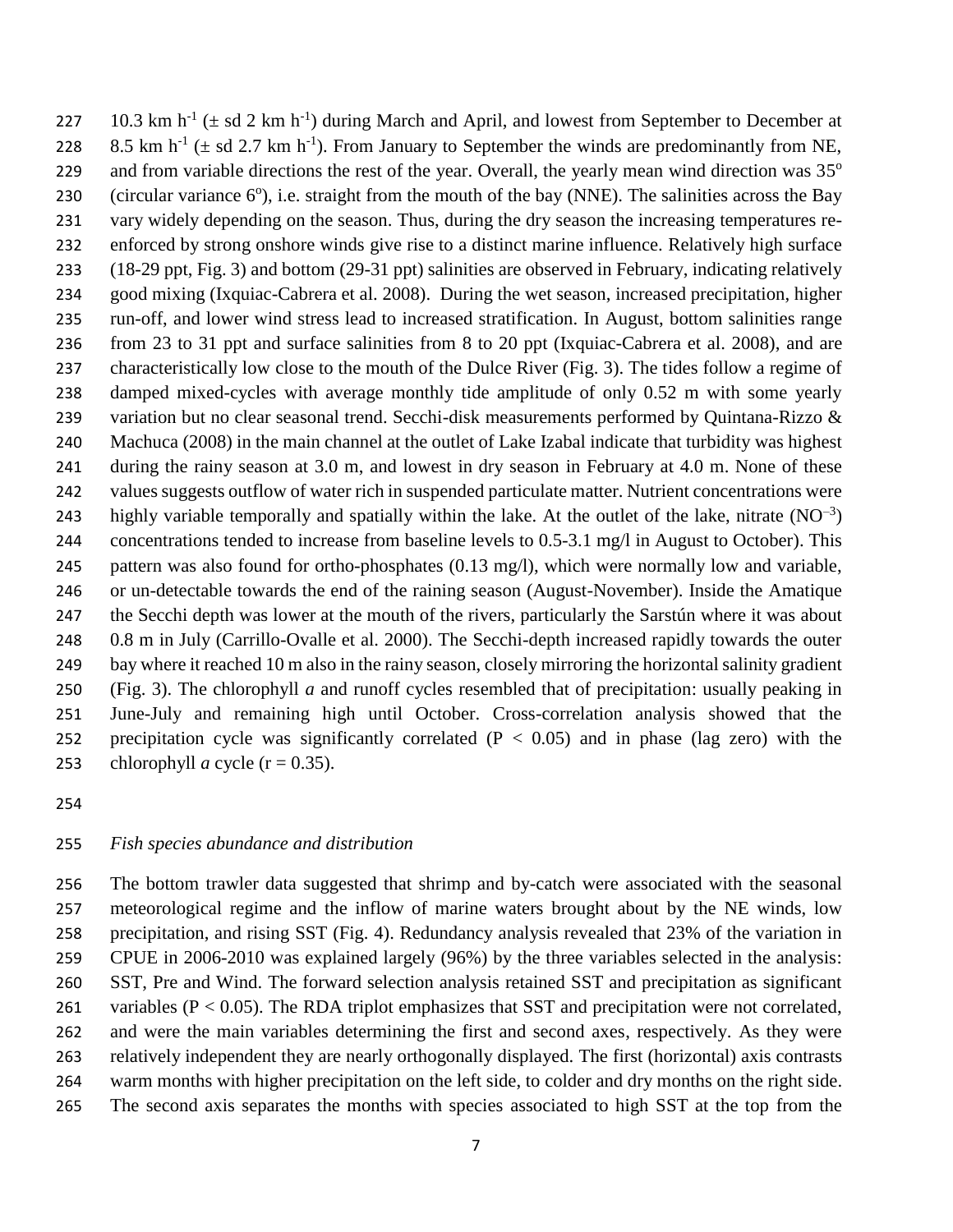species associated to increased precipitation at the bottom of the triplot. In contrast, precipitation and wind speed, which was a non-significant explanatory variable, were negatively correlated. The density of shrimp and concentration of Chl *a* presented the strongest significant associations with the environmental variables SST and precipitation. The increased SST in June-July was positively related to shrimp and squid abundances. Abundance of fish such as sciaenids, catfish and lane snapper in the bottom trawls was negatively related to the precipitation, and was higher in the dry months of March-May when onshore winds tended to be stronger.

 The temperature and wind regimes drive the occurrence of the different species available to dories and skiff fishers (Fig. 5). The variables included in the RDA explained 56% of the variance in the biological data, with the first and second axis accounting for 92% of this variation. The forward 276 selection analysis retained SST and wind as significant variables ( $p < 0.05$ ). The first axis clearly contrasts warm months, on the right side, to colder and windy months, on the left side. The second axis separates the months and species according to the precipitation regime, with species predominant during the rainy season located at the top, and those indicative of dry season at the bottom of the triplot. The Gerridae group, lane snapper, and grouper were positively related to precipitation in November. Our own observations suggest that lane snapper caught in this net and line fishery consists mostly of late juveniles and adults (average length 23.4 cm, size range 13.3- 40.4 cm). The shrimp species, the tarpon *Melagops atlanticus* and the blackbelt cichlid *Paraneetroplus maculicauda*, were positively related to SST in August-September. Snook was partially related to both wind and precipitation in October. Crevalle jack *Caranx hippos*the Spanish mackerel *Scomberomorus maculatus* and the catfish were negatively related to SST and were more common in December-March coinciding with increased onshore winds. Anchovy *Anchoa spp*, barracuda *Sphyraena picudilla*, mutton *L. analis* and "cubera" snappers were inversely related to precipitation and were, thus, more common in the period March-May. Maps of a selection of species caught in the research surveys are shown in Fig. 3. Species like the lane snapper, the squid and the anchovies are abundant during the dry season (February) but almost absent in the wet season (August). The lane snapper captured with the commercial trawl gear consisted mostly of juveniles (average length 13.4 cm, size range 3.0-28.6 cm). Species like the stripped mojarra were more abundant during the wet season. The density of species like the caitipa mojarra was apparently unaffected by the seasons.

#### *Physiological traits of selected fish species*

 The species sampled for analysis of reproduction and growth included lane snapper (n=364, total 298 length  $\pm$ sd, 23.1  $\pm$  4.2 cm), grey snapper (n=286, 28.3  $\pm$  5.8 cm), and gafftopsail catfish (n=169 299 females,  $46.4 \pm 6.3$  cm). The lane and the grey snappers displayed similar spawning and body condition cycles (Fig. 6). Their GSI showed an increasing trend from January, reaching peaks in March-June. Gonad investment was relatively low in both species compared to the snook and specially the gaftopsail catfish, with an average maximum monthly GSI of about 1.3%. In July- August, coincident with the onset of the rainy season, the GSI decreased abruptly suggesting that the main spawning event was over. From August to December, gonad investment was relatively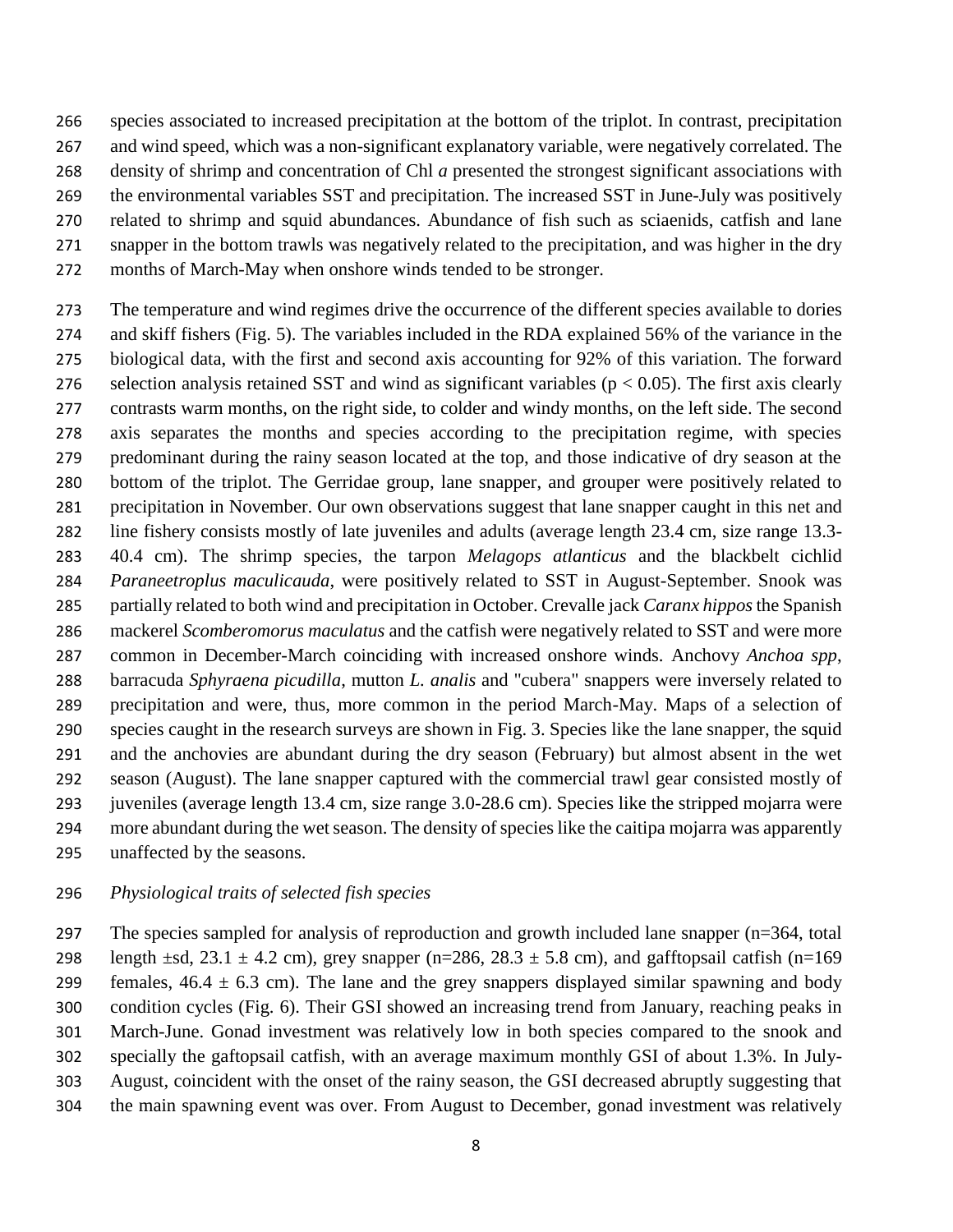low. This pattern matched the body condition of the fish, as both species tended to show highest

CF in March-June, the dry season. Contrasting growth patterns were observed in other fish species

like the common snook and, to some extent, the gafftopsail catfish. Both species recovered their

body condition during the rainy season, from October to January. This seemed to trigger spawning

- activity earlier in the dry season, by March-April, as revealed by their GSI. The two species differ
- strongly, however, in their gonad investment, from 1.6% at its maximum in snook (2.5% in
	- females; Andrade et al. 2013), to average values exceeding 10% in April for the female catfish.

# *Shorebirds and manatees*

 The shorebirds of Amatique displayed clear seasonal patterns of occurrence (See Table S1, in Supplement). Exploratory analysis of the original sighting data by means of RDA detected four characteristic trends of seasonality in the dominant species. The most abundant group by far, with about 64% of the sightings, included some of the sandpipers (*Actitis macularius*, *Calidris minutilla*), plovers (*Pluvialis squatarola*, *Charadrius semipalmatus* and the whimbrel *Numenius phaeopus* that had relatively short stop-overs in March-May and August-November. These are the birds in group I in the RDA biplot (Fig. 7). The sighting cycle of the black-bellied plover *P. squatarola* (Pb) is shown as an example by means of a GAM (inset, Fig. 7). This cycle has the first clear top in the March-May period and the second in August-November. In the second major group (group II in Fig. 7) the black-necked stilt *Himantopus mexicanus*, the semipalmated sandpiper *Calidris pusilla* (Sse) and the sanderling *Calidris alba*, accounted for 18% of the total sightings. This group had a more pronounced presence in the late rainy season (August-November), as exemplified by the sanderling (S) in the GAM (inset). A third group composed of the collared plover *Charadrius collaris* (Pc) and the western sandpiper *C. mauri* was associated with the long rainy season from May to November. This group comprised about 13% of the overall counts, and some sporadic sightings were made in the dry season. The collared plover was the only species observed to breed in the area. The white-rumped sandpiper *C. fuscicollis* (Swr, group IV) was the only species that was observed nearly exclusively in the late dry season (March-May), and this species accounted for 2% of the sightings. The combined seasonal patterns of the most abundant groups of birds (I and II) explain why the majority of the sightings were made in the late rainy season (52%) and late dry season (25%).

 According to the observations performed in aerial surveys by Quintana-Rizzo & Machuca (2008) in 2006-2007, manatees in the Lake Izabal-Amatique Bay may have a local distribution related to the seasonal precipitation regime. In these surveys, the largest densities of manatees, both adults and calves, are found in the lake Izabal and were highest during the dry season and lowest during the surveys conducted in July and October. In contrast, downstream the highest densities were found in October at the mouth of the Sarstún River, in the western Amatique Bay, where manatees were virtually absent during the dry season (Fig. 8). Manatees forming relatively large aggregations were detected in both seasons in Graciosa Bay, where abundant seagrass is available. However, the surveys covered this particular area more sporadically and it is more difficult to extract clear seasonal patterns of abundance.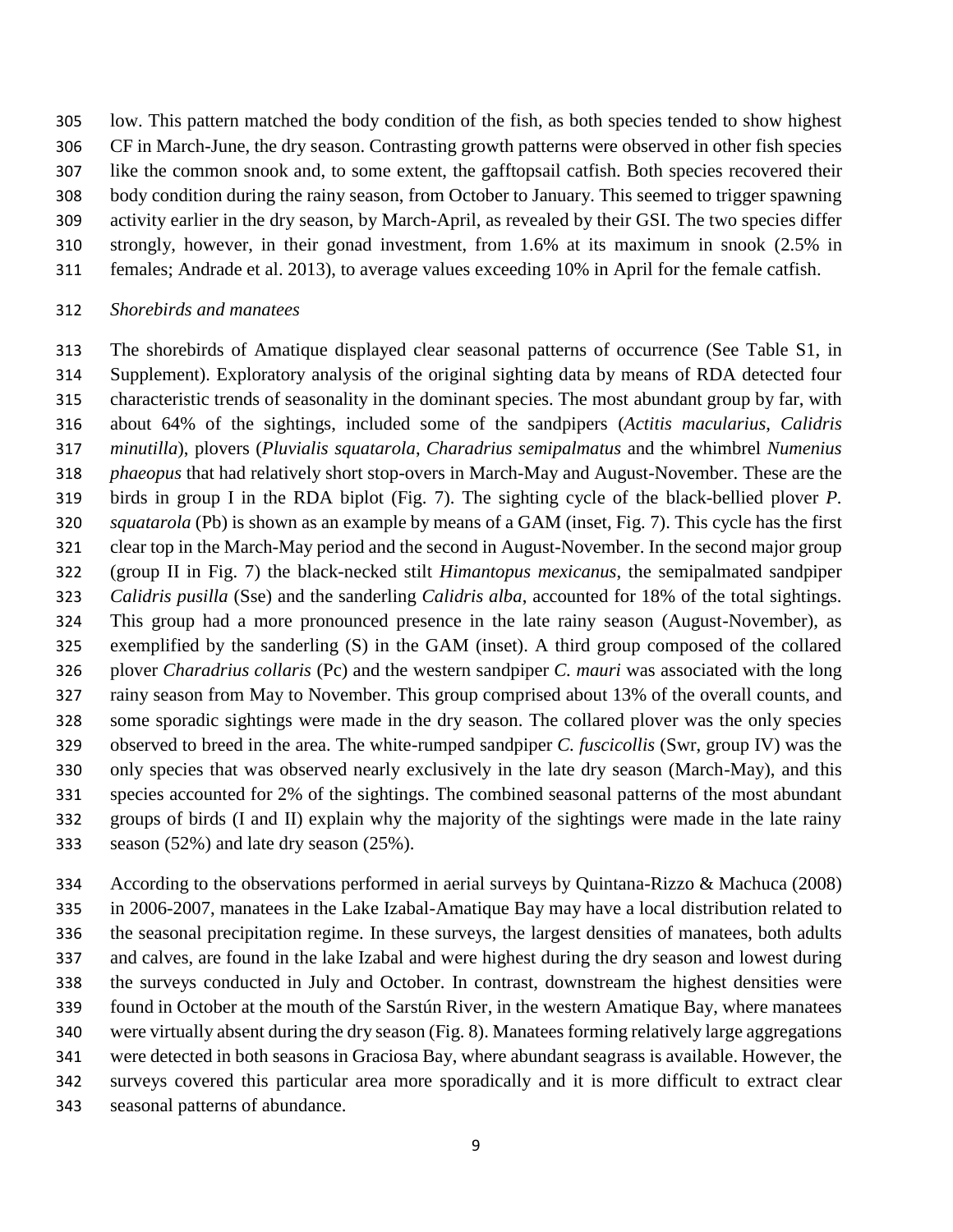#### DISCUSSION

### *Primary production in the estuary; seasonality*

 The main environmental drivers of the Amatique Bay ecosystem, which are most probably also important for other western Caribbean estuaries, are the precipitation, runoff and wind regimes, combined with a weak tidal forcing. Low tidal amplitudes are a characteristic of the Caribbean Sea (Kjerfve 1981), and this reduces tidal mixing. The hydrographic data presented show that the climate in Amatique Bay is dominated by a marked two-season regime. From February to May precipitation is low and river discharge is at its yearly minimum. The increase in temperature and evaporation give rise to higher salinities as marine water dominates in the bay, with reported intrusions into as far up as Lake Izabal (Brinson et al. 1974). Despite weak tidal currents resulting from low tidal amplitudes, a steady onshore (NE) breeze provides good vertical mixing inside the bay. From July to December, the rainy season dominates and the run-off into the bay combined with weaker and variable sea breezes results in a distinct halocline in the water column. The precipitation cycle in Amatique preceded or was in phase with the chlorophyll *a* cycle suggesting that primary production responds quickly to fresh water input and/or enhanced stratification (Fig. 9). The rapid linkage between runoff and nutrient loadings has been shown for other tropical and subtropical semi-enclosed bays, including Kaneohe Bay, Hawaii and the microtidal Patos Lagoon estuary, Brazil (Hoover et al. 2006, Abreu et al. 2010, Drupp et al. 2011). The validity of the remote chlorophyll *a* data could be challenged (Dierssen 2010), but additional measurements indicate that the water flowing from the lake has peak concentrations of nutrients and low volumes of suspended particles at the onset of the rainy season (Carrillo-Ovalle et al. 2000, Quintana-Rizzo & Machuca 2008). This confirms that peak primary production remotely measured can be probably associated with the seasonal flooding. Further studies should, however, attempt to describe this cycle in more detail and investigate the trophic linkage to zooplankton and zooplanktivorous larvae of fish and shrimp. The primary and secondary production cycles are thought to be more tightly coupled in the tropics than in temperate areas, responding quickly (days to weeks) to the hydrological regime (Hoover et al. 2006, Chew & Chong 2011, Atwood et al. 2012).

### *Fish spawning and aggregations*

 In Amatique Bay, spawning of fish like the grey snapper, lane snapper, the snook and probably the gafftopsail catfish occur just prior to or during the rainy (and warmer) season, in the months of March-November (Fig. 9). From July to November primary production is high and may favor larval survival and growth. These observations are similar to those reported for east Africa where fish spawning is associated with the monsoon and rainfall events (Blaber 2000). Increased abundance of larvae of lane and grey snappers has been shown to overlap with periods of high chlorophyll concentrations in other localities in the Caribbean (Yáñez-Arancibia et al. 1993, Falfan Vazquez et al. 2008). Similarly, growth rates and survival of snook recruits (age < 100 days) are known to be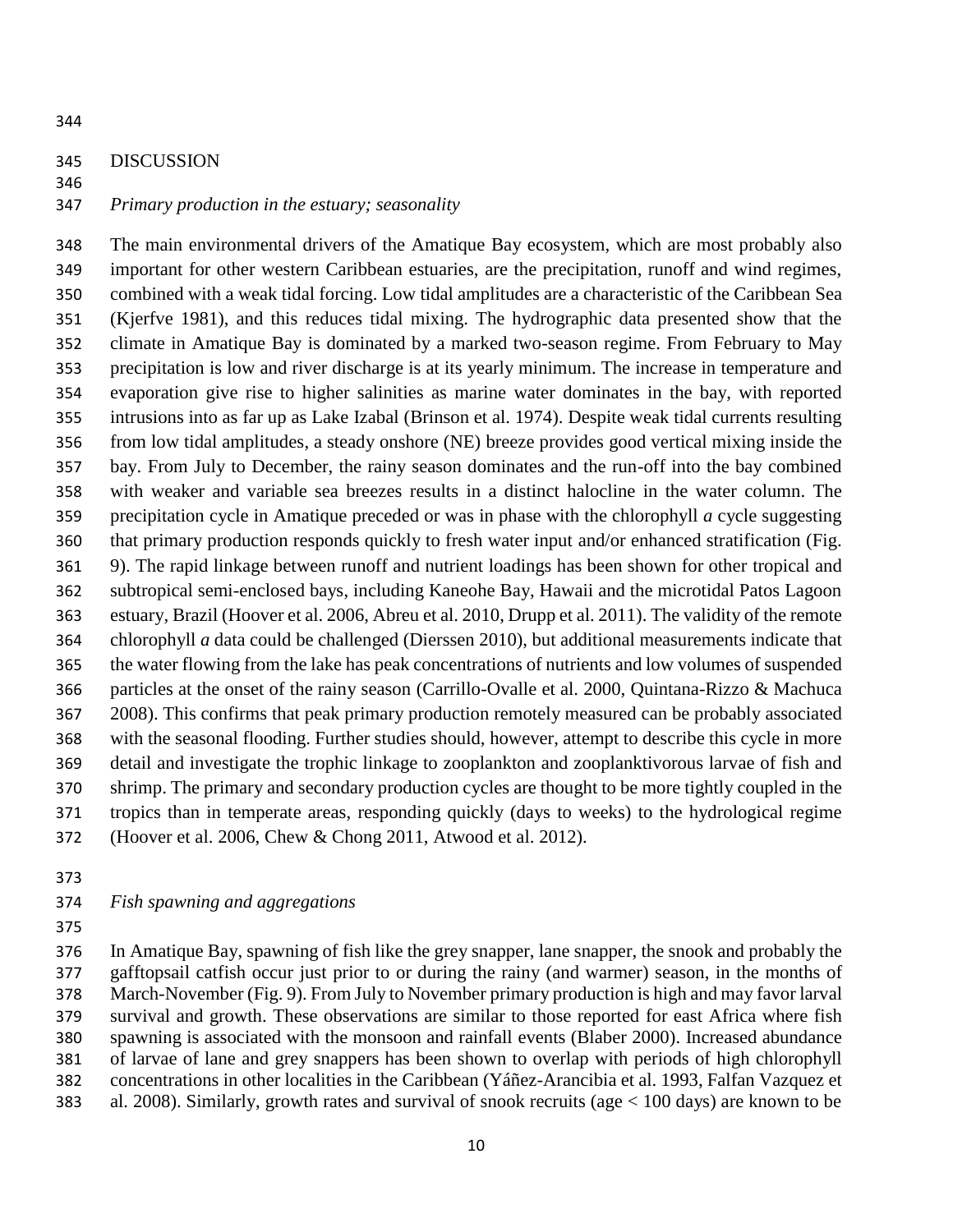higher for juveniles spawned during the rainy season (Aliaume et al. 2000). While we observed three potential spawning events for snook, low GSI values during the dry season suggest the importance of the rainy season for spawning in this species. Overall, the two snappers and snook invest relatively little in gonadal mass, or have a protracted spawning period given their average low GSI, as it has been suggested for other species spawning in the tropics (Longhurst & Pauly 1987, Houde 1989). Part of the variation in gonadal investment can also be explained by a geographic gradient, as suggested earlier for snook (Andrade et al. 2013). Thus, this species achieves greater gonado-somatic indices during a shorter spawning season in cooler winter waters (e.g. Florida). Analogous reproductive strategies have been reported in important Lutjanids and Centropomids in the tropical belt of the Indo-Pacific. For example, in northern Australia, the red snappers *L. erythropterus* and *L. malabaricus* had more defined spawning peaks in the spring- summer months than their conspecifics from eastern Indonesia (Fry et al. 2009). Contrastingly, in the more tropical environment of Indonesia, spawning cycles were longer, less synchronized across sampling sites and apparently more influenced by the precipitation cycle than the temperature cycle. In an important centropomid of Asia and Australia, the barramundi *Lates calcarifer,* reproduction is also under strong influence of the monsoon regime (Blaber et al. 2008). Towards the end of the dry season the barramundi migrate to spawning sites where reproductive activity is secondarily modulated by the monthly tidal-cycle. During the wet season, post-larvae of barramundi enter coastal swamps under the influence of spring tides (Blaber et al. 2008). High rainfall and warmer temperatures have been related to the increased survival and growth of young barramundi and other coastal species in Queensland, Australia, giving rise to increased fishing yields (Balston 2009, Meynecke & Lee 2011).

 The timing of spawning of the gafftopsail catfish has been associated with the increased 408 temperatures and the onset of the rainy season in other tropical localities (Mendoza-Carranza & Hernández-Franyutti 2005, Pinheiro et al. 2006). Our observations suggest, however, that spawning may start prior to the rainy season as reflected by the increased GSI in March 2007 and further decrease in April. Extensive investment in gonadal products, large egg size (up to 19 mm in our observations), and parental mouth breeding in the gafftopsail catfish may ensure the survival of the larvae, even if spawning occurs markedly earlier than the onset of the rains and the planktonic production cycle (Rimmer & Merrick 1982). Biogeographic studies may help resolving discrepancies in the timing of spawning and physiological adaptations across latitudinal gradients. 

 The fishery landings combined with reproductive observations of lane and grey snappers, gafftopsail catfish and snook suggest that pre-spawning migrations or spawning migrations in March-November either increase the catchability of these species or that fishers simply target them during this time period (Fig. 9). Similarly, the formation of spawning aggregations has been used to explain the increased catchability of tarpon, goliath grouper and Gerridae in other estuaries and 422 coastal waters of the Caribbean (Sadovy & Eklund 1999, Rueda & Defeo 2001, Hammerschlag et al. 2012). Although fishing spawning aggregations is not always detrimental, trade-offs between fish size and fishing effort must analyzed to derive a simple and adequate fishing regime in the different seasons (van Overzee & Rijnsdorp 2015).

- 
- 

*Seasonal abundance of fish*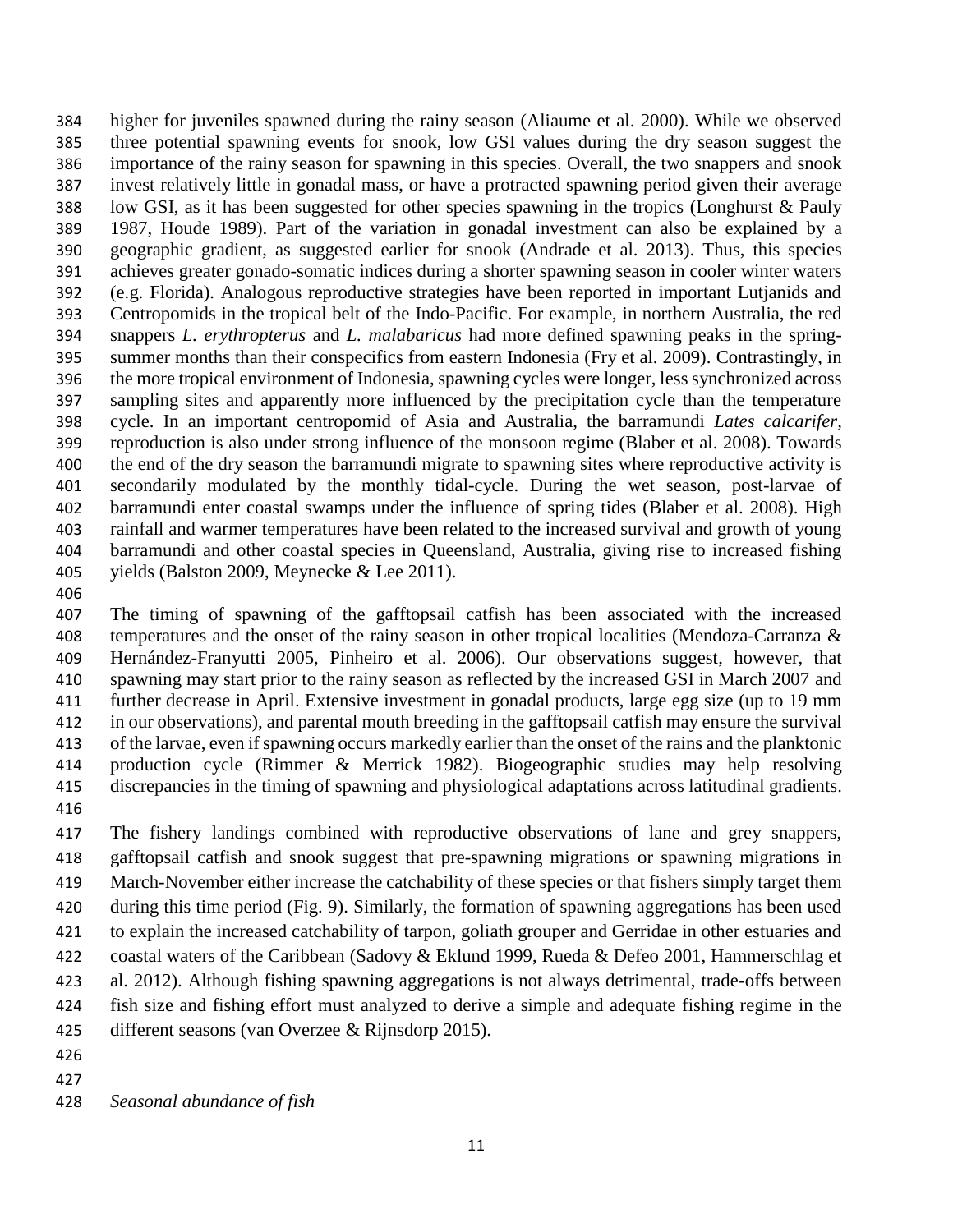Climate variables affected differently the landings of trawlers and those of dories and skiffs. Trawlers operate mostly where shrimp are abundant, especially on soft bottoms near river mouths. The multivariate analyses showed that these fish assemblages were clearly affected by precipitation and river runoff. Increases in rainfall and temperature are thought to trigger offshore migration of juvenile penaeids (Nagelkerken et al. 2008, Nemeth 2009). In Amatique Bay, landings of shrimp were related to increasing seawater temperatures in the months of June and September, at the height of the rainy season (Fig. 9). Hidalgo et al. (2004) describe penaeid catches in Amatique as consisting mainly of subadults spawned in the previous November-December period. Thus, the increased landings of shrimp appear to occur during dispersal from the nursery grounds. This has also been noted in the nearby Celestun lagoon, Mexico (Pérez-Castañeda & Defeo 2001, Pérez-Castañeda & Defeo 2004).

 In contrast to the trawlers, skiffs and dories employing hooks and lines operate in rocky bottoms or along the Punta de Manabique coast (Heyman & Granados-Dieseldorff 2012) and their major catches occurred during the cooler dry season. Occurrence and landings of engraulids, sciaenids, catfishes, barracuda, jacks, mackerels and, to a lesser extent, of mutton snapper, were greatest, from December to April, and were associated with the onshore wind regime and intrusion of marine waters (Fig. 9). These species are often categorized as marine stragglers (*sensu* Potter et al. 2013). The engraulid fishery, locally known as "manjua,", which may comprise up to 15 species, accounts for 20% of the total landing volume in the whole Gulf of Honduras, and has peak catches in April (Boix-Morán 2008, Heyman & Granados-Dieseldorff 2011). This happens simultaneously with increased abundances of juveniles of other fish species in Amatique and other estuaries of the Caribbean (Ixquiac-Cabrera et al. 2008, Burgos-Leon et al. 2009, Poot-Salazar et al. 2009). Thus, it islikely that catches of barracudas, jacks and mackerels are more directly related to active feeding migrations than to passive advection. Active feeding migrations have also been suggested elsewhere in the Caribbean (Manjarrés-Martínez et al. 2010), an indication that these oceanic species are not merely 'stragglers' into the estuaries. On the other hand, these predators and the cubera and grey snappers form spawning concentrations from March to September in marine waters nearby, including the atoll of Gladden Spit (Boomhower et al. 2010, Manjarrés-Martínez et al. 2010, Granados-Dieseldorff et al. 2013). Trophodynamic studies supplemented by investigations of reproduction are needed to resolve the proximate causes of their migration, but attention must also be paid to ontogenetic factors. For instance, we observed that the peak trawler by-catch of small lane snapper occurs during the dry season when juveniles are abundant. Contrastingly, the peak catches of larger lane snappers were performed in reef areas during the rainy season, coinciding with the main spawning event. This is in agreement with the observations of Whaley et al. (2007) who in Charlotte Harbor, Florida, found juveniles normally associated with seagrass and soft bottoms, and adults predominantly associated with coral reefs or rock offshore. Hence, the lane snapper uses the Bay both as a nursery and spawning area (Fig. 9) and should be classified as a marine estuarine-opportunist, following the scheme of Potter et al. (2013).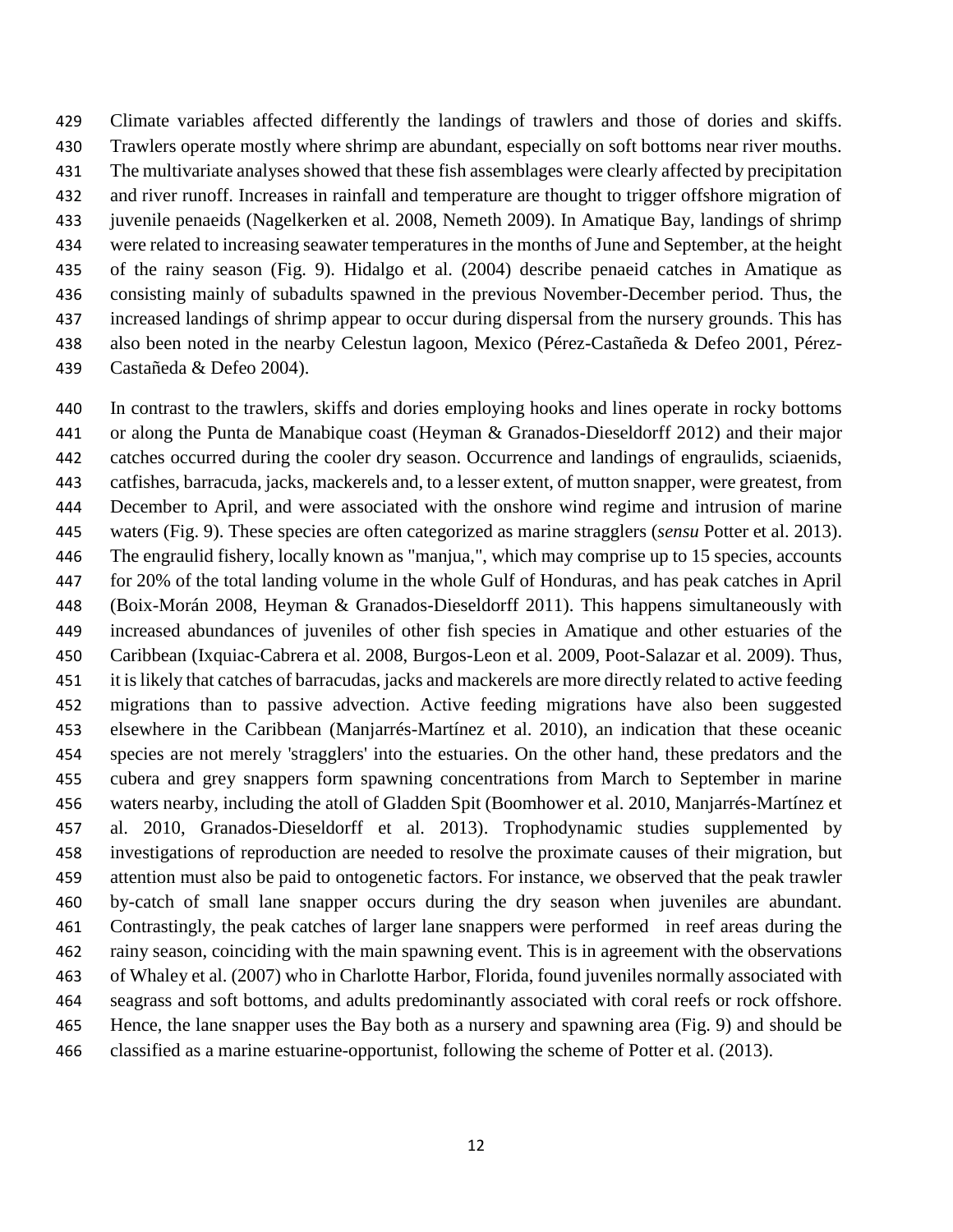Species at the extreme of physiological adaptation to estuarine life are the brief squid which probably represents the only hypo-saline adaptation of cephalopods (Bartol et al. 2002), and the blackbelt cichlid *Paraneetroplus maculicauda*. These are examples of the type of transgression processes that may have occurred many times in the evolutionary history of the region as also suggested for zooplankton species (Pérez et al. 2013). Abundance of the brief squid in Amatique Bay, just as in the Chesapeake Bay (Bartol et al. 2002), was related to increased seawater temperature and salinity. However, the close relationship between landings of squid and shrimp found in Amatique also suggests a targeted feeding migration by this squid, as crustaceans are the 475 most important prey item in their diet (Coelho et al. 2010, Jereb & Roper 2010). The abundance of the blackbelt cichlid was related to rising SST in August, after a period of intense runoff (Fig. 2). This species is very common in Lake Izabal and Dulce River under freshwater conditions (Dickinson 1974, Salaverría and Jolón-Morales 2002). As other Central American cichlids this species is known to be tolerant of brackish waters and capable of crossing narrow sea barriers (Miller 1966, Hulsey & López-Fernández 2011).

#### *Zoogeographic patterns of fish*

 The present observations of the occurrence of the fish fauna in the commercial catches are consistent with some of the general zoogeographic patterns of tropical estuaries. Thus, the fish communities are dominated by marine species and both their diversity and abundance are higher during the dry season (Ixquiac et al. 2008). This pattern is also observed in permanently open microtidal estuaries in temperate Australia (Valesini et al. 2014) and upper estuaries in tropical West Africa and Australia (Castellanos-Galindo & Krumme 2013a). Nevertheless, there are distinct patterns in Amatique, as well as in other Neotropical estuaries. In common with the microtidal Términos Lagoon in the Caribbean and estuaries of the western central Atlantic the families Ariidae, Engraulidae, Gerreidae and Tetraodontidae are prevalent, and Clupeidae and Claroteidae are less important or absent (Table 1) (Blaber 2000, Barletta & Blaber 2007, Ixquiac et al. 2008, Castellano-Galindo & Krumme 2013b, Castellanos-Galindo et al. 2013). In this respect, Amatique Bay has stronger affinity with the western tropical Atlantic and the tropical eastern Pacific, than with the tropical eastern Atlantic. This is also evident from the dominance of Ariidae and Tetraodontidae in terms of biomass and of Gerridae in terms of numbers (especially in mesotidal systems). In addition, the families Lutjanidae and Centropomidae that support important fisheries in Amatique are less common in the Tropical Eastern Atlantic (Castellano-Galindo & Krumme 2013b). In contrast, the Sciaenidae are less abundant than in West Africa, despite similar species richness. The similarity between Amatique and the eastern Pacific region must reflect somewhat similar ecological conditions and, in particular, the short isolation history (3 Ma). This similarity with the Pacific contrasts with the observations performed in the other vertebrates.

*Shorebirds and manatees*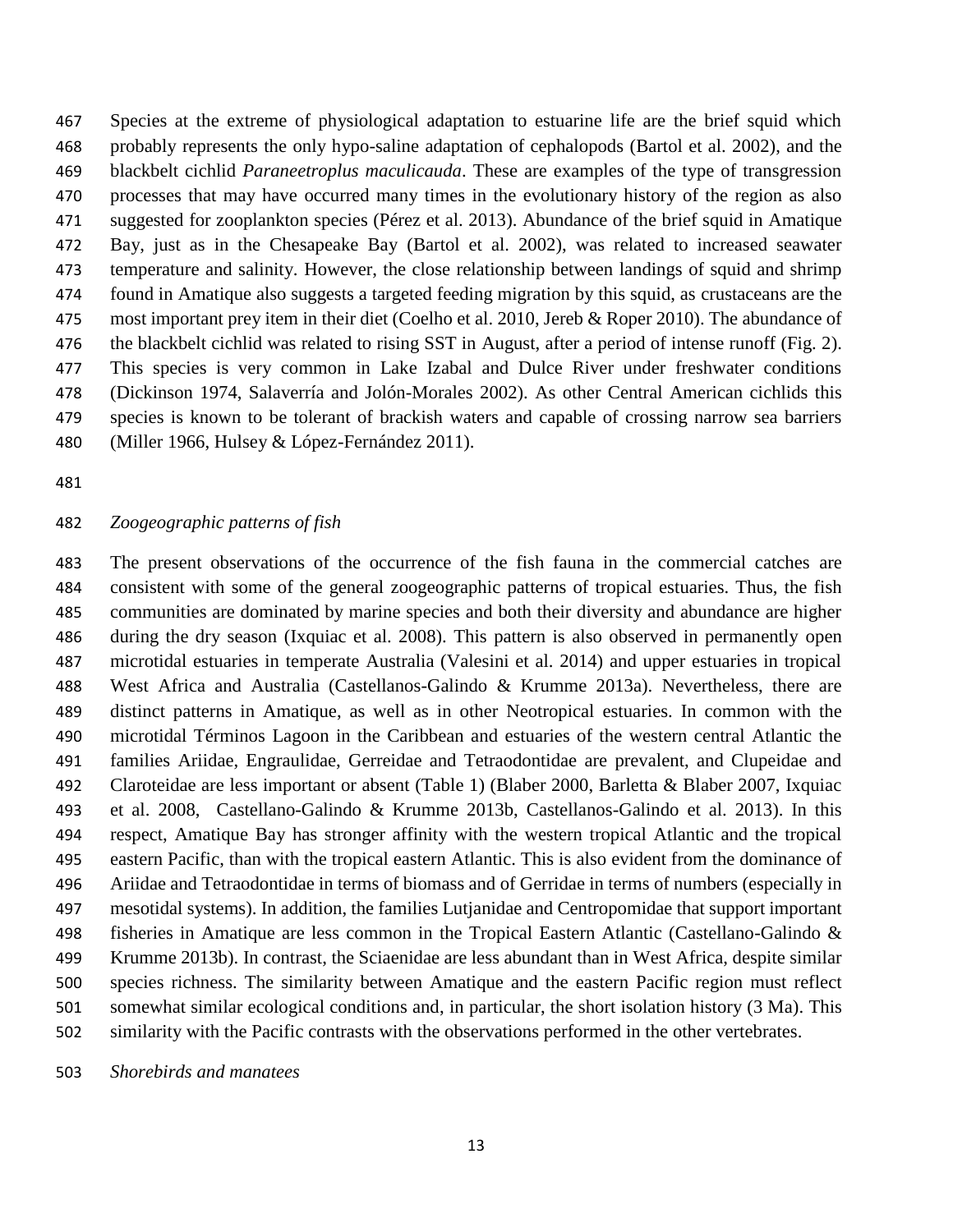The great majority of the shorebirds sighted in Punta de Manabique are visitors (Eisermann 2009). The largest group of shorebirds, comprising many sandpipers and plovers (group I), consisted of long-distance migrants that have summer breeding areas in the tundra of North America (Poole 2005). Their clear bi-modal pattern of occurrence suggests that these are transient birds with wintering areas in South America. These shorebirds probably use Amatique Bay for short stop- overs only. Less important, but still common, visitors (groups II and III) with breeding areas in temperate to high Arctic areas of America, seem to utilize the area for somewhat longer wintering periods, normally late in the rainy season. Among the more common species, only the collared plover *Charadrius collaris* has a regional distribution limited to the Caribbean. It breeds in Amatique and stays for a longer period, from June to November, and probably makes some limited seasonal migration thereafter. This may represent, therefore, a less common, and probably more recent, adaptation to match the fledging and early growth period to the productive rainy season in the Bay (Fig. 9.). Eisermann (2009) characterized the Punta de Manabique Wildlife Refuge as a shorebird migration site of secondary importance. This is in agreement with the observed decline in the abundance of overwintering or migrating shorebirds in the Gulf Coast south of the Tropic of 519 Cancer (23° 27' N) (Withers 2002). Further, Barrantes & Chaves-Campos (2009) demonstrated a lower abundance of migrating shorebirds on the east coast of Costa Rica as compared to its Pacific coast. A likely reason for this longitudinal contrast may be the lack of extensive tides and tidal flats in the western Caribbean in contrast to the Pacific coast. This may limit the access of many shorebirds to aquatic invertebrates, which are their main prey. Thus, the Amatique region most likely has greatest value as a transient resting area, rather than an important feeding or breeding ground for most shorebird species.

 Interestingly, the physical processes that may be responsible for the low abundance of shorebirds may also have played a role in the adaptation and persistence of sirenian populations in the Caribbean. The abundance of freshwater, the sheltered environment, water clarity, and very low tidal amplitude lead to abundant seagrass and suitable habitat for manatees in the Caribbean. This may help explain why these taxa are either absent (sirenians) or scarce (sea grasses; Green & Short, 2003; Samper-Villarreal et al. 2014) along the Pacific coast of Central America. The aerial surveys performed by Quintana-Rizzo & Machuca (2008) suggest that seasonal movements related to the hydrological cycle and to the life-cycle of manatees occur within the Lake Izabal-Amatique Bay complex (Fig.9). A larger number of sightings in the Bay proper were achieved during the wet season. Three possible reasons for the larger coastal affinity during the wet season are a wider access to areas with drinkable freshwater, strong river currents, and increased turbidity and subsequent loss of submerged vegetation upstream (Auil 2004). Although the density of manatees in some of the Caribbean populations may be relatively stable, there is still much needed research with regard to the environmental, behavioral and physiological basis of manatee migration as essential information for the implementation of a regional management plan (Harborne et al. 2006, UNEP 2010, Castelblanco-Martínez et al. 2013).

*Conclusion*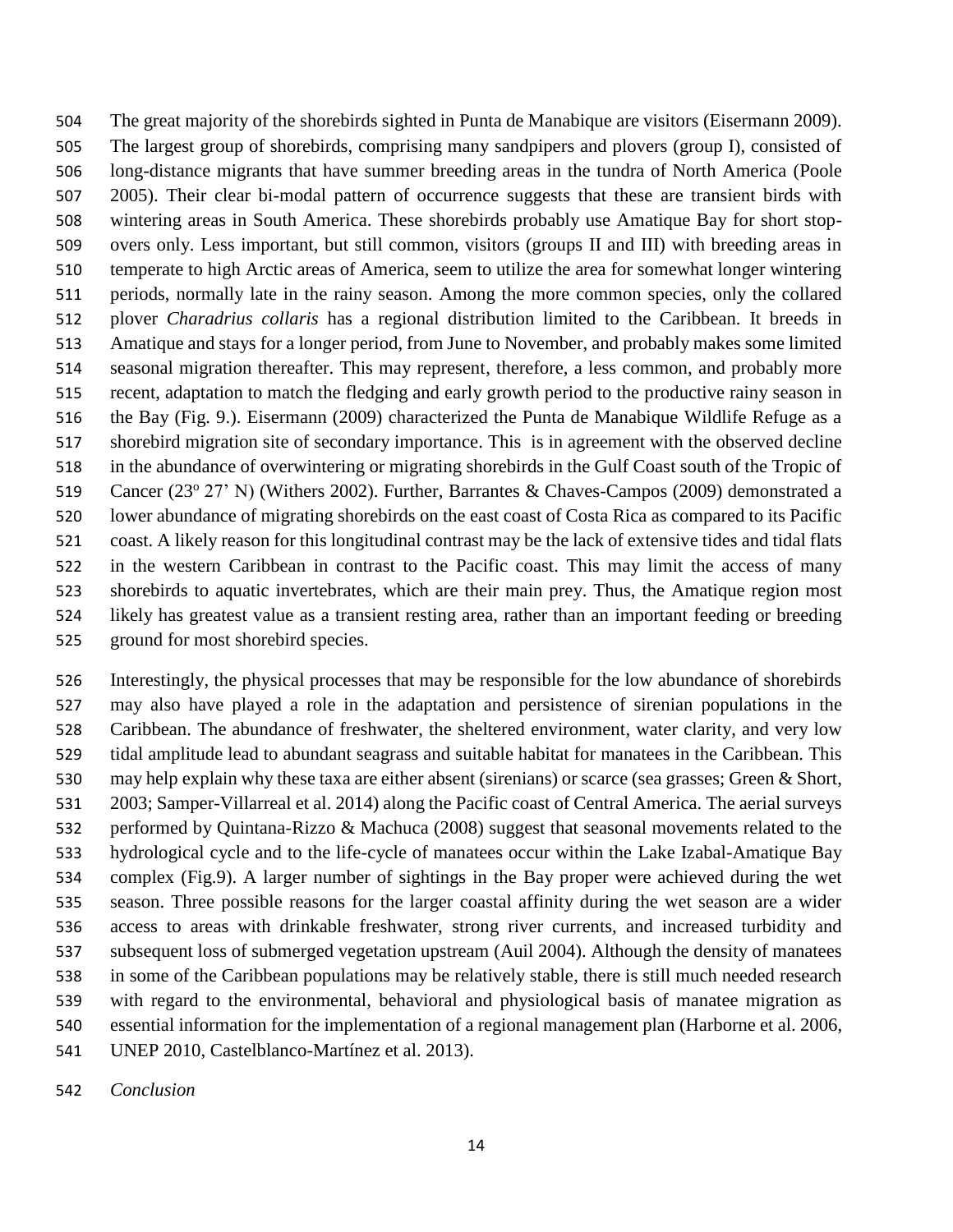Ecological connectivity can be defined as the strength of the interactions among ecosystem components by movement of organisms, often at different stages of their life-cycles, as well as by the exchange of nutrients and organic matter (Nagelkerken 2009, Sheaves 2009). Migration to and from estuaries can range from large scale seasonal movements related to reproduction, feeding and ontogeny, to short incursions during the twilight (Krumme 2009). The most conspicuous linkage between the freshwater system and the estuary in Amatique are the movements of snook, the blackbelt cichlid and, in part, the manatees. These movements are related to both spawning cycles and the precipitation cycle. For example, the common snook moves in and out from freshwater environments to forage and spawn at sea thus interconnecting freshwater and marine environments (Taylor et al. 1998, Barbour & Adams 2012). The migrations of these fish species towards the sea may reflect the general trend for catadromy observed in relict marine taxa in the tropics. The more recent affinity for freshwater may reflect an adaptation to the relatively higher food availability in freshwater than in the sea (Gross 1988, Lucas et al. 2001). Manatees also play an important role in the re-cycling of nutrients in the western Caribbean, and they are probably responsible for a net export of nutrients to adjacent ecosystems downriver (Castelblanco-Martínez et al. 2012). The reverse (oceanic) input to the estuary is triggered by the massive migration of several species of penaeid shrimp, which are thought to use the mangroves, and by engraulids, which probably use the Bay for spawning. These aggregations attract a great number of transient coastal and oceanic predators comprising, among others, the families Carangidae, Loliginidae, Lutjanidae, Scombridae and Sphyraenidae, especially during the dry season. At this time of the year Bullshark, *Carcharinus lecuas,* and large-tooth sawfish *Pristis perotteli* have also been reported to enter Lake Izabal (Dickinson 1974). Predators like the Lutjanidae have, however, a marked reef-ecosystem, rather than oceanic, affinity. Thus, our observations strongly suggest an ontogenetic change in the utilization of different habitats in the Bay from soft bottom to reefs, by different life-stages of the lane snapper.

 A contrasting use of Amatique is made by most shorebirds, which mostly depend on the bay and estuaries as a perennial refuge and contribute less to nutrient cycling. They represent, however, a teleconnection with the high-latitude systems of North and South America of conservation interest. At different levels of the food chain there is a multitude of exploitation strategies by fishers from different fleets, social and ethnic groups, indirectly involved in competing small-scale fisheries. Previous observations suggest that in an apparently complex system, these fishers achieve reasonable levels of agreement and co-existence (Andrade & Midré 2011). It may be that the large focus on the shrimp and engraulids at the lower trophic levels corresponds to an example of a balanced fishery with output reasonably proportional to productivity (Garcia et al. 2012). Future studies should investigate the match of size distributions in the harvest and in the sea, as well as the consequences of fishing at the lower trophic levels. Another issue of interest for population management is the timing of the rotational fishery closures and their suitability for protection of spawning aggregations. These closures were agreed by the fisher groups in a participatory manner with the primary purpose of avoiding conflicts related to gear saturation (Andrade & Midré 2011).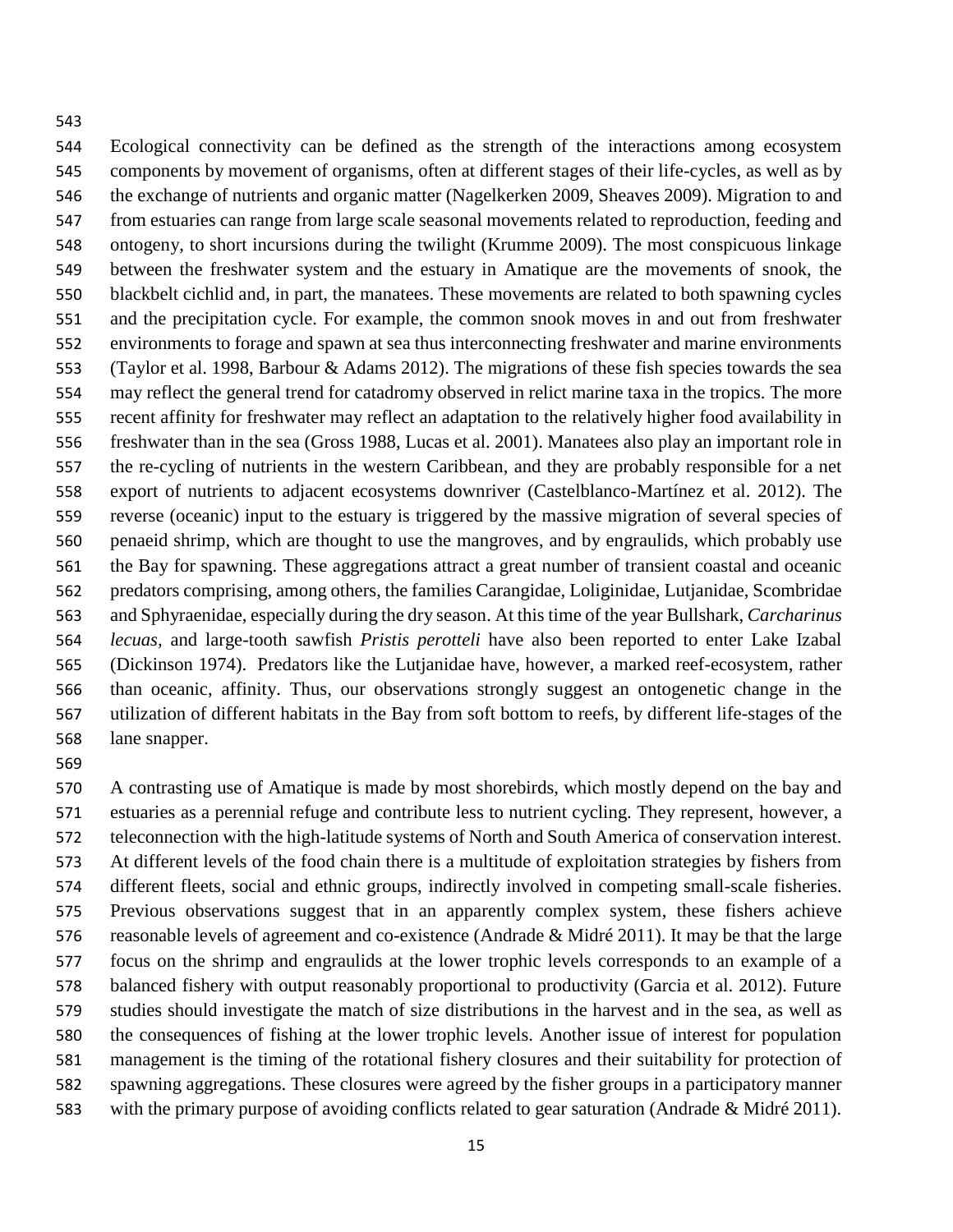The range of ecological linkages observed has had major roles in the evolutionary processes in the

- western Caribbean, and it is motivating to integrate them in fishery and conservation plans.
- 

# ACKNOWLEDGEMENTS

 This study received financial support from a Russell E. Train Education for Nature fellowship of the World Wildlife Fund, the University of Tromsø and Akvaplan-niva AS. We would like to thank those who helped and supported us in the collection of the field samples in Livingston and Puerto Barrios, including Polo, Julian Arana and Pedro Ramirez. Thanks to Mario Jolón, Regina Sanchez and Amely Garcia for providing extensive literature on Amatique Bay. Thanks to Johan Groeneveld, P. E. Renaud, J. C. Villagrán, I. Nagelkerken and three anonymous reviewers for their valuable comments on early versions of the manuscript.

- 
- REFERENCES
- 
- Abreu PC, Bergesch M, Proenca LA, Garcia CAE, Odebrecht C (2010) Short- and Long-Term Chlorophyll a Variability in the Shallow Microtidal Patos Lagoon Estuary, Southern Brazil. Estuar Coast 33:554-569
- Aliaume C, Zerbi A, Joyeux JC, Miller JM (2000) Growth of juvenile Centropomus undecimalis in a tropical island. Environ Biol Fish 59:299-308
- Andrade H, Midré G (2011) The Merits of Consensus: Small-Scale Fisheries as a Livelihood Buffer in Livingston, Guatemala. In: Jentoft S, Eide A (eds) Poverty Mosaics: Realities and Prospects in Small-Scale Fisheries. Springer Science+Business Media B.V.
- Andrade H, Santos J, Taylor R (2013) Life-history traits of the common snook Centropomus undecimalis in a Caribbean estuary and large-scale biogeographic patterns relevant to management. J Fish Biol 82:1951-1974
- Anon (2003) Gulf of Honduras. Preliminary transboundary diagnostic analysis. Final draft. Abt Associates Inc. / Woods Hole Group. Inter American Development Bank.
- Arrivillaga A, Baltz DM (1999) Comparison of fishes and macroinvertebrates on seagrass and bare-sand sites on Guatemala's Atlantic coast. Bull Mar Sci 65:301-319
- Atwood TB, Wiegner TN, MacKenzie RA (2012) Effects of hydrological forcing on the structure of a tropical estuarine food web. Oikos 121:277-289
- Auil NE (2004) Abundance and distribution trends of the West Indian Manatee in The coastal zone of Belize: implications for conservation. M.Sc., University of Texas A&M,
- Balston J (2009) Short-term climate variability and the commercial barramundi (Lates calcarifer) fishery of north-east Queensland, Australia. Mar Freshw Res 60:912-923
- Barbour A, Adams A (2012) Biologging to examine multiple life stages of an estuarine-dependent fish. Mar Ecol-Prog Ser 457:241-250
- Barletta M, Blaber SJM (2007) Comparison of fish assemblages and guilds in tropical habitats of the Embley (Indo-west Pacific) and Caeté (Western Atlantic) estuaries. Bull Mar Sci 80: 647−680
- Barletta M, Jaureguizar AJ, Baigun C, Fontoura NF, Agostinho AA, Almeida-Val VMF, Val AL, Torres RA, Jimenes-Segura LF, Giarrizzo T, Fabré NN, Batista VS, Lasso C, Taphorn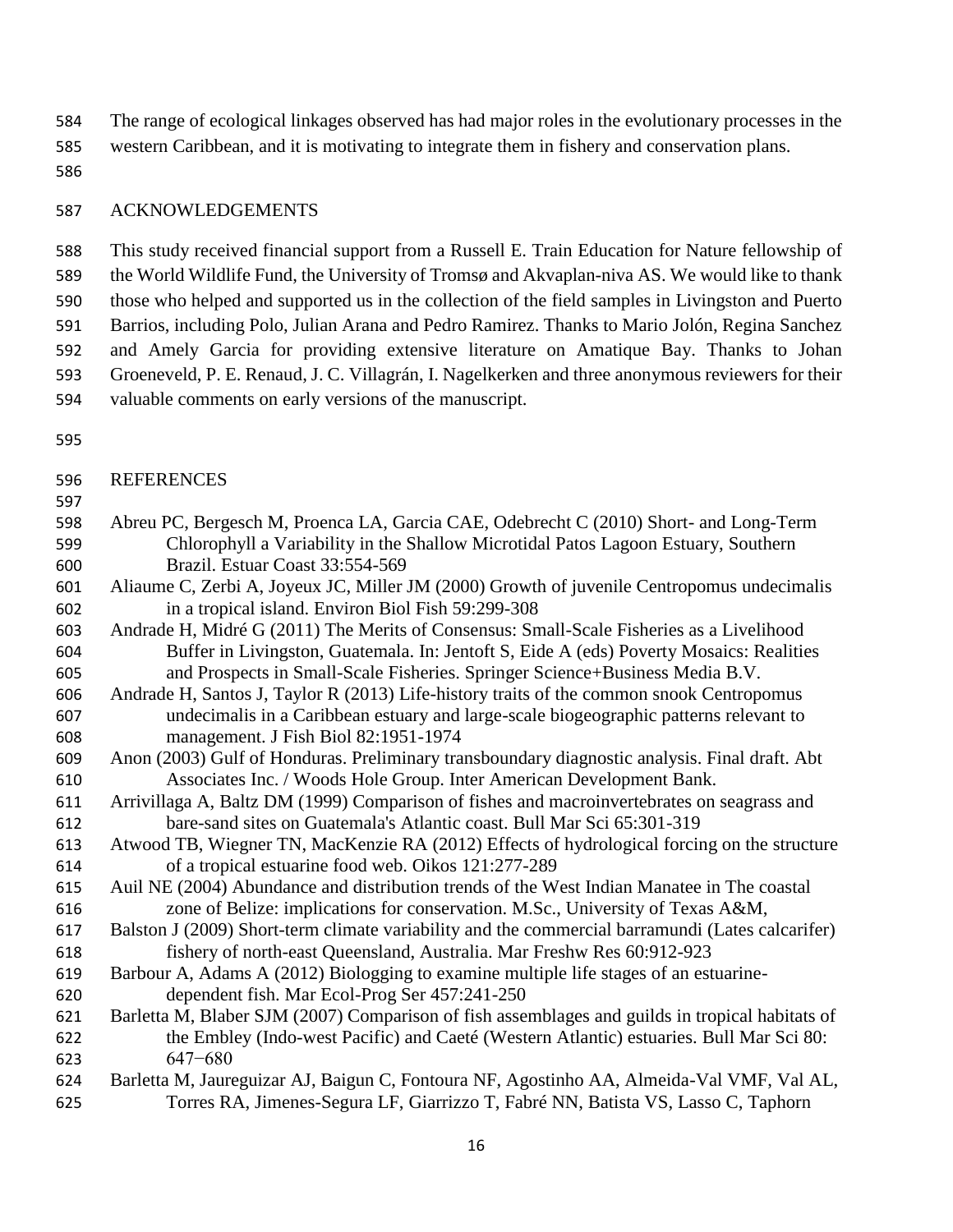DC, Costa MF, Chaves PT, Vieira JP, Corrêa MFM (2010) Fish and aquatic habitat conservation in South America: a continental overview with emphasis on neotropical systems. J Fish Biol 76:2118-2176 Barrantes G, Chaves-Campos J (2009) Birds in Coastal and Marine Environments. In: Wehrtmann I, Cortés J (eds) Marine Biodiversity of Costa Rica, Central America, Book 86. Springer Netherlands Bartol IK, Mann R, Vecchione M (2002) Distribution of the euryhaline squid Lolliguncula brevis in Chesapeake Bay: effects of selected abiotic factors. Mar Ecol-Prog Ser 226:235-247 Benoit J, Adnet S, El Mabrouk E, Khayati H, Ben Haj Ali M, Marivaux L, Merzeraud G, Merigeaud S, Vianey-Liaud M, Tabuce R (2013) Cranial Remain from Tunisia Provides New Clues for the Origin and Evolution of Sirenia (Mammalia, Afrotheria) in Africa. PLoS ONE 8:e54307 Blaber S (2000) Tropical estuarine fishes : ecology, exploitation, and conservation. Blackwell Science, Oxford Blaber SJM, Milton DA, Salini JP (2008). The biology of barramundi (Lates calcarifer) in the Fly River system. In: Bolton BR (ed) The Fly River, Papua New Guinea: Environmental Studies in an Impacted Tropical River System. Elsevier Science, p 409–424 Boix-Morán JL (2008) La pesquería de la Manjúa en el Caribe de Guatemala, impactos biológicos y socioeconómicos para las poblaciones pesqueras y de consumo en el Altiplano de Guatemala. Proyecto FODECYT No 100-2006. Centro de Estudio del Mar y Acuicultura, USAC., Guatemala Boomhower J, Romero M, Posada J, Kobara S, Heyman W (2010) Prediction and verification of possible reef-fish spawning aggregation sites in Los Roques Archipelago National Park, Venezuela. J Fish Biol 77:822-840 Bowen BW, Rocha LA, Toonen RJ, Karl SA (2013) The origins of tropical marine biodiversity. Trends Ecol Evol 28:359-366 Briggs JC (1984) Fresh-water fishes and biogeography of Central America and the Antilles. Syst Zool 33:428-435 Briggs JC, Bowen BW (2012) A realignment of marine biogeographic provinces with particular reference to fish distributions. J Biogeogr 39:12-30 Brinson MM, Brinson LG, Lugo AE (1974) Gradient of salinity, its seasonal movement, and ecological implications for Lake Izabal-Rio-Dulce ecosystem, Guatemala. Bull Mar Sci 24:533-544 Burgos-Leon A, Pérez-Castaneda R, Defeo O (2009) Discards from the artisanal shrimp fishery in a tropical coastal lagoon of Mexico: spatio-temporal patterns and fishing gear effects. Fisheries Manag Ecol 16:130-138 Burke L, Sugg Z (2006) Hydrologic modeling of watersheds discharging adjacent to the Mesoamerican Reef. On the watershed analysis for the Mesoamerican Reef. WRI/ICRAN Carrillo-Ovalle L, Salaverría A, Pacas-Martínez L, Martínez-Mencos J (2000) Evaluación del recurso pesquero y oceanografía del atlántico guatemalteco, durante el año 2,000. Centro de Estudios del Mar y Acuicultura, Universidad de San Carlos de Guatemala, Guatemala Castelblanco-Martínez DN, Barba E, Schmitter-Soto JJ, Hernandez-Arana HA, Morales-Vela B (2012) The Trophic Role of the Endangered Caribbean Manatee Trichechus manatus in an Estuary with low Abundance of Seagrass. Estuar Coast 35:60-77 Castelblanco-Martínez DN, Padilla-Saldivar J, Hernandez-Arana HA, Slone DH, Reid JP, Morales-Vela B (2013) Movement patterns of Antillean manatees in Chetumal Bay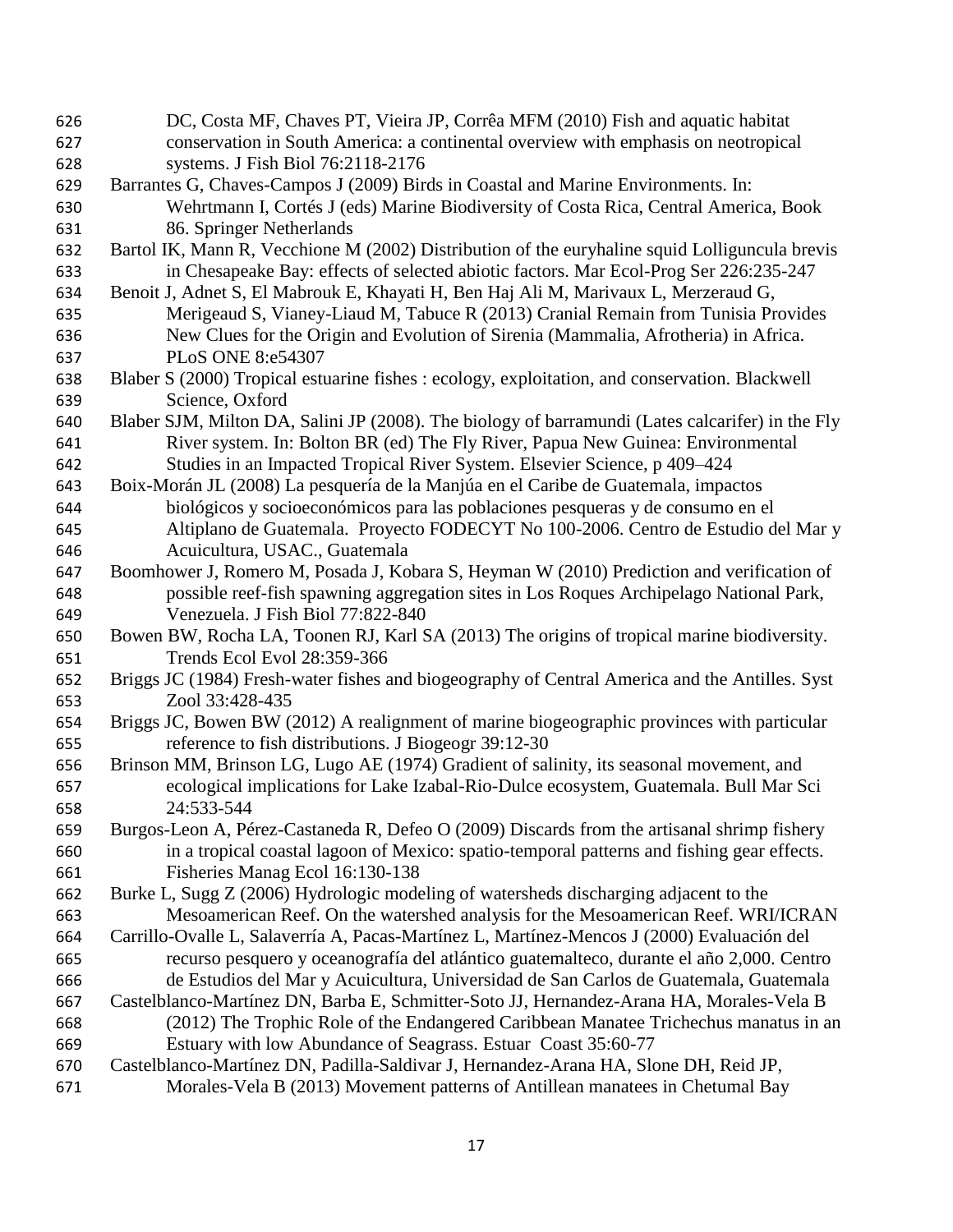(Mexico) and coastal Belize: A challenge for regional conservation. Mar Mamm Sci 29:E166-E182 Castellanos-Galindo G, Krumme U (2013a) Tidal, diel and seasonal effects on intertidal mangrove fish in a high-rainfall area of the Tropical Eastern Pacific. Mar Ecol-Prog Ser 494:249-265 Castellanos-Galindo G, Krumme U (2013b) Mangrove fish assemblages from data-sparse regions and the measurement of ecological equivalence: Comment on Sheaves (2012). Mar Ecol- Prog Ser 474:299-302 Castellanos-Galindo G, Krumme U, Rubio E, Saint-Paul U (2013) Spatial variability of mangrove fish assemblage composition in the tropical eastern Pacific Ocean. Rev Fish Biol Fish 23:69-86 Chakrabarty P, Albert J (2011) Not so Fast: A New Take on the Great American Biotic Interchange. In: Albert JS, Reis RE (eds) Historical biogeography of neotropical freshwater fishes. University of California Press, Berkeley, Calif. Chew LL, Chong VC (2011) Copepod community structure and abundance in a tropical mangrove estuary, with comparisons to coastal waters. Hydrobiologia 666:127-143 Coelho LI, Muto EY, Marian J, Soares LSH (2010) Contribution to the knowledge on the diet, feeding activity, and reproduction of Lolliguncula brevis (Blainville, 1823) in the coastal region off Santos (Sao Paulo state). Bol Inst Pesca 36:225-236 Dickinson JC (1974) Fisheries of Lake Izabal, Guatemala. Geogr Rev 64:385-409 Dierssen HM (2010) Perspectives on empirical approaches for ocean color remote sensing of chlorophyll in a changing climate. Proc Natl Acad Sci U S A 107:17073-17078 Drupp P, De Carlo EH, Mackenzie FT, Bienfang P, Sabine CL (2011) Nutrient Inputs, Phytoplankton Response, and CO2 Variations in a Semi-Enclosed Subtropical Embayment, Kaneohe Bay, Hawaii. Aquat Geochem 17:473-498 Eisermann K (2009) Abundance of Shorebirds on the Caribbean Coast of Guatemala. Waterbirds 32:337-344 El-Gohary M, McNames J (2007) Establishing causality with whitened cross-correlation analysis. IEEE Trans Biomed Eng 54:2214-2222 Ejrnæs R (2000) Can we trust gradients extracted by Detrended Correspondence Analysis? J Veg Sci 11:565-572 Faaborg J, Holmes RT, Anders AD, Bildstein KL, Dugger KM, Gauthreaux SA, Heglund P, Hobson KA, Jahn AE, Johnson DH, Latta SC, Levey DJ, Marra PP, Merkord CL, Nol E, Rothstein SI, Sherry TW, Sillett TS, Thompson FR, Warnock N (2010) Recent advances in understanding migration systems of New World land birds. Ecol Monogr 80:3-48 Falfan Vazquez EE, Ordonez Lopez UU, Ornelas Roa MM (2008) Spatial variation of Snapper and Grouper larvae in Yucatan shelf. Hidrobiologica 18:69-76 Fonseca AC, Arrivillaga A (2003) Coral reefs of Guatemala. In: Cortés J (ed) Latin American Coral Reefs. Elsevier Science B.V. Fry G, Milton D, Van Der Velde T, Stobutzki I, Andamari R, Badrudin, Sumiono B (2009) Reproductive dynamics and nursery habitat preferences of two commercially important Indo-Pacific red snappers Lutjanus erythropterus and L. malabaricus. Fish Sci 75:145-158 Garcia SM, Kolding J, Rice J, Rochet M-J, Zhou S, Arimoto T, Beyer JE, Borges L, Bundy A, Dunn D, Fulton EA, Hall M, Heino M, Law R, Makino M, Rijnsdorp AD, Simard F, Smith ADM (2012) Reconsidering the Consequences of Selective Fisheries. Science 335:1045-1047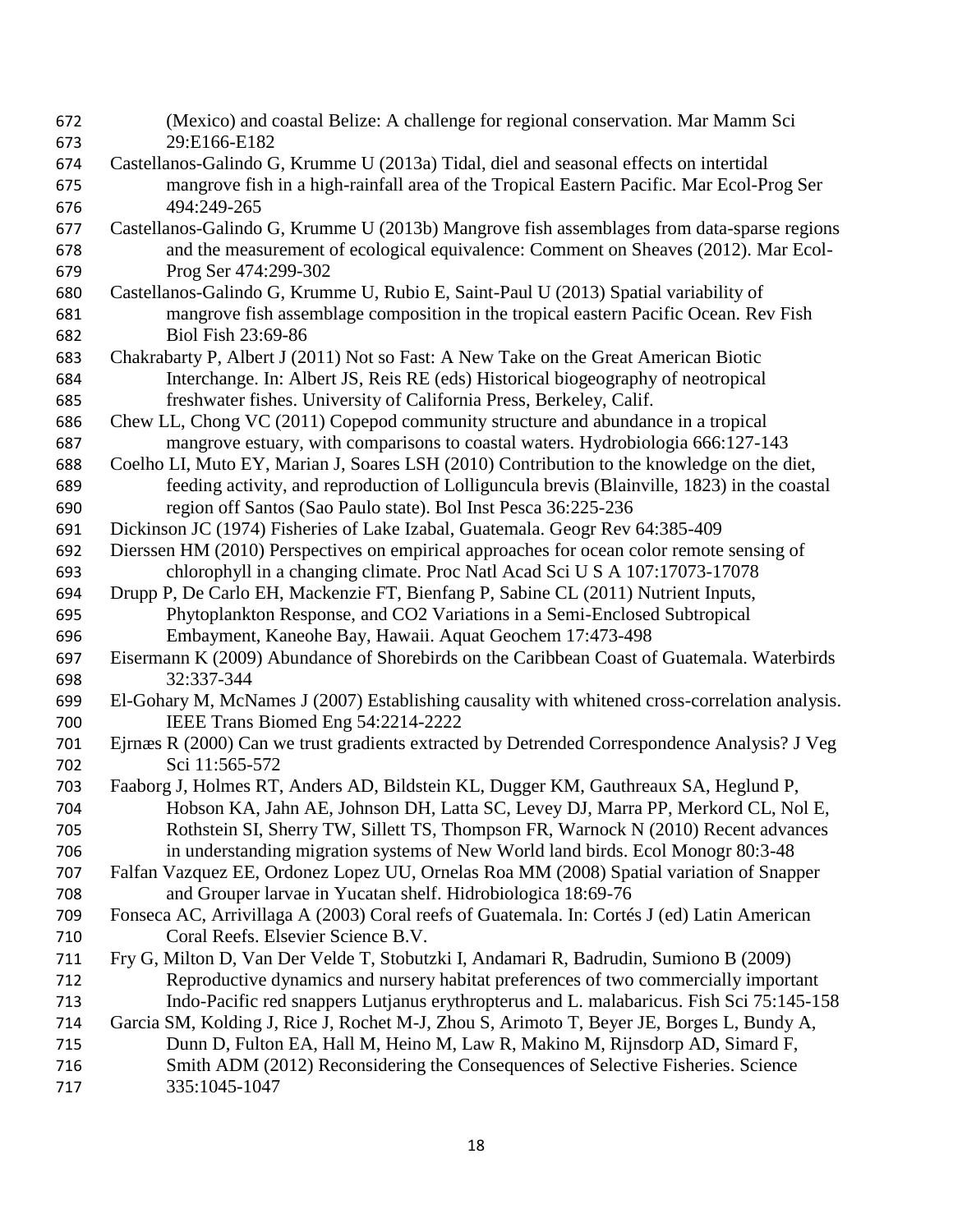- Garcia AM, Vieira JP, Winemiller KO, Moraes LE, Paes ET (2012) Factoring scales of spatial and temporal variation in fish abundance in a subtropical estuary. Mar Ecol-Prog Ser 461:121-135
- González P, López D (2000) Desarrollo de herramientas económicas para la preparación de políticas sostenibles en el sector pesquero del Golfo de Honduras. Tomo I:
- Caracterización de las pesquerías de camarón y langosta, aproximación conceptual para la gestión pesquera. ICSED-PROARCA/CAPAS. Available at [http://pdf.usaid.gov/pdf\\_docs/PNACK091.pdf](http://pdf.usaid.gov/pdf_docs/PNACK091.pdf)
- Granados-Dieseldorff P, Heyman WD, Azueta J (2013) History and co-management of the artisanal mutton snapper (Lutjanus analis) spawning aggregation fishery at Gladden Spit, Belize, 1950–2011. Fish Res147:213-221
- Green EP, Short FT (2003) World atlas of seagrasses. University of California Press, Berkeley, CA.
- Gross MR, Coleman RM, McDowall RM (1988) Aquatic productivity and the evolution of diadromous fish migration. Science 239:1291-1293
- Hammerschlag N, Luo J, Irschick DJ, Ault JS (2012) A comparison of spatial and movement patterns between sympatric predators: Bull Sharks (*Carcharhinus leucas*) and Atlantic Tarpon (*Megalops atlanticus*). PLoS ONE 7:e45958
- Harborne AR, Mumby PJ, Micheli F, Perry CT, Dahlgren CP, Holmes KE, Brumbaugh DR (2006) The functional value of Caribbean coral reef, seagrass and mangrove habitats to ecosystem processes. In: Southward AJ, Young CM, Fuiman LA (eds) Advances in Marine Biology, Vol 50, Book 50
- Hernández B, Cherrington EA, Bosarreyes A, Gildardo-Gálvez J, Oyuela M, Sempris E (2012) Clasificación de cobertura actual del mangle de las costas del Pacífico y Atlántico de Guatemala, a través de técnicas de percepción remota. CATHALAC-SIA-MARN, Panama
- Heyman WD, Graham RT (2000) La voz de los pescadores de la costa atlántica de Guatemala. . Trinational Alliance for the Conservation of the Gulf of Honduras -TRIGOH, Puerto Barrios, Guatemala.
- Heyman WD, Granados-Dieseldorff P (2011) The manjua fishery of Guatemala's Caribbean: balancing the needs for regional ecosystem productivity and national food security. Focus Geogr 54:45-50
- Heyman WD, Granados-Dieseldorff P (2012) The voice of the fishermen of the Gulf of Honduras: Improving regional fisheries management through fisher participation. Fish Res 125:129-148
- Heyman WD, Kjerfve B (eds) (2001) The Gulf of Honduras, Vol 144. Springer
- Hidalgo H, Villagrán E, De Campo E (2004) Evaluación de la sostenibilidad de la captura del camarón en la bahía de Amatique y propuestas para su adecuado manejo y recuperación. FUNDAECO, Guatemala
- Hoover RS, Hoover D, Miller M, Landry MR, DeCarlo EH, Mackenzie FT (2006) Zooplankton response to storm runoff in a tropical estuary: bottom-up and top-down controls. Mar Ecol-Prog Ser 318:187-201
- Houde ED (1989) Comparative growth, mortality, and energetics of marine fish larvae temperature and implied latitudinal effects. Fish B-NOAA 87:471-495
- Hulsey CD, López-Fernández H (2011) Nuclear Central America. In: Albert JS, Reis RE (eds) Historical biogeography of neotropical freshwater fishes. University of California Press, Berkeley, Calif.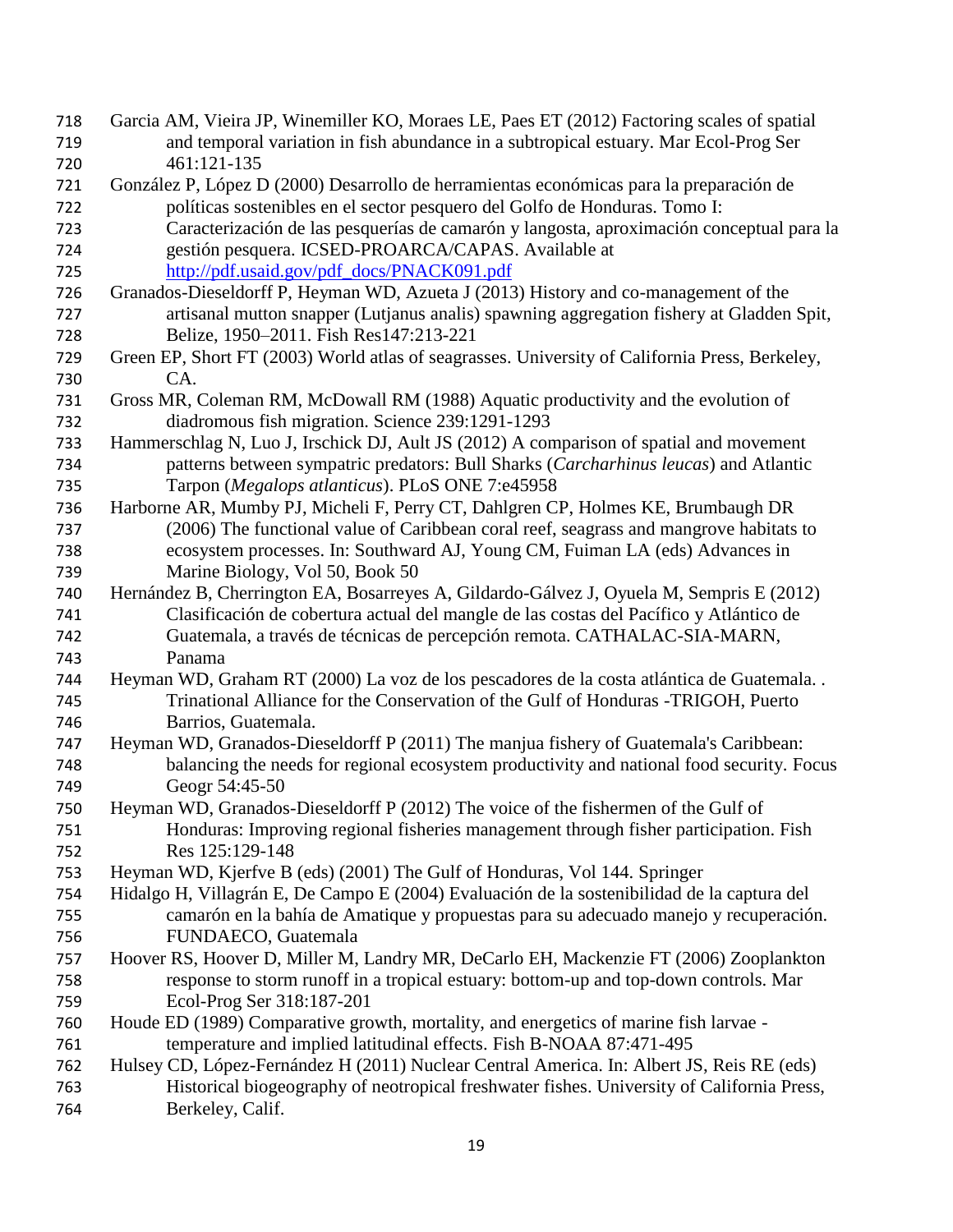Hunter MEM, Mignucci Giannoni AA, Tucker KPK, King TLT, Bonde RKR (2012) Puerto Rico and Florida manatees represent genetically distinct groups. Conserv Genet 13:1623-1635 Ixquiac-Cabrera MJ, Corona Avalos A, García BR, Salazar M, Tejeda CA, Rodas R (2008) Evaluación y manejo de las comunidades demersales de la Bahía de Amatique Izabal, Guatemala. Estimación de los impactos pesqueros. Centro de Estudios del Mar y Acuicultura, Universidad de San Carlos de Guatemala, Guatemala. Available at <http://digi.usac.edu.gt/bvirtual/informes/puirna/INF-2008-090.pdf> Jereb P, Roper CFE (2010) Cephalopods of the world. An annotated and illustrated catalogue of cephalopod species known to date. Volume 2. Myopsid and Oegopsid Squids. FAO Species Catalogue for Fishery Purposes. No. 4, Vol. 2. Rome. Jolón-Morales MR (2006) Plan de conservación de área 2007-2011, refugio de vida silvestre Punta de Manabique. FUNDARY-CONAP-PROARCA-TNC, Guatemala. Available at [http://www.conap.gob.gt/index.php/sigap/planes-maestros.html?download=367:plan-](http://www.conap.gob.gt/index.php/sigap/planes-maestros.html?download=367:plan-maestro-refugio-de-vida-silvestre-punta-de-manabique) [maestro-refugio-de-vida-silvestre-punta-de-manabique](http://www.conap.gob.gt/index.php/sigap/planes-maestros.html?download=367:plan-maestro-refugio-de-vida-silvestre-punta-de-manabique) King M (1995) Fisheries biology, assessment and management. Fishing News Books Kjerfve B (1981) Tides of the Caribbean Sea. J Geophys Res 86:4243-4247 Krumme U (2009) Diel and Tidal Movements by Fish and Decapods Linking Tropical Coastal Ecosystems. In: Nagelkerken I (ed) Ecological Connectivity among Tropical Coastal Ecosystems. Springer Netherlands Latta SC (2012) Avian research in the Caribbean: past contributions and current priorities. J Field Ornithol 83:107-121 Livezey BCB (2010) Phylogenetics of modern shorebirds (Charadriiformes) based on phenotypic evidence: analysis and discussion. Zool J Linn Soc 160:567-618 Longhurst A, Pauly D (1987) Ecology of tropical oceans, Vol 389. International Center for Living Aquatic Resources Management, Manila Lowerre-Barbieri SK, Ganias K, Saborido-Rey F, Murua H, Hunter JR (2011) Reproductive Timing in Marine Fishes: Variability, Temporal Scales, and Methods. Mar Coast Fish Dynam Manag Ecosys Sci 3:71-91 Lucas MC, Baras E, Thom T, Duncan A, Slavík O (2001) Migration of freshwater fishes. Blackwell Science, Oxford 795 Lund U, Agostinelli C (2014) <http://cran.r-project.org/web/packages/CircStats/CircStats.pdf> MacDonald-Barrios BD (2011) Análisis de la diversidad de las praderas de pastos marinos en la laguna marino-costera de la Bahía La Graciosa, Izabal, Guatemala. Licenciatura, Universidad San Carlos de Guatemala, Guatemala McCullagh P, Nelder JA (1989) Generalized linear models. Chapman and Hall, London Manjarrés-Martínez LM, Gutiérrez-Estrada JC, Mazenet-González J, Soriguer MC (2010) Seasonal patterns of three fish species in a Caribbean coastal gill-net fishery: Biologically induced or climate-related aggregations? Fish Res 106:358-367 Mendoza-Carranza M, Hernández-Franyutti A (2005) Annual reproductive cycle of gafftopsail catfish, Bagre marinus (Ariidae) in a tropical coastal environment in the Gulf of Mexico. Hidrobiologica 15:275-282 Meynecke J-O, Lee SY (2011) Climate-coastal fisheries relationships and their spatial variation in Queensland, Australia. Fish Res 110:365-376 Miller RR (1966) Geographical distribution of Central American freshwater fishes. Copeia:773- 802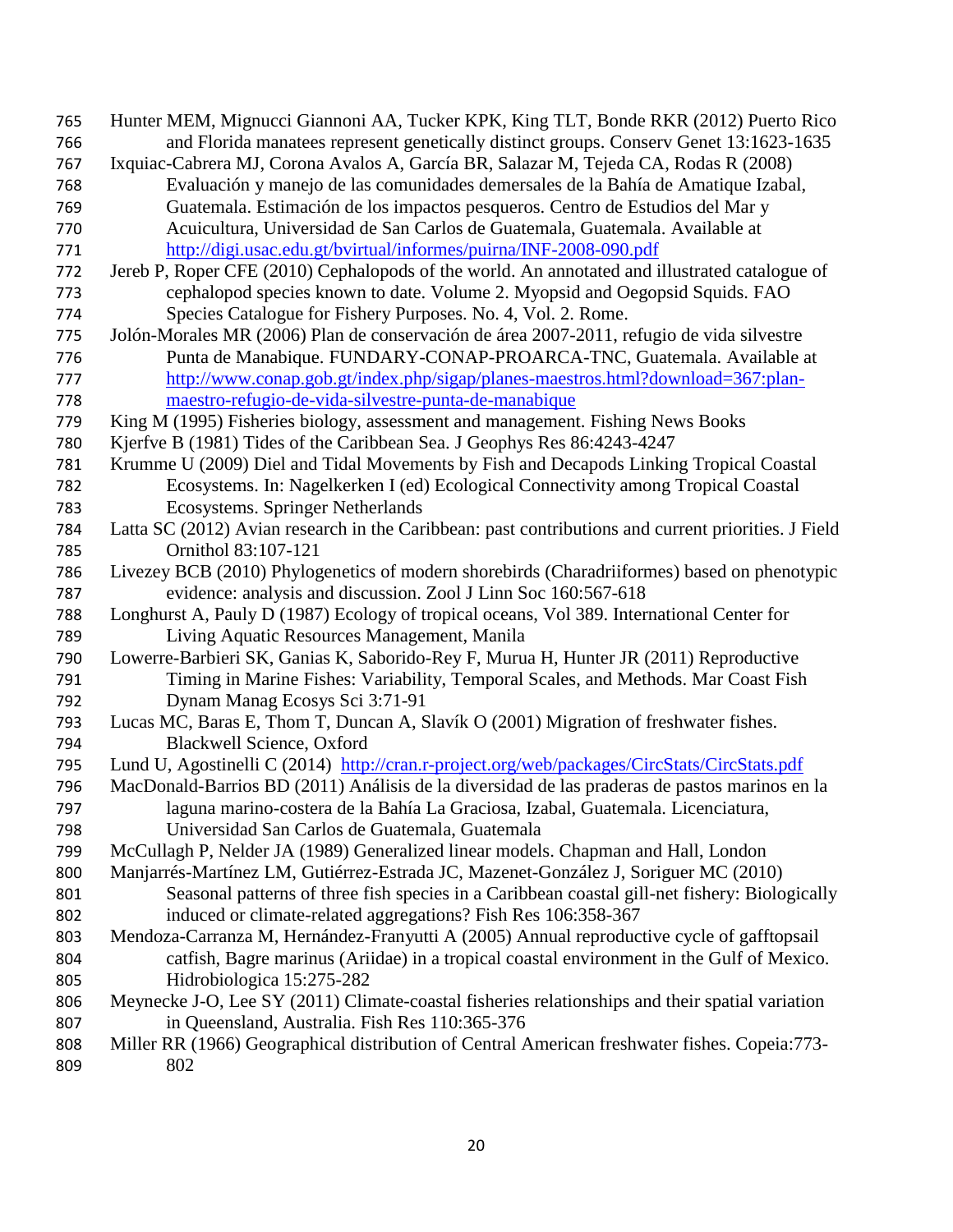Nagelkerken I, Blaber SJM, Bouillon S, Green P, Haywood M, Kirton LG, Meynecke JO, Pawlik 811 J, Penrose HM, Sasekumar A, Somerfield PJ (2008) The habitat function of mangroves for terrestrial and marine fauna: A review. Aquat Bot 89:155-185 Nagelkerken I (2009) Introduction. In: Nagelkerken I (ed) Ecological Connectivity among Tropical Coastal Ecosystems. Springer Netherlands Nemeth R (2009) Dynamics of Reef Fish and Decapod Crustacean Spawning Aggregations: Underlying Mechanisms, Habitat Linkages, and Trophic Interactions. In: Nagelkerken I (ed) Ecological Connectivity among Tropical Coastal Ecosystems. Springer Netherlands Pérez L, Lorenschat J, Massaferro J, Pailles C, Sylvestre F, Hollwedel W, Brandorff GO, Brenner M, Islebe G, Lozano MD, Scharf B, Schwalb A (2013) Bioindicators of climate and trophic state in lowland and highland aquatic ecosystems of the Northern Neotropics. Rev Biol Trop 61:603-644 Pérez-Castañeda R, Defeo O (2001) Population variability of four sympatric Penaeid shrimps (Farfantepenaeus spp.) lin a tropical coastal lagoon of Mexico. Estuar Coast Shelf S 52:631-641 Pérez-Castañeda R, Defeo O (2004) Spatial distribution and structure along ecological gradients: penaeid shrimps in a tropical estuarine habitat of Mexico. Mar Ecol-Prog Ser 273:173-185 Pinheiro P, Broadhurst MK, Hazin FHV, Bezerra T, Hamilton S (2006) Reproduction in Bagre marinus (Ariidae) off Pernambuco, northeastern Brazil. J Appl Ichthyol 22:189-192 Poole A (2005) The Birds of North America Online. Accessed July 2013: <http://bna.birds.cornell.edu/BNA/> Poot-Salazar A, Pérez-Castaneda R, Vega-Cendejas ME, Defeo O (2009) Assessing patterns of ichthyofauna discarded by an artisanal shrimp fishery through selectivity experiments in a coastal lagoon. Fish Res 97:155-162 834 Potter IC, Tweedley JR, Elliott M, Whitfield AK (2013) The ways in which fish use estuaries: a refinement and expansion of the guild approach. Fish Fish. 10.1111/faf.12050 Quintana-Rizzo E, Machuca O (2008) Monitoreo científico para la conservación del manatí y su habitat. Fundación Defensores de la Naturaleza-FONACON F10/2006, Guatemala Rimmer MA, Merrick JR (1982) A review of reproduction and development in the fork-tailed catfishes (Ariidae). Proc Linn Soc New South Wales 107:41-50 Rueda M, Defeo O (2001) Survey abundance indices in a tropical estuarine lagoon and their management implications: a spatially-explicit approach. ICES J Mar Sci 58:1219-1231 Sadovy Y, Eklund A (1999) Synopsis of biological data on the Nassau grouper, *Epinephelus striatus* (Bloch, 1792), and the jewfish, *E. itajara* (Lichtenstein, 1822). NOAA Technical Report NMFS-146 Salaverría A, Jolón-Morales MR (2002) Análisis de las poblaciones pesqueras demersales en El Golfete, Izabal (prospecciones del 11-12 octubre del 2001). MAGA-UNIPESCA, Guatemala Samper-Villarreal J, Bourg A, Sibaja-Cordero JA, Cortés J (2014) Presence of a Halophila baillonii Asch. (Hydrocharitaceae) Seagrass Meadow and Associated Macrofauna on the Pacific Coast of Costa Rica. Pac Sci 68:435-444 Sheaves M (2009) Consequences of ecological connectivity: the coastal ecosystem mosaic. Mar Ecol-Prog Ser 391:107-115 Sheaves M, Johnston R (2009) Ecological drivers of spatial variability among fish fauna of 21 tropical Australian estuaries. Mar Ecol-Prog Ser 385:245-260 Šmilauer, Petr, and Jan Lepš. Multivariate Analysis of Ecological Data Using CANOCO 5. Cambridge university press, 2014.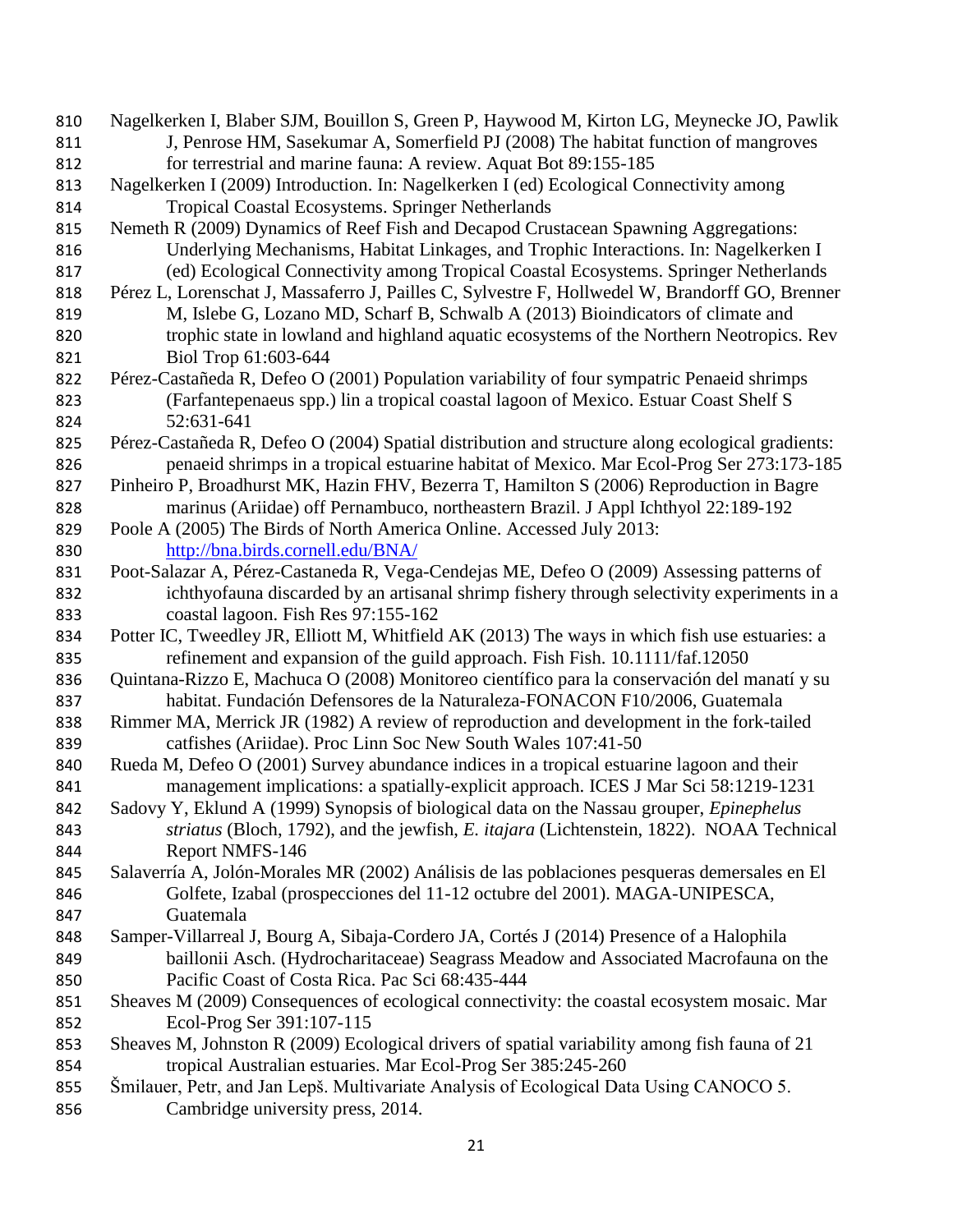| 857 | Somveille M, Manica A, Butchart SHM, Rodrigues ASL (2013) Mapping Global Diversity             |
|-----|------------------------------------------------------------------------------------------------|
| 858 | Patterns for Migratory Birds. Plos One 8                                                       |
| 859 | Soto I, Andrefouet S, Hu C, Muller-Karger FE, Wall CC, Sheng J, Hatcher BG (2009) Physical     |
| 860 | connectivity in the Mesoamerican Barrier Reef System inferred from 9 years of ocean            |
| 861 | color observations. Coral Reefs 28:415-425                                                     |
| 862 | Taylor RG, Grier HJ, Whittington JA (1998) Spawning rhythms of common snook in Florida. J      |
| 863 | Fish Biol 53:502-520                                                                           |
| 864 | ter Braak CJF (1986) Canonical correspondence-analysis - A new eigenvector technique for       |
| 865 | multivariate direct gradient analysis. Ecology 67:1167-1179                                    |
| 866 | ter Braak CJF, Šmilauer P (2002) CANOCO Reference manual and CanoDraw for Windows              |
| 867 | user's guide: software for canonical community ordination (version 4.5). Microcomputer         |
| 868 | Power, Ithaca, NY                                                                              |
| 869 | UNEP (2010) Regional Management Plan for the West Indian Manatee (Trichechus manatus)          |
| 870 | compiled by Ester Quintana-Rizzo and John Reynolds III CEP Technical Report No 48.             |
| 871 | UNEP Caribbean Environment Programme, Kingston, Jamaica                                        |
| 872 | van Overzee HJ, Rijnsdorp A (2015) Effects of fishing during the spawning period: implications |
| 873 | for sustainable management. Rev Fish Biol Fisheries 25:65-83                                   |
| 874 | Valesini FJ, Tweedley JR, Clarke KR, Potter IC (2014) The importance of regional, system-wide  |
| 875 | and local spatial scales in structuring temperate estuarine fish communities. Estuaries        |
| 876 | Coasts 37:525-547                                                                              |
| 877 | Velez-Juarbe J, Domning DP, Pyenson ND (2012) Iterative Evolution of Sympatric Seacow          |
| 878 | (Dugongidae, Sirenia) Assemblages during the Past similar to 26 Million Years. PLoS            |
| 879 | One 7                                                                                          |
| 880 | Weir JTJ, Bermingham EE, Schluter DD (2009) The Great American Biotic Interchange in birds.    |
| 881 | Proc Natl Acad Sci U S A 106:21737-21742                                                       |
| 882 | Whaley SD, Burd JJ, Robertson BA (2007) Using estuarine landscape structure to model           |
| 883 | distribution patterns in nekton communities and in juveniles of fishery species. Mar Ecol-     |
| 884 | Prog Ser 330:83-99                                                                             |
| 885 | Wilkinson L, Balasanov Y, Adinarayana Murthy SN, Kumar R (eds) (2009) Time series. Systat      |
| 886 | Software, Chicago                                                                              |
| 887 | Withers K (2002) Shorebird use of coastal wetland and barrier island habitat in the Gulf of    |
| 888 | Mexico. The Scientific World Jo 2:514-536                                                      |
| 889 | Yáñez-Arancibia A, Lara-Domínguez A, Day J, Jr. (1993) Interactions between mangrove and       |
| 890 | seagrass habitats mediated by estuarine nekton assemblages: coupling of primary and            |
| 891 | secondary production. Hydrobiologia 264:1-12                                                   |
| 892 | Yañez-Arancibia A, Zárate-Lomelí D, Terán-Cuevas A (1994) Evaluation of the coastal and        |
| 893 | marine resources of the Atlantic coast of Guatemala. CEP Technical Report No 34.               |
| 894 | UNEP Caribbean Environment Programme, Kingston, Jamaica                                        |
| 895 | Yañez-Arancibia A, Lomeli DZ, Cruz MG, Orantes RG, Fandino VS (1999) The ecosystem             |
| 896 | framework for planning and management the Atlantic coast of Guatemala. Ocean Coast             |
| 897 | Manage 42:283-317                                                                              |
| 898 | Zar JH (1998) Biostatistical analysis. Prentice-Hall, Upper Saddle River, N.J.                 |
| 899 | Zink RMR (2011) The evolution of avian migration. Biol J Linn Soc 104:237-250                  |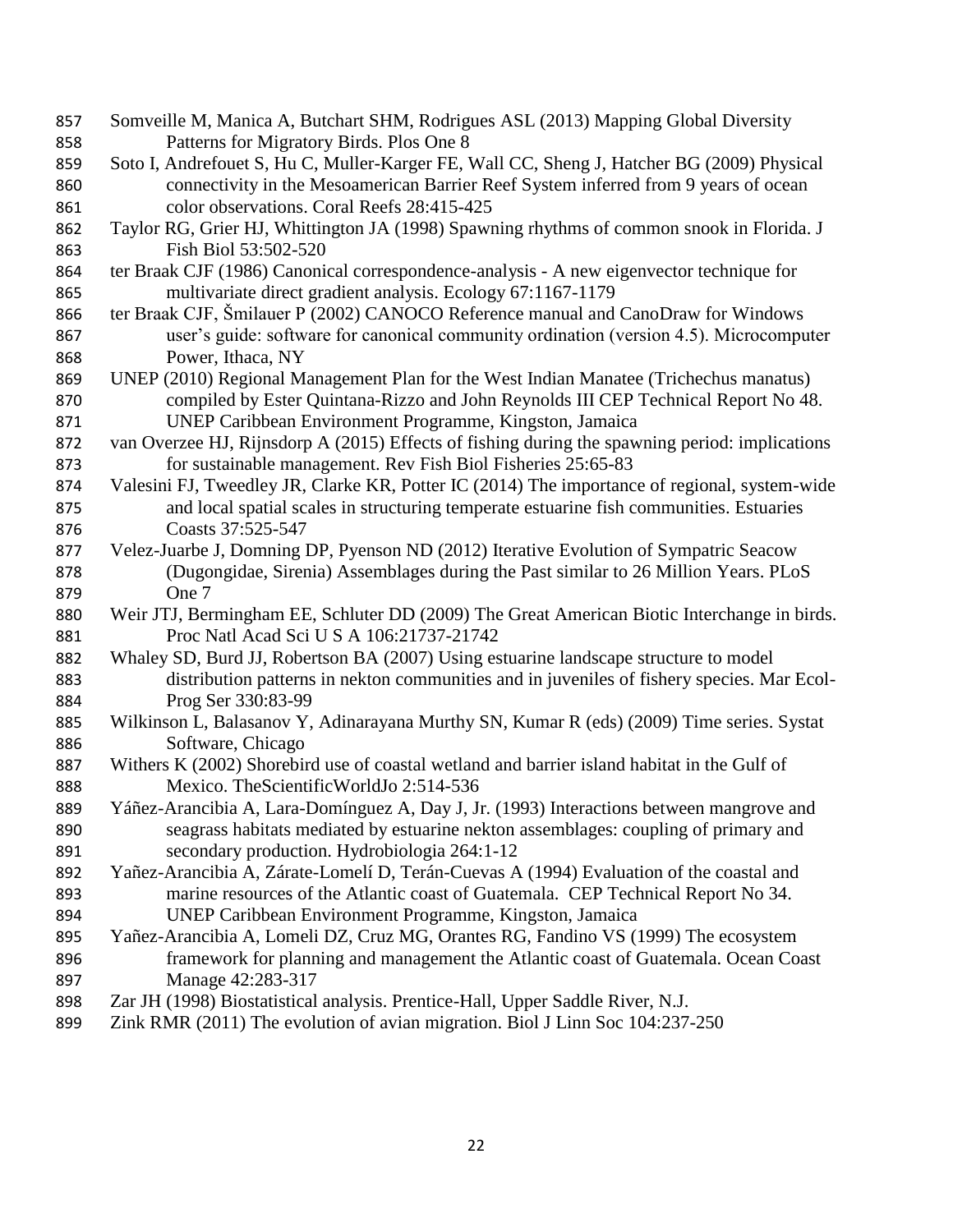900 Table 1. Comparison of different metrics from mangrove and estuarine fish assemblages from Amatique Bay (Caribbean), the tropical 901 Eastern Pacific, Western Central Atlantic and tropical Eastern Atlantic. Contribution in number of species, abundance (no. of individuals) 902 and biomass (B) at the family level. Adapted and expanded from Castellanos-Galindo & Krumme (2013b).

903

| Family           | Amatique Bay (Caribbean) <sup>a</sup> |             |      | Tropical Eastern Pacific <sup>b</sup> |             |      | Western Central Atlantic <sup>b</sup> |             |      | Tropical Eastern Atlantic <sup>b</sup> |             |      |
|------------------|---------------------------------------|-------------|------|---------------------------------------|-------------|------|---------------------------------------|-------------|------|----------------------------------------|-------------|------|
|                  | No. of                                | No.<br>ind. | B    | No. of                                | No.<br>ind. | B    | No. of                                | No.<br>ind. | B    | No. of                                 | No.<br>ind. | B    |
|                  | Species $(\% )$                       | (% )        | $\%$ | Species $(\% )$                       | $(\% )$     | %    | Species $(\% )$                       | (% )        | $\%$ | Species $(\% )$                        | (%)         | %    |
| Ariidae          | 3.3                                   | 14.3        | 31.7 | 6.7                                   | 4.0         | 19.1 | 7.4                                   | 31.5        | 32.4 | 4.3                                    | 1.3         | 3.4  |
| Cichlidae        | 0.0                                   | 0.0         | 0.0  | 1.0                                   | 0.0         | 0.0  | 0.0                                   | $0.0\,$     | 0.0  | 4.3                                    | 0.0         | 0.1  |
| Claroteidae      | 0.0                                   | 0.0         | 0.0  | 0.0                                   | 0.0         | 0.0  | 0.0                                   | $0.0\,$     | 0.0  | 4.3                                    | 0.5         | 1.5  |
| Clupeidae        | 4.9                                   | 2.0         | 1.2  | 2.5                                   | 15.4        | 6.9  | 2.4                                   | 2.4         | 0.4  | 5.7                                    | 46.5        | 27.2 |
| Eleotridae       | 0.0                                   | 0.0         | 0.0  | 2.5                                   | 0.8         | 0.6  | 0.8                                   | 0.1         | 0.1  | 1.4                                    | 0.0         | 0.0  |
| Elopidae         | 0.0                                   | 0.0         | 0.0  | 0.3                                   | 0.1         | 0.0  | 0.9                                   | 0.0         | 0.0  | 1.4                                    | 0.3         | 0.4  |
| Engraulidaee     | 8.2                                   | 5.9         | 3.4  | 5.4                                   | 9.5         | 0.0  | 10.0                                  | 18.2        | 7.4  | $0.0\,$                                | 0.0         | 0.0  |
| Gerreidaee       | 4.9                                   | 37.4        | 12.5 | 4.1                                   | 20.4        | 1.6  | 2.9                                   | 1.6         | 0.8  | 2.9                                    | 0.1         | 0.1  |
| Mugilidae        | 0.0                                   | 0.0         | 0.0  | 1.3                                   | 8.7         | 1.3  | 4.6                                   | 8.5         | 8.7  | 7.1                                    | 2.2         | 2.7  |
| Polynemidae      | 3.3                                   | 0.2         | 0.2  | 0.6                                   | 0.7         | 0.0  | 0.7                                   | $0.0\,$     | 0.0  | 4.3                                    | 1.7         | 3.4  |
| Pristigasteridae | 1.6                                   | 0.5         | 0.1  | 1.0                                   | 0.2         | 0.0  | 0.8                                   | $0.0\,$     | 0.0  | $0.0\,$                                | 0.0         | 0.0  |
| Sciaenidae       | 16.4                                  | 9.8         | 8.8  | 12.4                                  | 3.1         | 0.3  | 16.6                                  | 10.4        | 9.1  | 8.6                                    | 39.7        | 50.4 |
| Tetraodontidaee  | 6.6                                   | 1.2         | 1.0  | 2.9                                   | 3.0         | 19.5 | 3.9                                   | 9.2         | 21.9 | 1.4                                    | 0.1         | 0.1  |

<sup>904</sup> 905

906 aData from research surveys performed with shrimp bottom trawler (Ixquiac et al. 2008) (see Supplementary material Text S2);

907 bData from Castellanos-Galindo (2013a) citing different sources.

908

909

910 911

912

913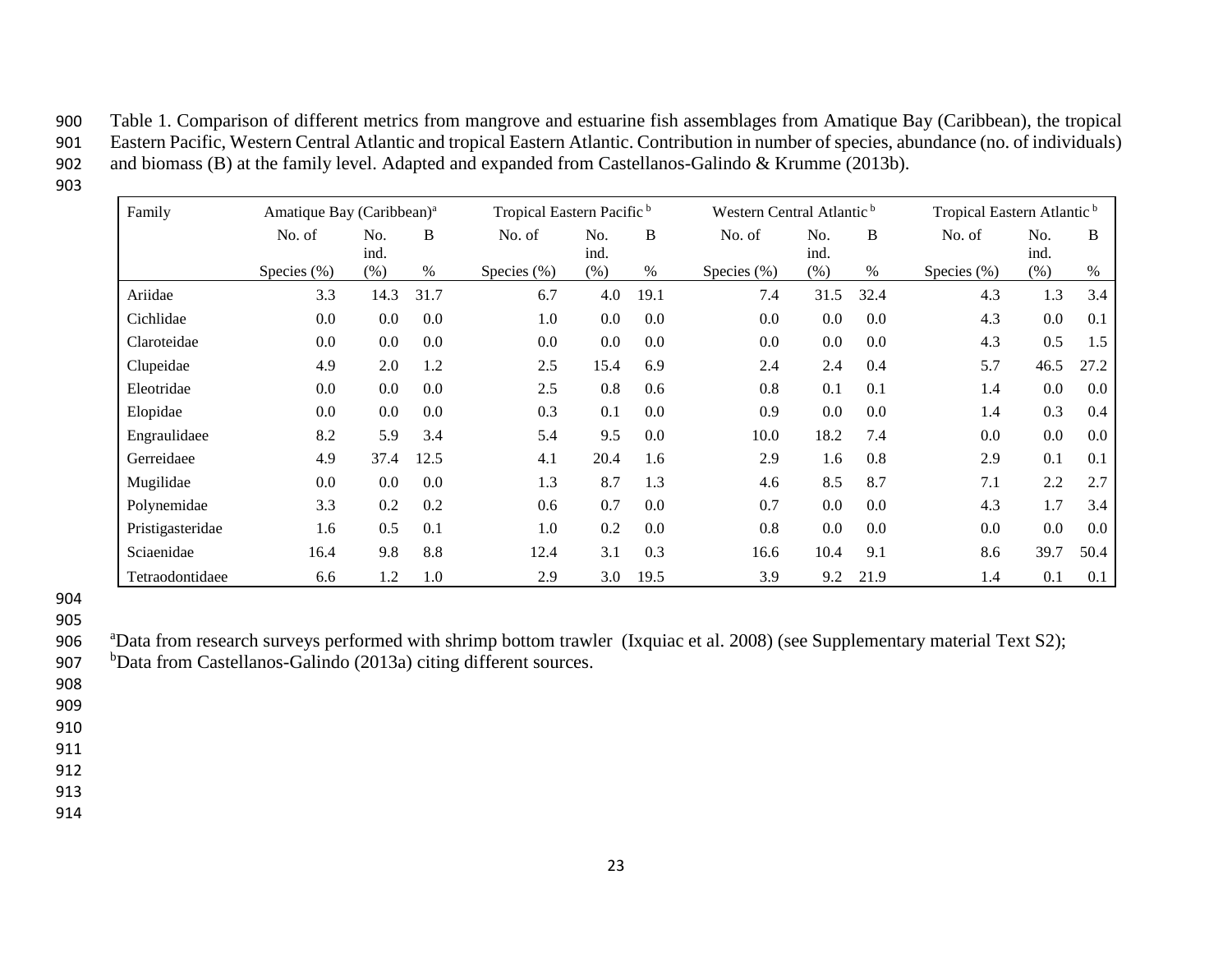

 **Fig. 1.** Map of Amatique Bay and current protected areas (gray). Punta de Manabique includes a protected marine zone (shaded).

- 
- 
- 
- 
- 
- 
-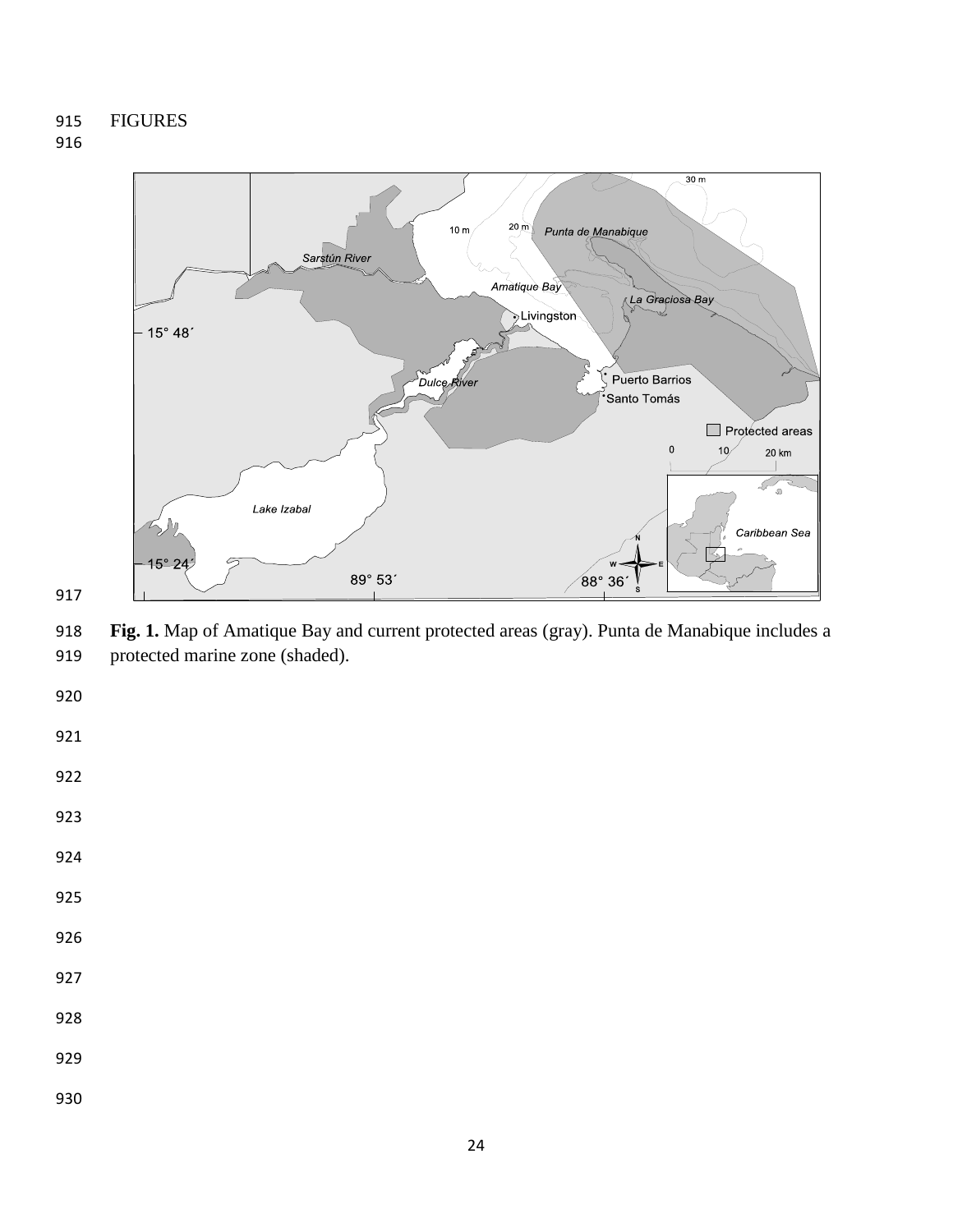



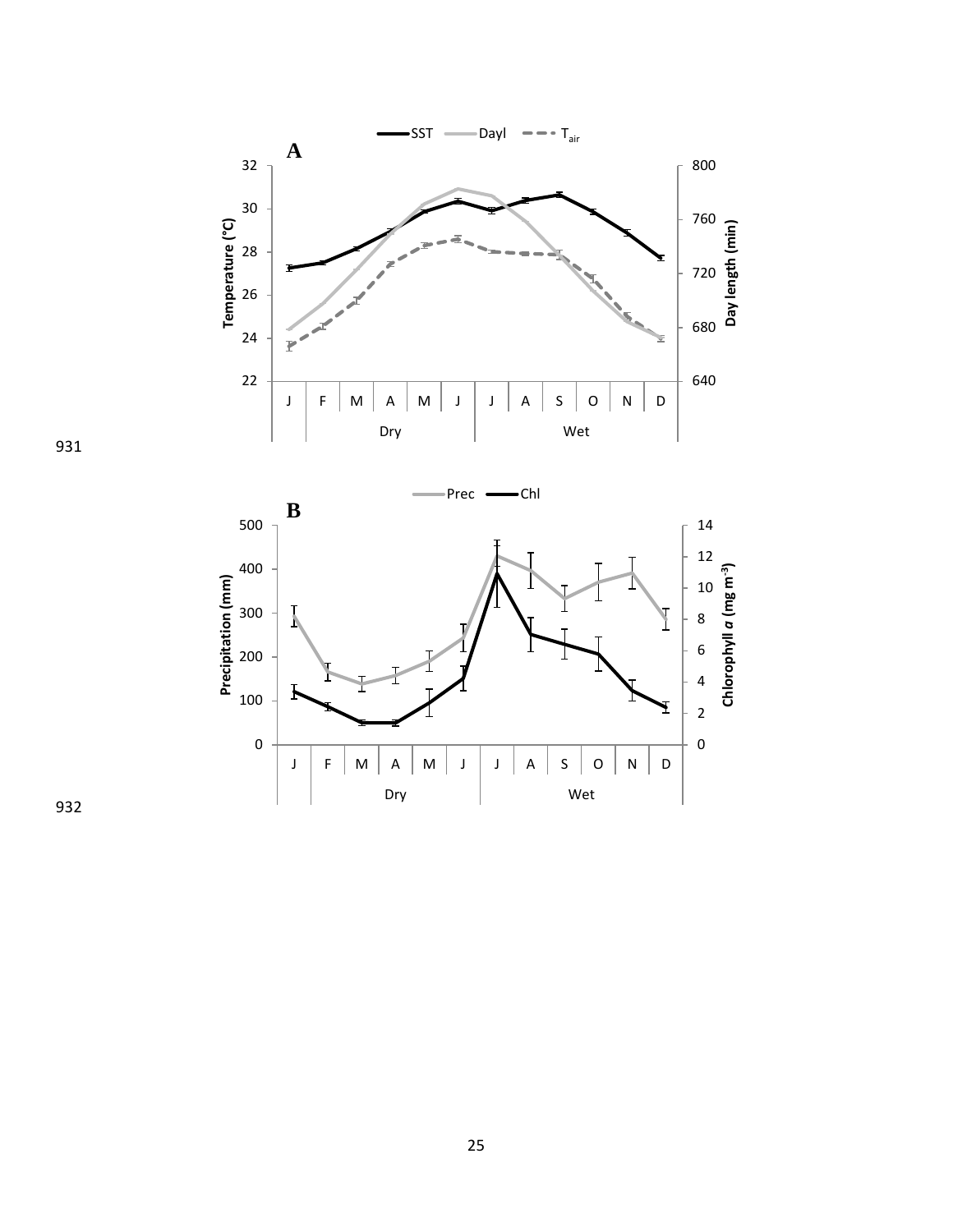

933

934

935 **Fig. 2.** (A) Sea surface temperature (SST, ºC; 1985-2009), air temperature (Tair, ºC; 1990-2010)

936 and day length (Dayl, min; 1985-2010); (B) Annual cycles of precipitation (Prec, mm; 1985-

937 2010) and chlorophyll *a* (Chl, mg m<sup>-3</sup>; 2002-2010); (C) wind (m s<sup>-1</sup>; 1990-2010) and tide

938 amplitude (predicted for 2001, 2006 and 2008); and (D) modelled river runoff ( $m^3 X 1000$ ; 2003-

939 2004 in Burke & Sugg (2006)) in Amatique Bay, Guatemala. Bars denote the standard error of

940 the mean of the observations made in the years indicated. Sources: INSIVUMEH and NASA.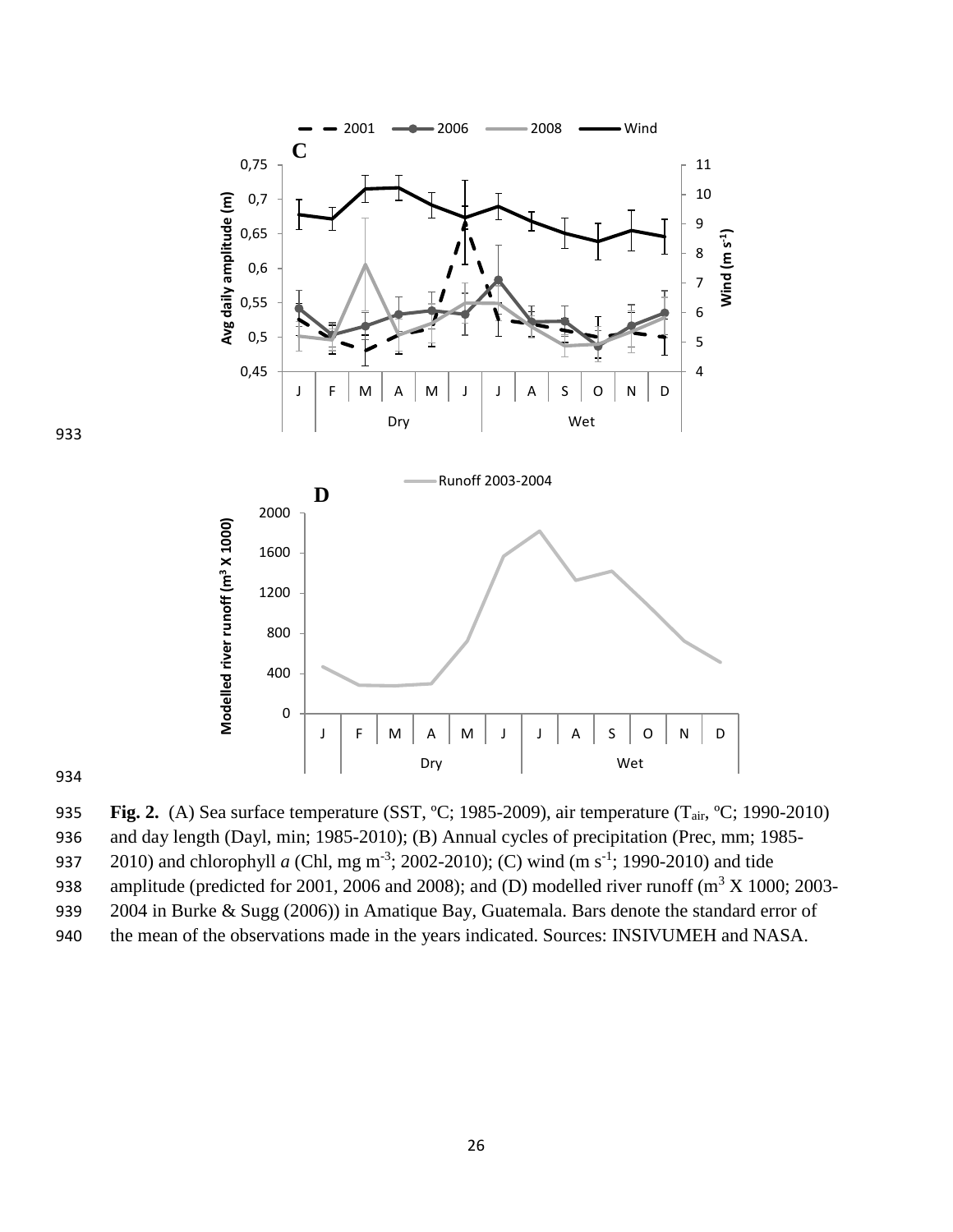

 **Fig. 3.** Surface salinity (ppt) and distribution of selected species in research trawls (calculated 943 density per square nautical mile (kg NM<sup>-2</sup>): Lane snapper *Lutjanus synagris*, Atlantic brief squid *Lolliguncula brevis*, Caitipa mojarra *Diapterus rhombeus*, Striped mojarra *Eugerres plumieri* and Anchovies group (*Anchoa spinifer*, *A. cayorum, A. colonensis* and *Anchoviella elongata*) in the dry (February) and wet (August) seasons in Amatique Bay, 2008. No anchovies were registered in the wet season. Isolines denote salinity gradients (ppt). Source: Ixquiac-Cabrera et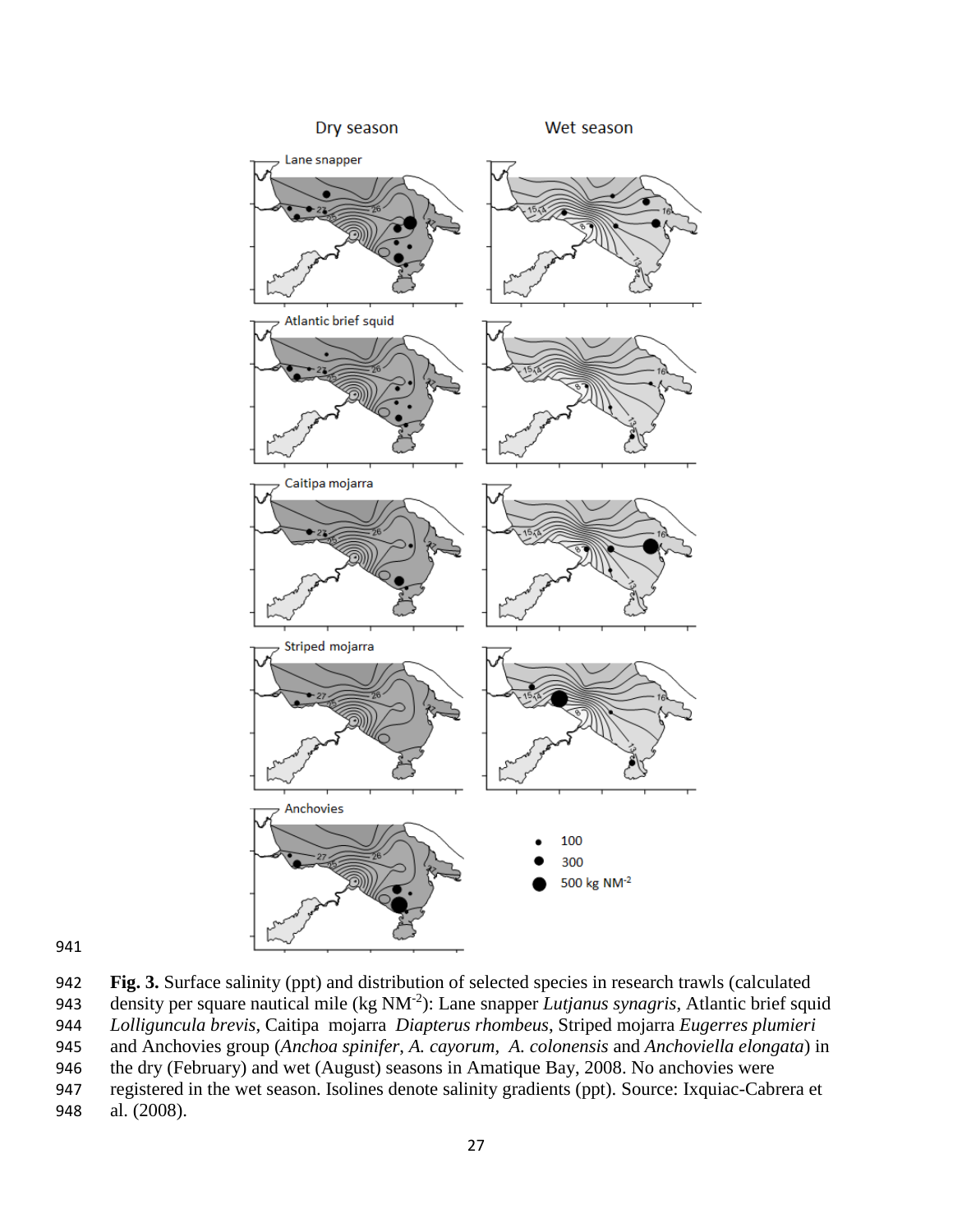

950 **Fig. 4.** Redundancy analysis (RDA) of monthly catch rates –CPUE- [kg (boat X fishing days)<sup>-1</sup>] of shrimp trawlers (circles), in the period 2006-2010 in Amatique Bay. The vectors indicate the influence of the two significant environmental variables precipitation (Pre) and sea surface temperature (SST), as well as of wind speed (stippled line), during the same period. Names in italics indicate the individual or group of species analyzed and are represented by triangles: lane snapper *Lutjanus synagirs* (Lsnap); Penaeid species (Shrimp) including *Litopenaeus schmitti, Farfantepenaeus notialis* and *Xiphopenaeus kroyer*; the Atlantic brief squid *Lolliguncula brevis*  (Squid); Catfish group (Bagre), composed by *Bagre marinus* and *Ariopsis assimilis*; a mix of Sciaenidae and Haemulidae, (Corvina), probably *Protosciaena bathytatos* and *Pomadasys corvinaeformis;* and Lane snapper *Lutjanus synagris*. Chlorophyll *a* (Chl) was also treated as a biological group. Source: official shrimp trawler landings; DIPESCA.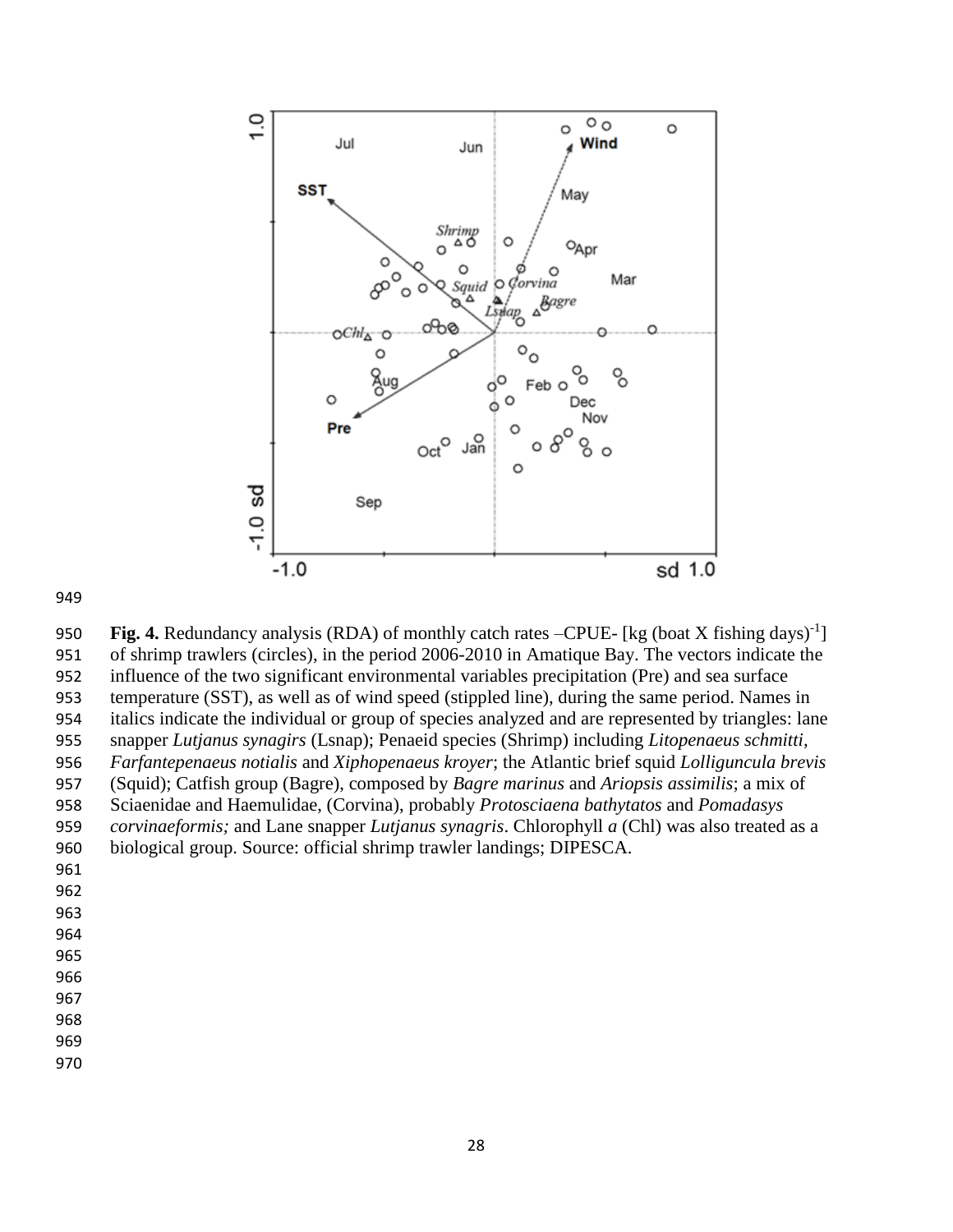

 **Fig. 5.** Redundancy analysis (RDA) of commercial species landed by dories and skiffs, using nets and hook gear, in Amatique Bay during 1998. The vectors indicate the influence of the two significant environmental variables wind speed (Wind) and sea surface temperature (SST), as well as of precipitation (Pre) (stippled line) in the same period. Names in italics indicate the individual or group of species analyzed: Crevalle jack *Caranx hippos* (Jack); Spanish mackerel *Scomberomorus maculatus* (Mack); Gafftopsail catfish *Bagre marinus* (Bagre); "Mojarras" mixed group of Gerridae including *Diapterus rhombeus* and *Eugerres plumieri* (Gerr), Barracuda *Sphyraena picudilla* (Barra); Mutton snapper *Lutjanus analis* (Msnap); "Cubera" snapper group (Csnap) including the Cubera snapper *Lutjanus cyanopterus* and grey snapper *Lutjanus griseus*; Anchovies *Anchoa* spp (Anch); Blackbelt cichlid *Paraneetroplus maculicauda* (Cich); Penaeid species (Shrimp) including *Litopenaeus schmitti*, *Farfantepenaeus notialis* and *Xiphopenaeus kroyer*; Common snook *Centropomus undecimalis* (Snook); Tarpon *Melagops atlanticus* (Tarpon); lane snapper *Lutjanus synagris* (Lsnap); and the Goliath grouper *Epinephelus itajara* (Group), which are represented by triangles. The initials of the months are given, as well as their exact positions (circles). Source: estimates derived by Heyman & Graham (2000) and Heyman <sup>98</sup><br>
971 **Fig. 5.** Redundancy analysis (RDA) of commercial species landed by dories<br>
973 **Fig. 5.** Redundancy analysis (RDA) of commercial species landed by dories<br>
973 and hook gear, in Amatique Bay during 1998. The vect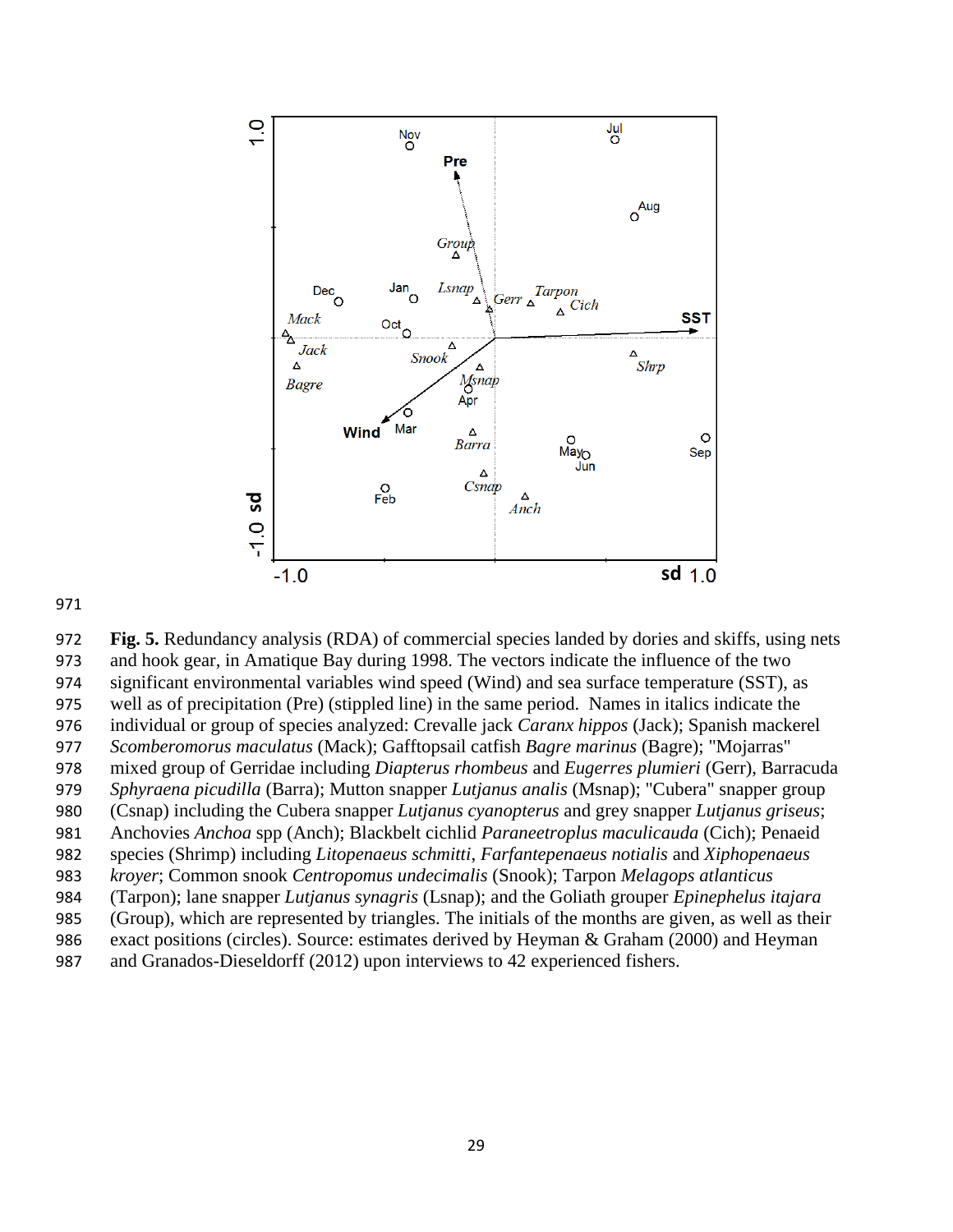

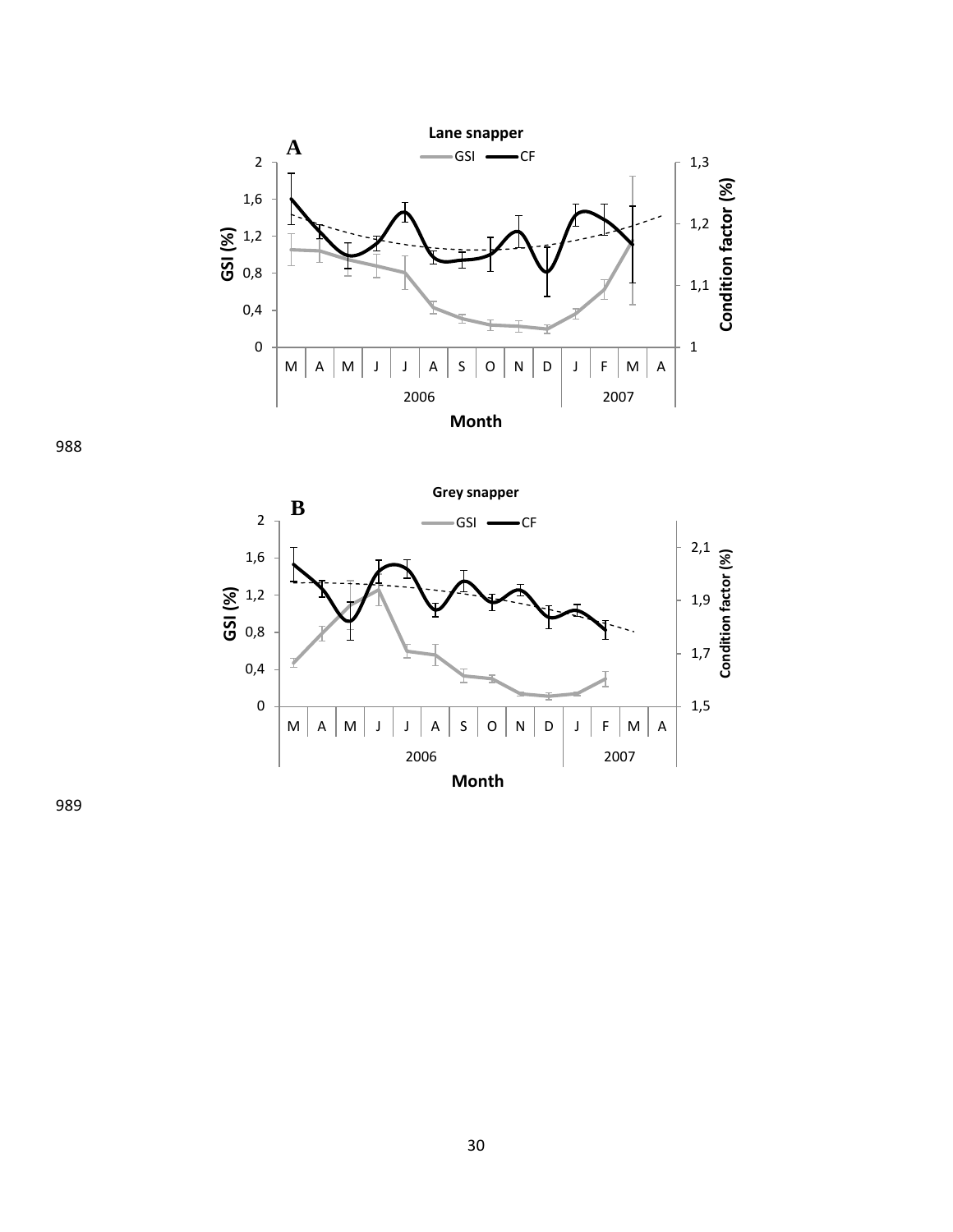



991

 **Fig. 6.** Annual cycles of the gonadosomatic index (GSI, dark lines) and condition factor (CF, grey lines) of (A) lane snapper *Lutjanus synagris*, (B) grey snapper *L. griseus*, (C) common snook *Centropomus undecimalis* and (D) females of gafftopsail catfish *Bagre marinus*, sampled from March 2006 to April 2007 in Livingston and Puerto Barrios, Guatemala. Vertical bars denote standard errors of the means of sex-pooled observations and the stippled line a second degree polynomial fit to the mean CF.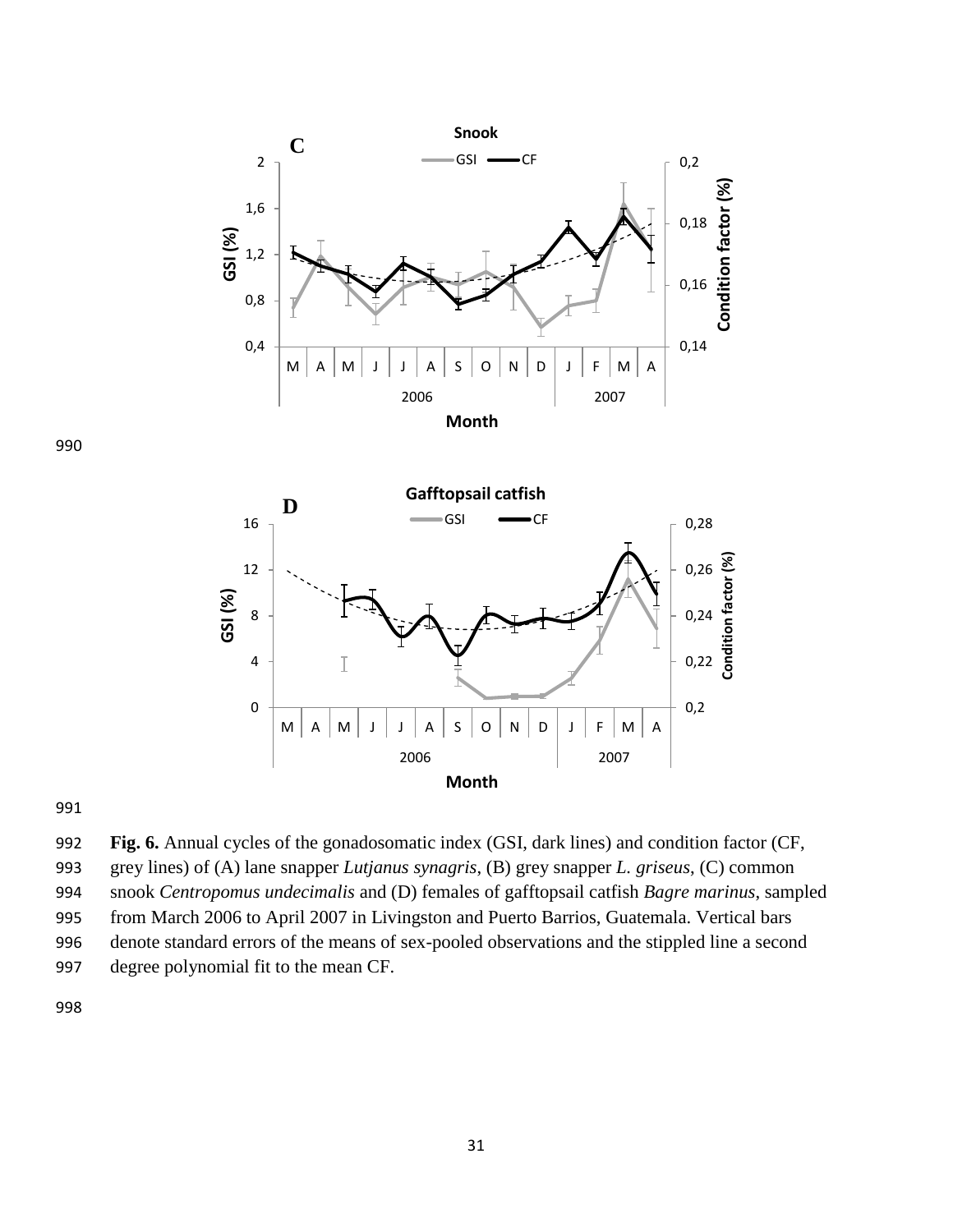

 **Fig. 7**. Bi-plot of a redundancy analysis illustrating the seasonal occurrence of the 11 most common species of shorebirds reported by Eisermann (2009): Black-bellied Plover *Pluvialis squatarola* (Pb), Semipalmated Plover *Charadrius semipalmatus* (Ps), Spotted Sandpiper *Actitis macularius* (Ss), Whimbrel *Numenius phaeopus* (Wh), Least Sandpiper *Calidris minutilla* (Sl), Black-necked Stilt *Himantopus mexicanus* (Stb), Sanderling *Calidris alba* (S), Semipalmated Sandpiper *Calidris pusilla* (Sse), Collared Plover *Charadrius collaris* (Pc), Western Sandpiper *Calidris mauri* (Sw), White-rumped Sandpiper *Calidris fuscicollis* (Swr). These species were divided into four main groups (I-IV) based on the seasonal patterns of sightings, and are indicated by the stippled lines. GAM regressions were fitted to the seasonal sightings of four species representative of each group (inset).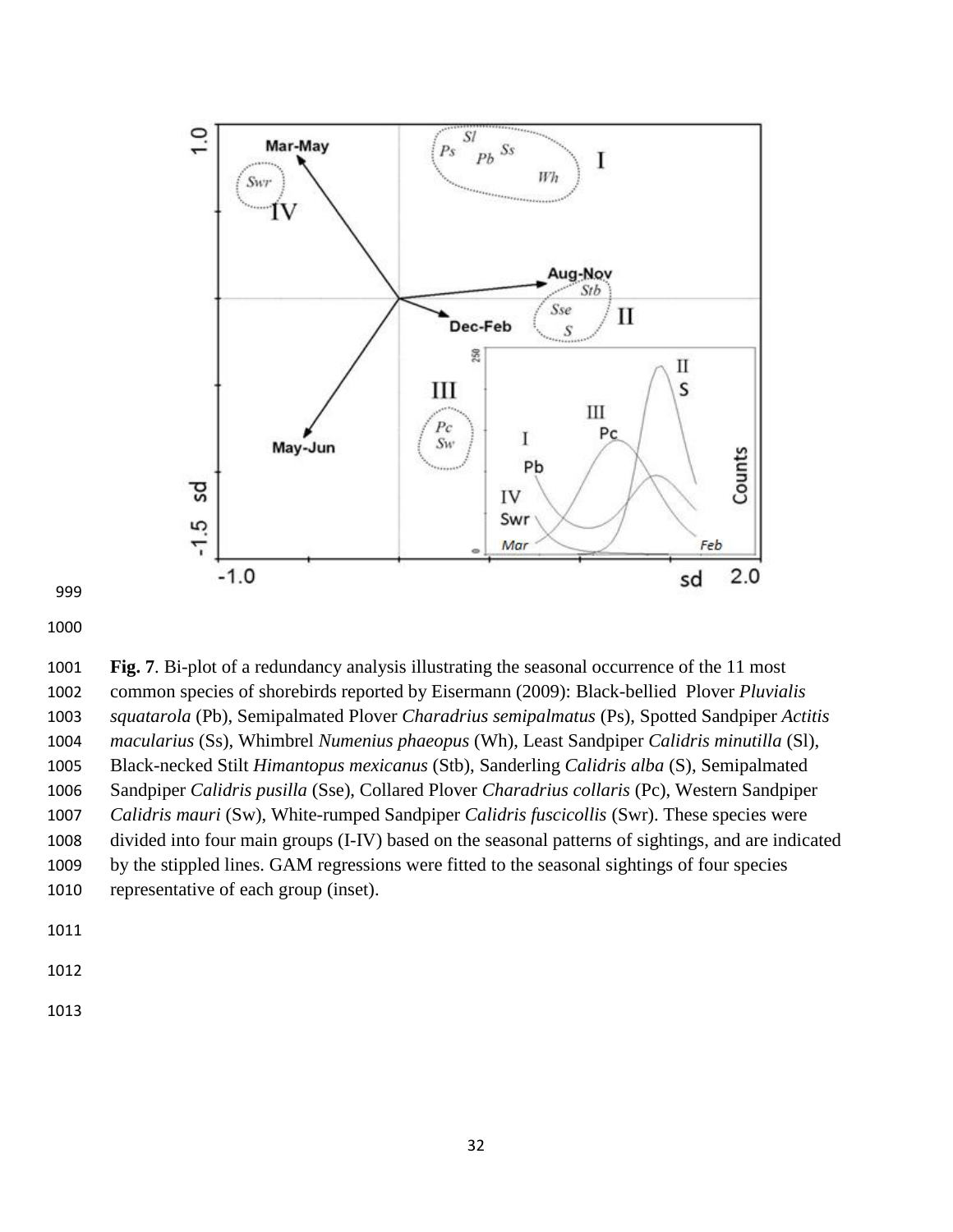

 **Fig. 8**. Distribution of manatee *Trichechus manatus* from aerial counts performed in (A) October 2006 (wet season) and (B) March 2007 (dry season) in Amatique Bay, 2007. Adapted from

Quintana Rizo & Machuca (2008).The black line denotes the survey tracks.

- 
- 
- 
-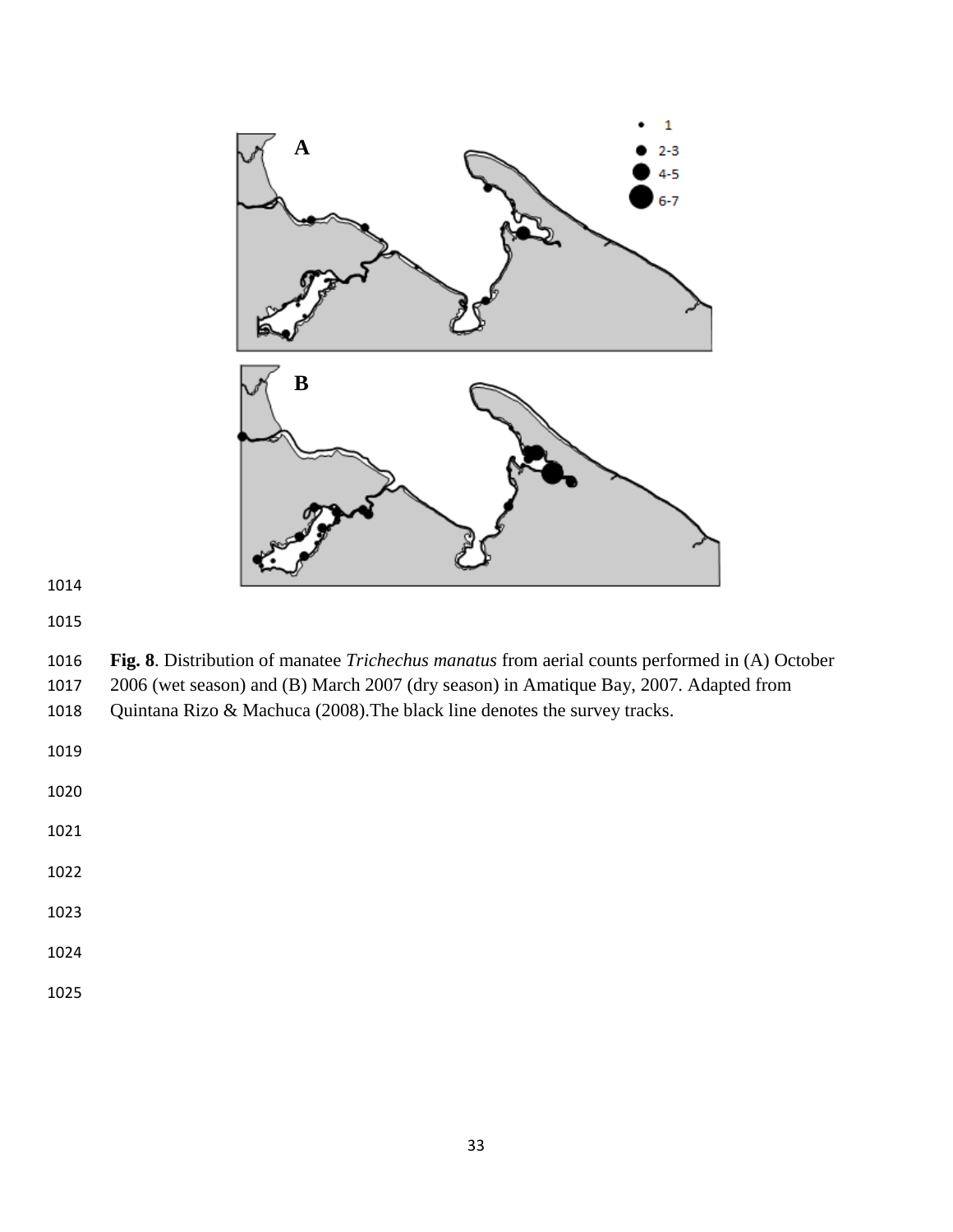

 **Fig. 9**. A conceptual model of the precipitation-driven seasonal cycle in Amatique Bay, with focus on fish, seabirds and manatees. Color depth denotes precipitation intensity, from low (light blue) to strong (dark blue). Composition of bird groups is given in Table S1 (Supplementary material).

| 1032 |  |  |  |
|------|--|--|--|
| 1033 |  |  |  |
| 1034 |  |  |  |
| 1035 |  |  |  |
| 1036 |  |  |  |
| 1037 |  |  |  |
| 1038 |  |  |  |
| 1039 |  |  |  |
| 1040 |  |  |  |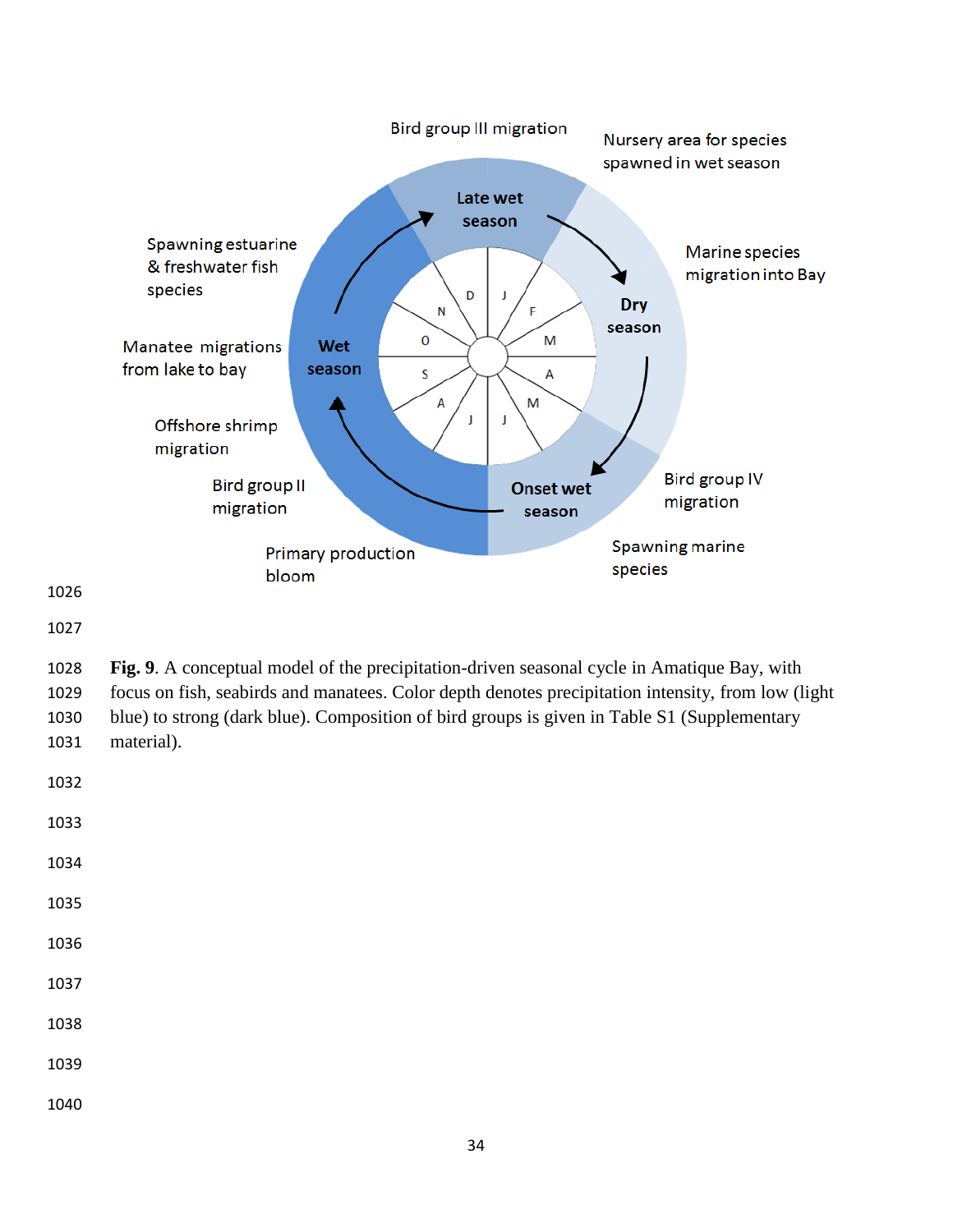| 1041<br>1042 | Supplement. Ecological linkages in a Caribbean estuary bay                                         |
|--------------|----------------------------------------------------------------------------------------------------|
| 1043         | The supplement contains the following items:                                                       |
| 1044         | <b>Text S1.</b> Retrieval and treatment of enviromental data<br>$\bullet$                          |
| 1045         | <b>Text S2.</b> Biological observations during research cruises<br>$\bullet$                       |
| 1046         | <b>Text S3.</b> Collection of manatee data<br>$\bullet$                                            |
| 1047         | <b>Table S1.</b> Composition of landed species in Amatique Bay analyzed in this study<br>$\bullet$ |
| 1048         | Literature cited in the supplement<br>$\bullet$                                                    |
| 1049         |                                                                                                    |
| 1050         | <b>Supplement</b>                                                                                  |

### **Text S1. Collection and analysis of meteorological data**

 To study environmental variability we extracted time-series of precipitation, air temperature, sea surface temperature, chlorophyll *a* concentration and run-off from open internet sources as either historical records measured in the area or as satellite-derived data. Monthly precipitation (Pre*,* mm) 1055 from 1985 to 2010, monthly average air temperature (T<sub>air</sub>, °C) from 1990 to 2010, wind direction from 2006-2010 and wind speed (Wind, km/h) from 1990-2010 and forecast tide data for the random years 2001, 2006 and 2008 were obtained from the national meteorological institute (INSIVUMEH 2012), using data from the Puerto Barrios, Izabal meteorological station, located near the Bay. Months of low wind stress, classified as "calm" or "variable" at the source, were not considered in calculation because the mean direction was not available. Average and dispersion of wind direction was calculated using Lund & Agostinelli (2014). Forecasted tide data were available as day maxima and minima (m). The tidal amplitude was calculated as the difference between daily maximum and minimum, and averaged on a monthly basis. Average monthly sea-surface temperature (SST*,* °C) from July 1985 to December 2009 and from 2003-2010 was derived from satellite imagery processed by NOAA/NASA's AVHRR Oceans Pathfinder global and MODIS/Aqua mission (Halpern et al. 2001). The former series was employed to study meteorological correlations as historical records span over a longer time period but limited to 2009. The later series was related to fish landing data in the period 2006-2010. Day length (sunlight duration, min) was calculated using NOAA's solar calculation algorithm for the Puerto Barrios geographical coordinates at 15º 44' N and 89º 33' (NOAA 2012).

 Estimates of monthly run-off were derived by Burke & Sugg (2006) using a model for the Sarstún and Dulce rivers that accounts for the physical environment (elevation, slope, soils, precipitation, and land cover) in the drainage basin for the years 2003-2004.

1074 Chlorophyll *a* concentration (Chl, mg m<sup>-3</sup>) from July 2002 to 2010 was obtained through NASA's Giovanni Ocean Color Radiometry data product visualization using SeaWIFS and MODIS databases. The temporal and spatial resolutions were 8 days and 4 Km respectively calculating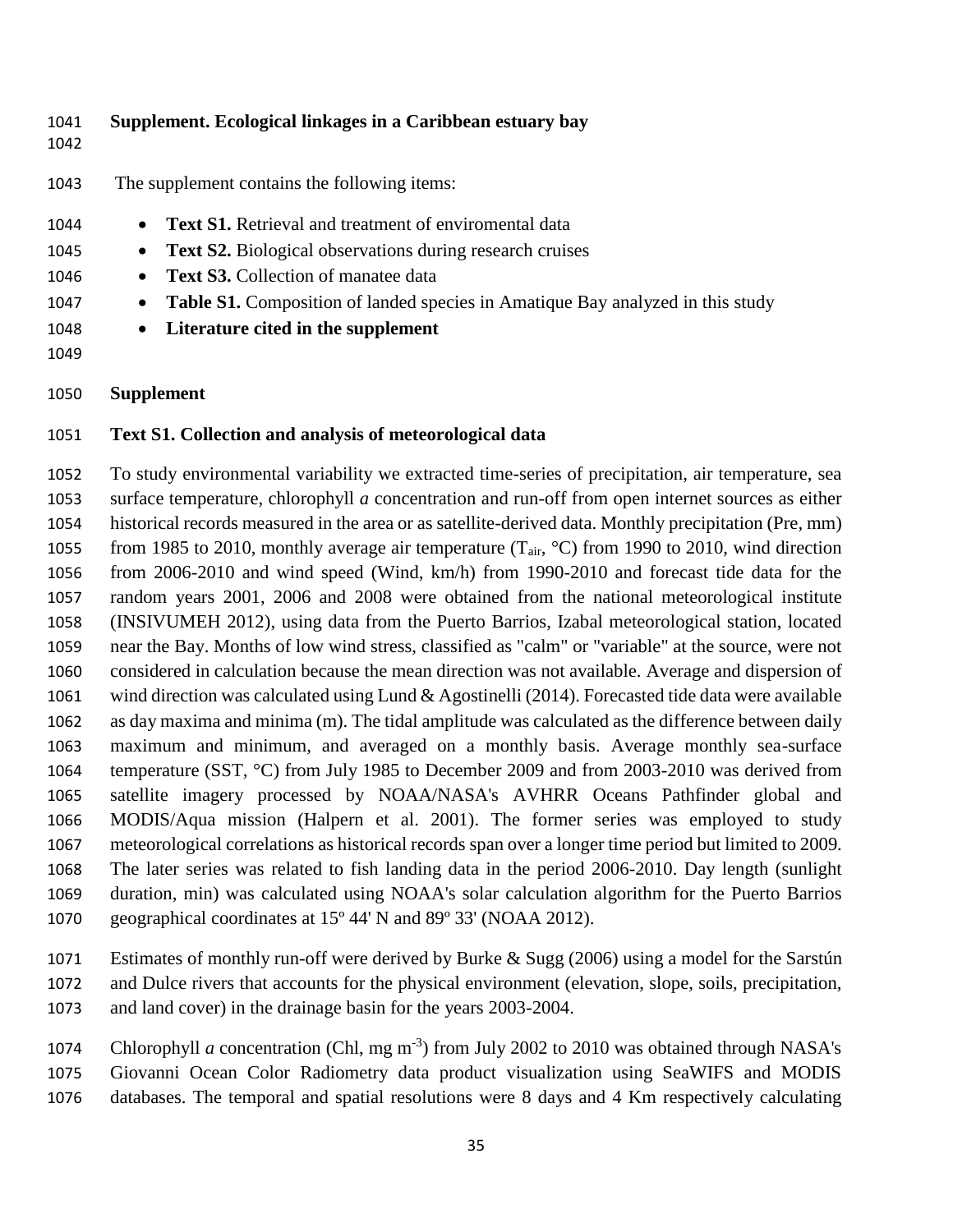averages for the polygon at latitudes (15.618, 15.984) and longitudes (-88.936, -88.437) inside the Bay. There is a lack of field data to ground truth satellite measurements in Amatique and this is of concern as remote chlorophyll *a* measurements can be biased (Dierssen 2010). Therefore, we attempted to compare and relate remote measurements of chlorophyll *a* in the bay with the turbidity measurements performed with a Secchi-disk and the concentrations of nutrients measured at the outlet of Lake Izabal by Quintana-Rizzo & Machuca (2008).

### **Text S2. Biological observations during research cruises**

 In 2008, four research cruises were performed by Ixquiac-Cabrera et al. (2008) in Amatique Bay to record prevailing oceanographic conditions and fish abundance. A 12 m fiberglass boat with a 150 Hp engine and a commercial trawl was employed. The trawl was 18 m long with a 14 m 1088 headline and mesh size of  $1\frac{3}{4}$ . The trawl was recovered by hand. Eleven stations were covered across the bay, with depths ranging between 5-25 m. The gear was towed for 30 min at a speed of 3 knots. All organisms were frozen for posterior identification in the lab. The swept area method was employed to estimate species abundances (Sparre & Venema 1998, Ixquiac-Cabrera et al. 2008). We employed data gathered in February and August to represent environmental conditions and species distributions during the dry and wet seasons respectively**.**

## **Text S3. Collection of manatee data**

 To estimate manatee abundance, aerial surveys were performed by Quintana-Rizzo & Machuca (2008) using the aerial survey replicate count methodology developed by Lefebvre & Kochman (1991). This method requires that after manatees have been spotted, the plane must be maneuvered back to the site of sighting, at a lower altitude and speed to confirm observations and perform recounts. An experienced primary observer (>100 hours) sat beside the pilot and a secondary observer (26 hours) sat behind allowing for continuous search on both sides of the plane. The aerial surveys were performed between 9 AM and 10 AM to maximize visibility and on a Beaufort wind force scale of 0-2. Average altitude ranged between 152-213 m and average speed was 160 km/h. The survey track was set about 500 m from the shoreline from Lake Izabal, to Punta de Manabique (Fig. 8).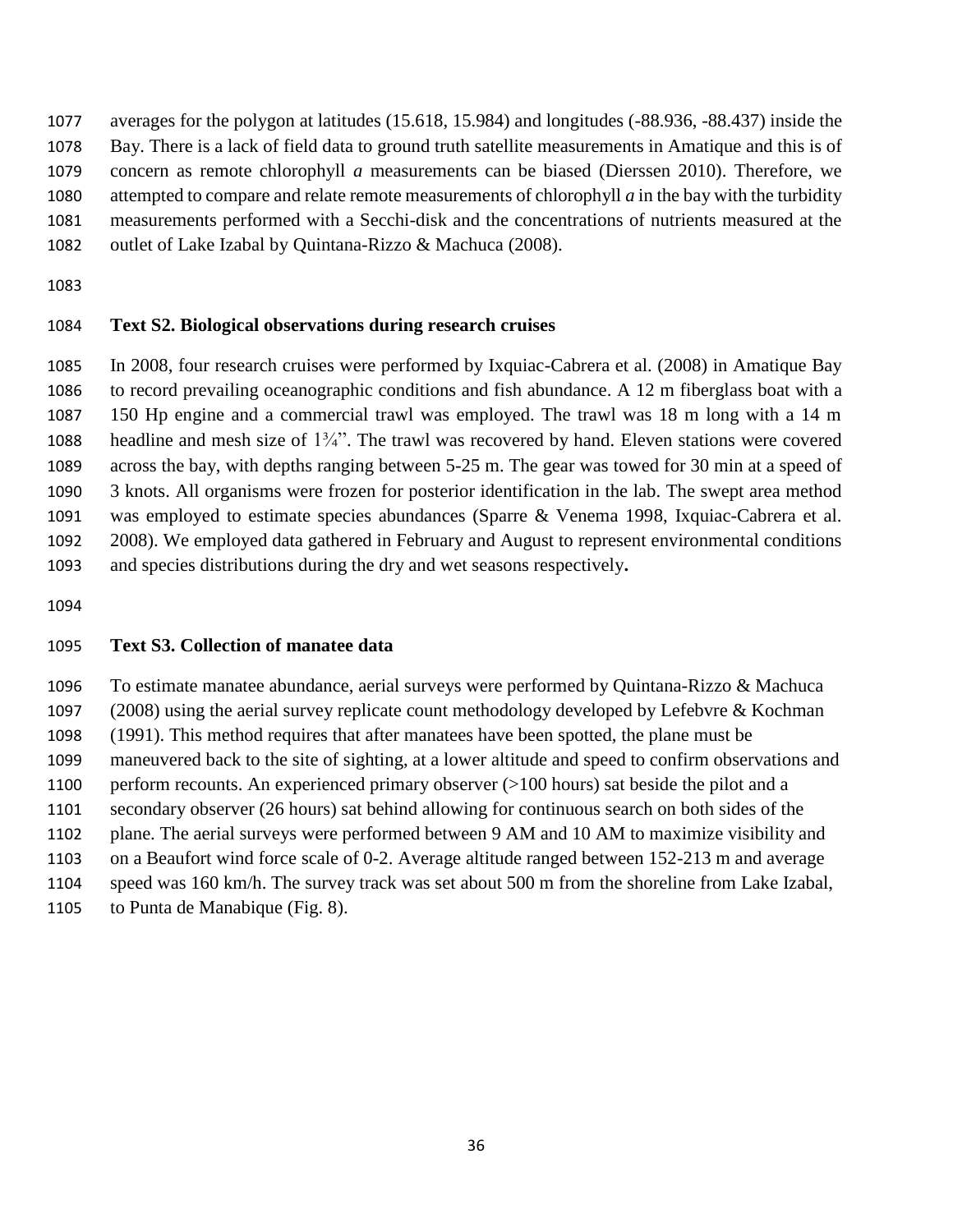1106 Table S1. List of fished species and birds analyzed in this study (and abbreviations). Sources: A. Estimates from dories and skiffs

1107 landings based on fishers anecdotal information in 1998 (Heyman & Graham 2000, Heyman & Granados-Dieseldorff 2012); B.

1108 Official shrimp trawler landings (DIPESCA, Guatemala); C. bottom-trawl research cruises (Ixquiac-Cabrera et al. 2008); D. Own data,

1109 E. Shorebird sightings (Eisermann 2009); F. manatee counts (Quintana-Rizzo & Machuca 2008).The last column suggest a preliminary

1110 classification of these species into functional groups based on results from Amatique.

| <b>Class</b>   | <b>Common name or group</b><br>of species analysed | <b>Scientific name</b>                                                    | <b>Sources</b>          | <b>Presumed functional group in</b><br><b>Amatique</b> |
|----------------|----------------------------------------------------|---------------------------------------------------------------------------|-------------------------|--------------------------------------------------------|
| Malacostraca   | "Shrimp" group (Shrp, main<br>species)             | Litopenaeus schmitti,<br>Farfantepenaeus notialis<br>Xiphopenaeus kroyeri | A, B, C                 | Estuarine dependent                                    |
| Cephalopoda    | Atlantic brief squid (Squid)                       | Lolliguncula brevis                                                       | B,C                     | Marine transient                                       |
| Actinopterygii | Crevalle jack (Jack)                               | Caranx hippos                                                             | $\mathbf{A}$            | Marine transient                                       |
|                | Spanish mackerel (Mack)                            | Scomberomorus maculatus                                                   | $\mathbf{A}$            | Marine transient                                       |
|                | Common snook (Snook)                               | Centropomus undecimalis                                                   | A, D                    | Diadromous                                             |
|                | Tarpon (Tarpon)                                    | Melagops atlanticus                                                       | $\mathbf{A}$            | Marine & fresh water                                   |
|                | Barracuda (Barra)                                  | Sphyraena picudilla                                                       | $\mathbf{A}$            | Marine transient                                       |
|                | Goliath grouper (Group)                            | Epinephelus itajara                                                       | $\mathbf{A}$            | Marine transient                                       |
|                | Mutton snapper (Msnap)                             | Lutjanus analis                                                           | $\mathbf{A}$            | Marine transient                                       |
|                | Lane snapper (Lsnap)                               | Lutjanus synagris                                                         | A, B, C,<br>$\mathbf D$ | Marine & estuarine                                     |
|                | Anchovies (Anch)                                   | Anchoa spp                                                                | $\mathbf{A}$            |                                                        |
|                |                                                    | A.spinifer, A. cayorum, A.<br>colonensis and Anchoviella<br>elongata      | $\mathbf C$             | Marine                                                 |
|                | "Catfishes" (Bagre)                                |                                                                           |                         |                                                        |
|                | Gafftopsail catfish                                | Bagre marinus                                                             | A, B, D                 | Marine & estuarine                                     |
|                | Mayan catfish                                      | Ariopsis assimilis                                                        | B, C                    | Marine                                                 |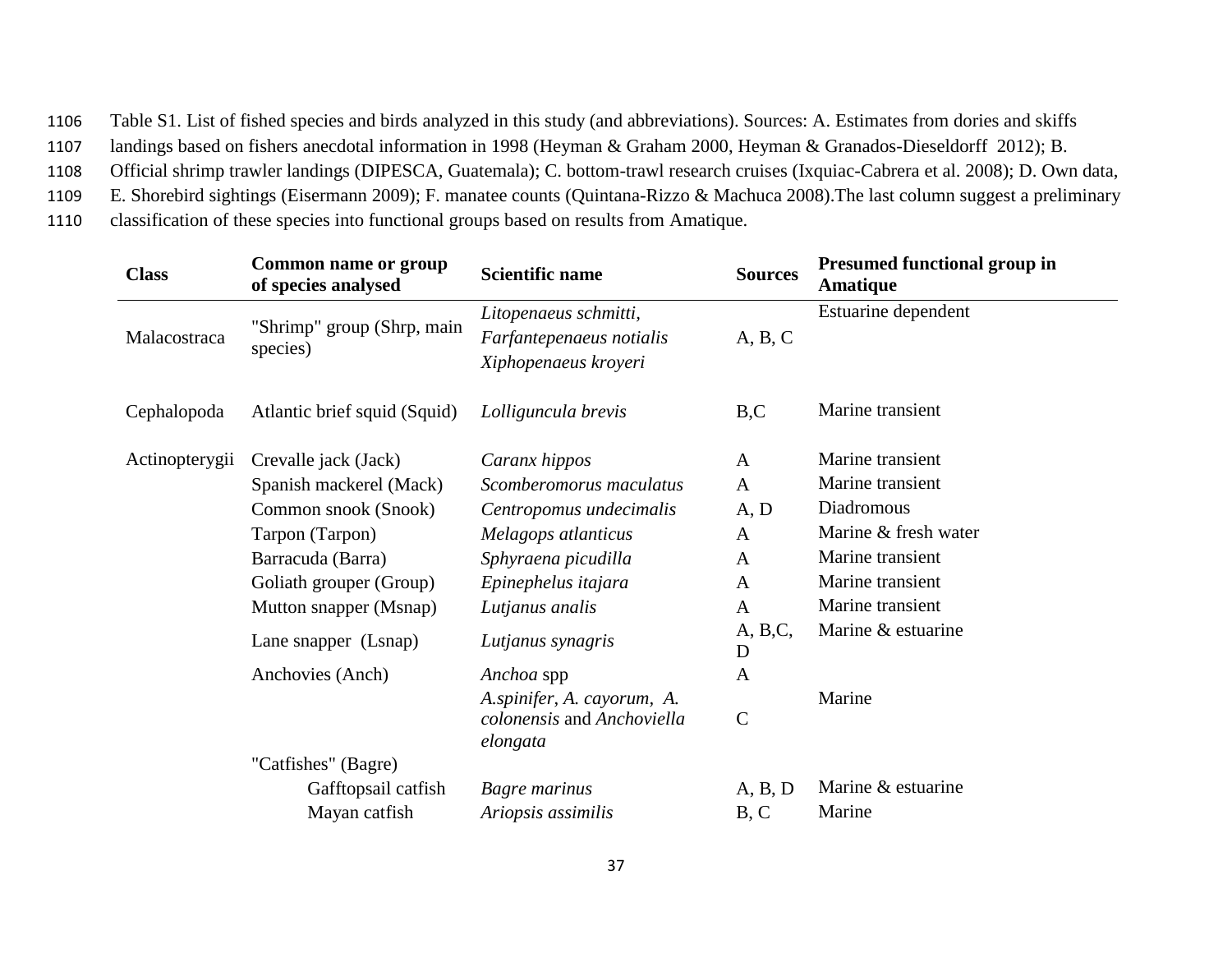| "Mojarras" mixed group of<br>Gerridae (Gerr) |                                                       | Mainly Diapterus rhombeus<br>and Eugerres plumieri                  | Estuarine & freshwater |                                                          |  |
|----------------------------------------------|-------------------------------------------------------|---------------------------------------------------------------------|------------------------|----------------------------------------------------------|--|
|                                              | Caitipa mojarra                                       | Diapterus rhombeus                                                  | $\mathsf{C}$           | Estuarine                                                |  |
|                                              | Striped mojarra                                       | Eugerres plumieri                                                   | $\mathbf C$            | Freshwater-estuarine                                     |  |
|                                              | Blackbelt cichlid (Cich)                              | Paraneetroplus maculicauda                                          | $\mathbf{A}$           | Freshwater transient                                     |  |
|                                              | "Cubera" snappers (Csnap)                             | Common misidentification                                            |                        |                                                          |  |
|                                              | Cubera snapper                                        | Lutjanus cyanopterus                                                | $\mathbf{A}$           | Marine transient                                         |  |
|                                              | Grey snapper                                          | Lutjanus griseus                                                    | A, D                   | Marine & estuarine                                       |  |
|                                              | "Corvina": Mixed group of<br>Scianidae and Haemulidae | probably Protosciaena<br>bathytatos and Pomadasys<br>corvinaeformis | B, C                   | Probably marine                                          |  |
| Aves                                         | Black-bellied Plover (Pb)                             | Pluvialis squatarola                                                | E                      | Group 1: Long migratory - short                          |  |
|                                              | Semipalmated Plover (Ps)                              | Charadrius semipalmatus                                             | ${\bf E}$              | stopovers in Amatique during dry                         |  |
|                                              | Spotted Sandpiper (Ss)                                | Actitis macularius                                                  | ${\bf E}$              | season                                                   |  |
|                                              | Whimbrel (Wh)                                         | Numenius phaeopus                                                   | ${\bf E}$              |                                                          |  |
|                                              | Least Sandpiper (Sl)                                  | Calidris minutilla                                                  | ${\bf E}$              |                                                          |  |
|                                              | Black-necked Stilt (Stb)                              | Himantopus mexicanus                                                | E                      | Group 2: Long migratory with longer                      |  |
|                                              | Sanderling (S)                                        | Calidris alba                                                       | ${\bf E}$              | stopovers at late rainy season.                          |  |
|                                              | Semipalmated Sandpiper<br>(Sse)                       | Calidris pusilla                                                    | E                      |                                                          |  |
|                                              | Collared Plover (Pc)                                  | Charadrius collaris                                                 | ${\bf E}$              | Group 3: Migratory with longer                           |  |
|                                              | Western Sandpiper (Sw)                                | Calidris mauri                                                      | ${\bf E}$              | stopovers at late rainy season. Pc<br>breeds in Amatique |  |
|                                              | White-rumped Sandpiper<br>(Swr)                       | Calidris fuscicollis                                                | ${\bf E}$              | Migartory. Only observed in dry<br>season                |  |
| Mammalia                                     | Manatee                                               | Trichechus manatus                                                  | $\mathbf{F}$           | Freshwater migrations                                    |  |

÷.